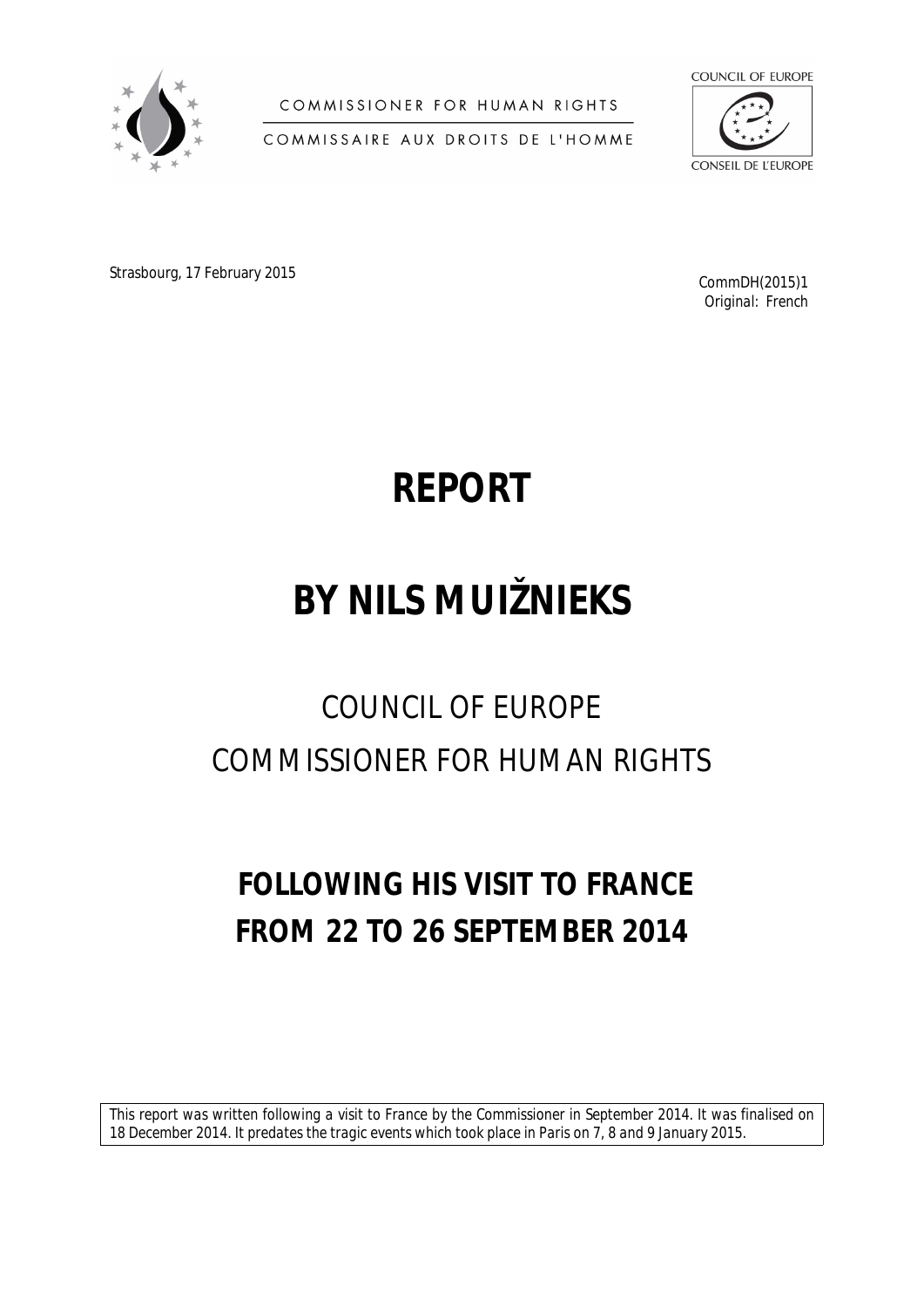| <b>CONTENTS</b> |
|-----------------|
|-----------------|

| 1   |                                                                                                                   |  |
|-----|-------------------------------------------------------------------------------------------------------------------|--|
| 1.1 |                                                                                                                   |  |
|     |                                                                                                                   |  |
|     |                                                                                                                   |  |
|     |                                                                                                                   |  |
| 1.2 | The legal and institutional framework of the fight against racism and discrimination10                            |  |
|     |                                                                                                                   |  |
| 2   |                                                                                                                   |  |
| 2.1 |                                                                                                                   |  |
|     |                                                                                                                   |  |
| 2.2 |                                                                                                                   |  |
|     |                                                                                                                   |  |
|     |                                                                                                                   |  |
|     |                                                                                                                   |  |
|     |                                                                                                                   |  |
| 2.3 | Accessibility of procedures and effectiveness of remedies in the asylum and immigration field22                   |  |
|     |                                                                                                                   |  |
|     | 2.3.2 Procedures relating to residence permit applications and challenges in the event of their rejection, and to |  |
|     |                                                                                                                   |  |
|     |                                                                                                                   |  |
| 3   |                                                                                                                   |  |
| 3.1 |                                                                                                                   |  |
| 3.2 |                                                                                                                   |  |
| 3.3 |                                                                                                                   |  |
| 3.4 |                                                                                                                   |  |
| 3.5 |                                                                                                                   |  |
|     |                                                                                                                   |  |
| 4   |                                                                                                                   |  |
| 4.1 |                                                                                                                   |  |
| 4.2 |                                                                                                                   |  |
| 4.3 |                                                                                                                   |  |
| 4.4 |                                                                                                                   |  |
|     |                                                                                                                   |  |
| 5   |                                                                                                                   |  |
| 5.1 |                                                                                                                   |  |
|     |                                                                                                                   |  |
|     |                                                                                                                   |  |
| 5.2 |                                                                                                                   |  |
|     |                                                                                                                   |  |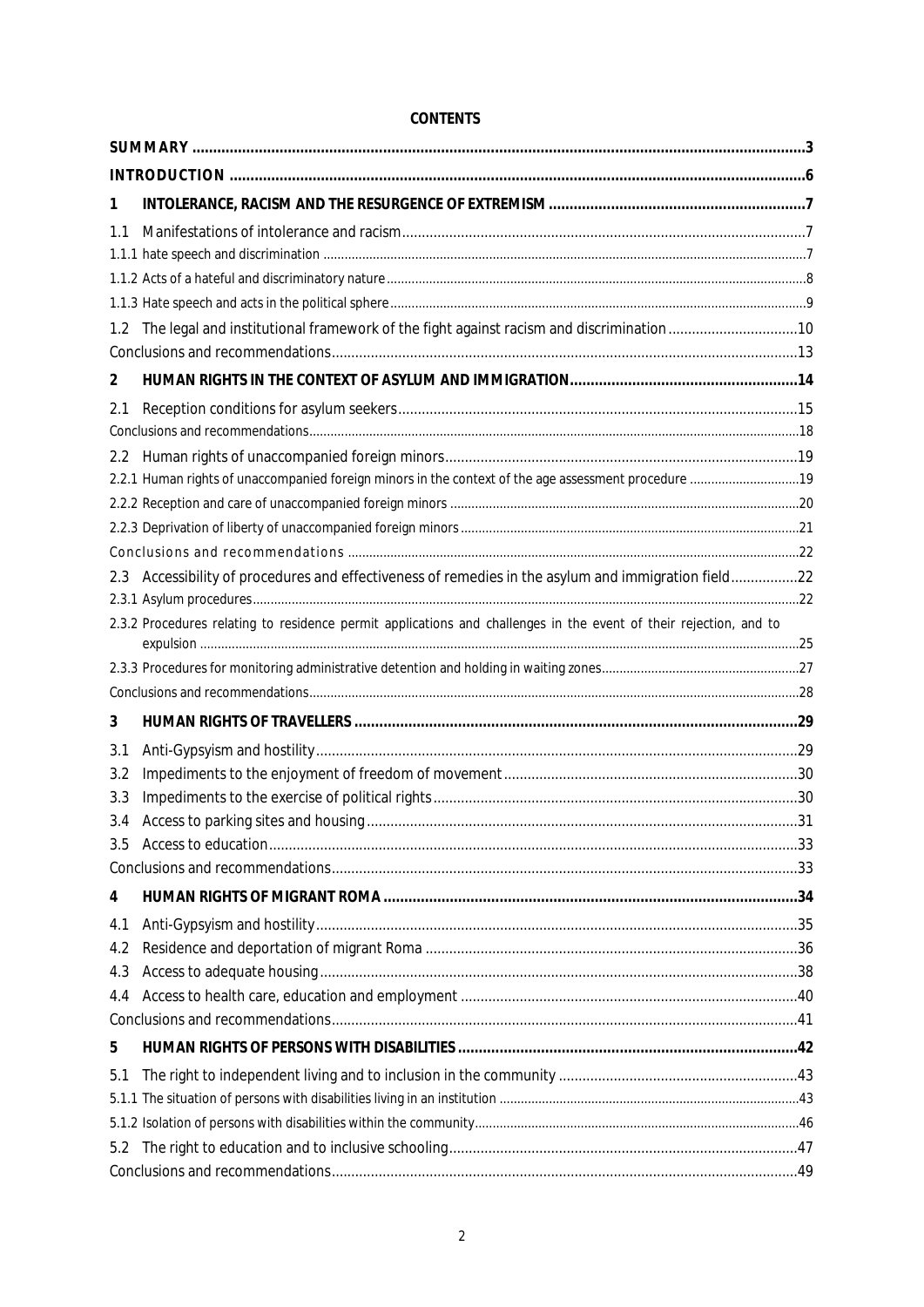## <span id="page-2-0"></span>**SUMMARY**

The Council of Europe Commissioner for Human Rights, Nils Muižnieks, (hereafter "the Commissioner") and his delegation made a visit to France (Marseille and Paris) from 22 to 26 September 2014. In the course of his visit, the Commissioner held discussions with national authorities, national human rights structures and representatives of civil society. This report is based on the subjects dealt with during the Commissioner's visit and focuses on the following issues:

**1. Intolerance, racism and the resurgence of extremism**

The Commissioner is concerned about the decline in tolerance and the high number of verbal assaults and offensive expressions of a hateful or discriminatory nature recorded in France. The Internet and social networks seem to be increasingly favoured vehicles for such hate speech. He notes that while the majority of French politicians reject this rhetoric, there are some who use hate speech and thereby encourage its more widespread use. The Commissioner therefore invites the authorities to make particular efforts to prevent, put a stop to and severely punish the dissemination of hate speech via the Internet and social networks.

The Commissioner also condemns hate acts as well as hate speech, which may be of a racist, xenophobic, antisemitic, anti-Muslim or homophobic nature. He believes that intolerance and racism have ancient and deep roots and cannot be regarded as mere epiphenomena, and that the resurgence of hate acts and hate speech which accompanies certain events in the national or international news reveals a worrying erosion of social cohesion and of the principle of equality. He invites the authorities to react forcefully and systematically, preferably through a national action plan for human rights. He also encourages the authorities to combat all discriminatory conduct, including by the police, particularly in the context of identity checks.

The Commissioner welcomes the criminal law response to hate acts and hate speech in France and encourages the authorities to give full effect to the provisions recognising the use of "discrimination testing" in procedures concerning discrimination. He also points out that the long-term effectiveness of the fight against intolerance and racism requires above all the use of preventive measures and public awareness-raising. In the context of a disturbing resurgence of the extreme right wing, the Commissioner welcomes the announcement of a review of the national anti-racism plan, which he invites the authorities to conduct as soon as possible, devoting all the necessary resources to this task. The Commissioner also encourages representatives of the state and politicians to not only strongly and clearly reject racism, xenophobia and other forms of discrimination, but also to draw attention to the principle of equality and respect for differences.

#### **2. Human rights in the context of asylum and immigration**

During his visit, the Commissioner met some homeless asylum seekers. This situation is symptomatic of the serious and chronic inadequacies of the national system for the reception of asylum seekers. The Commissioner invites the authorities to take remedial action and to guarantee access to the national reception system to all asylum seekers.

He also calls on the authorities to honour their commitment to take in 500 Syrian refugees and to show greater generosity and solidarity by also making it easier for Syrians fleeing from violence and persecution to request and obtain visas.

On the subject of the situation which has prevailed in Calais and its region for a number of years, the Commissioner remains very concerned and considers that this cannot be resolved by security measures alone. He therefore invites the French authorities to offer decent long-term reception facilities to the migrants who are in Calais and its region, and to protect them from violent acts of hatred by the extremist groups active in that area.

When he visited Paris, the Commissioner also met some homeless unaccompanied foreign minors (UFM), whose situation reveals another deficiency in the migrant reception system in France. Despite the measures taken by the authorities, the Commissioner remains concerned, in particular, about the procedure for ascertaining the age of these young migrants. He is particularly concerned by the use of bone age tests, about the quality of care young migrants receive and about the deprivation of liberty that these minors may be subjected to upon their irregular arrival at the border. The Commissioner calls on the authorities to make every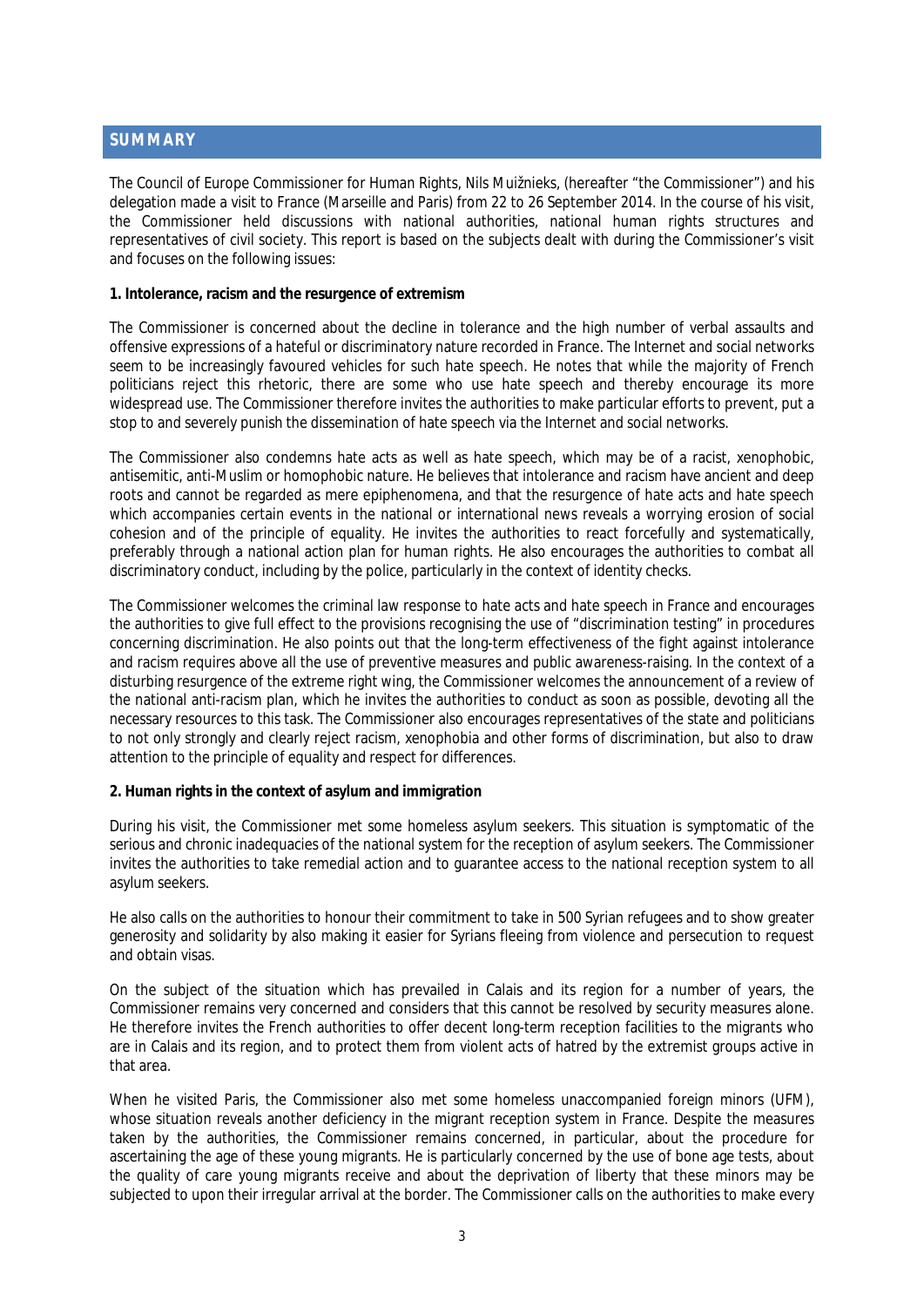effort to protect and receive these vulnerable minors in mainland France and overseas, particularly in Mayotte, and he urges them to put an immediate end to the deprivation of liberty of UFM in waiting zones.

Lastly, the Commissioner is particularly concerned about the absence of a suspensive effect in appeals against decisions to transfer persons to the state responsible for the asylum request in application of the "Dublin Regulation" and against first-instance decisions in the framework of the "fast-track" asylum procedure. He invites the authorities to guarantee the complete effectiveness of all remedies open to asylum seekers and to immigrants, including in overseas departments and territories. To this end, more efforts and practical measures are necessary, including making legal aid available, to enable applicants to prepare their applications properly.

The Commissioner calls on France to ensure that all decisions taken in the context of these procedures are based on a rigorous individual examination and that due reasons are given. The Commissioner invites the authorities not to adopt or implement legislative or other measures intended to make asylum procedures even faster until such time as the structural problems of the national asylum bodies have been resolved.

Finally, the authorities are urged to reintroduce the bringing of persons placed in administrative detention before the liberties and detention judge (JLD) after two days of detention. They are also invited to cease holding hearings of the JLD in annexes of the regional courts (*Tribunaux de grande instance*) located in the immediate vicinity of administrative detention centres or waiting zones.

#### **3. The human rights of Travellers**

France numbers amongst its citizens approximately 350,000 Travellers sharing a traditional culture and lifestyle initially based on travel. The Commissioner notes with concern that a strong atmosphere of a specific form of racism, anti-Gypsyism, has been prevalent in the country for a very long time, manifesting itself through deep hostility, which the Travellers consider to be growing. The Commissioner invites the authorities to combat with great firmness hate speech and acts directed at Travellers, including on the Internet.

The Commissioner notes that Travellers encounter some serious impediments, particularly to the enjoyment of their freedom of movement and the exercise of their political rights. Despite a decision issued in 2012 by the Constitutional Council (*Conseil constitutionnel*), French legislation continues to require Travellers to hold a travel permit and to be attached to a municipality in order to be able to enjoy their rights to vote and to stand for election. The Commissioner therefore urges the authorities to repeal all the measures which depart from ordinary law and which create a regime which discriminates against Travellers.

Lastly, notwithstanding an improvement since 2008, the Commissioner notes that the number of stopping places and large temporary camping areas remains inadequate, and that it often proves impossible for Travellers to stay on sites belonging to them. He is also concerned about the problems of children's access to education. The Commissioner calls on the authorities to ensure that Travellers have parking places available to them which are sufficient in both quality and quantity, and to recognise mobile accommodation as housing. The authorities should also guarantee effective access to education for Travellers' children by promoting alternatives to conventional schooling and promoting the creation, at local level, of a context conducive to the work of school mediators or assistants.

#### **4. The human rights of migrant Roma**

Like Travellers, migrant Roma have, in France, been the object of hostility for many centuries. Although they are currently present on French territory in limited and stable numbers, migrant Roma continue to be targeted and stigmatised by certain hate speech emanating from political players at local and national level. Disproportionate attention from the media, some of it harmful, and which ignores or fails to report cases of successful integration also contributes to this. The Commissioner is very concerned about the violence to which migrant Roma are subjected by individuals, and sometimes even by members of the police, and invites the authorities to do their utmost to put an end to this and bring about the effective punishment of perpetrators.

Furthermore, the Commissioner notes that the conditions in which migrant Roma are removed from French territory raise a number of questions about respect for their rights. Despite the clarification made to the legislation in 2012, the Commissioner is concerned about the information that he received according to which mass orders to leave French territory are issued when migrant Roma are evicted from the sites that they are occupying. He is also concerned about the conditions in which some of these eviction operations take place,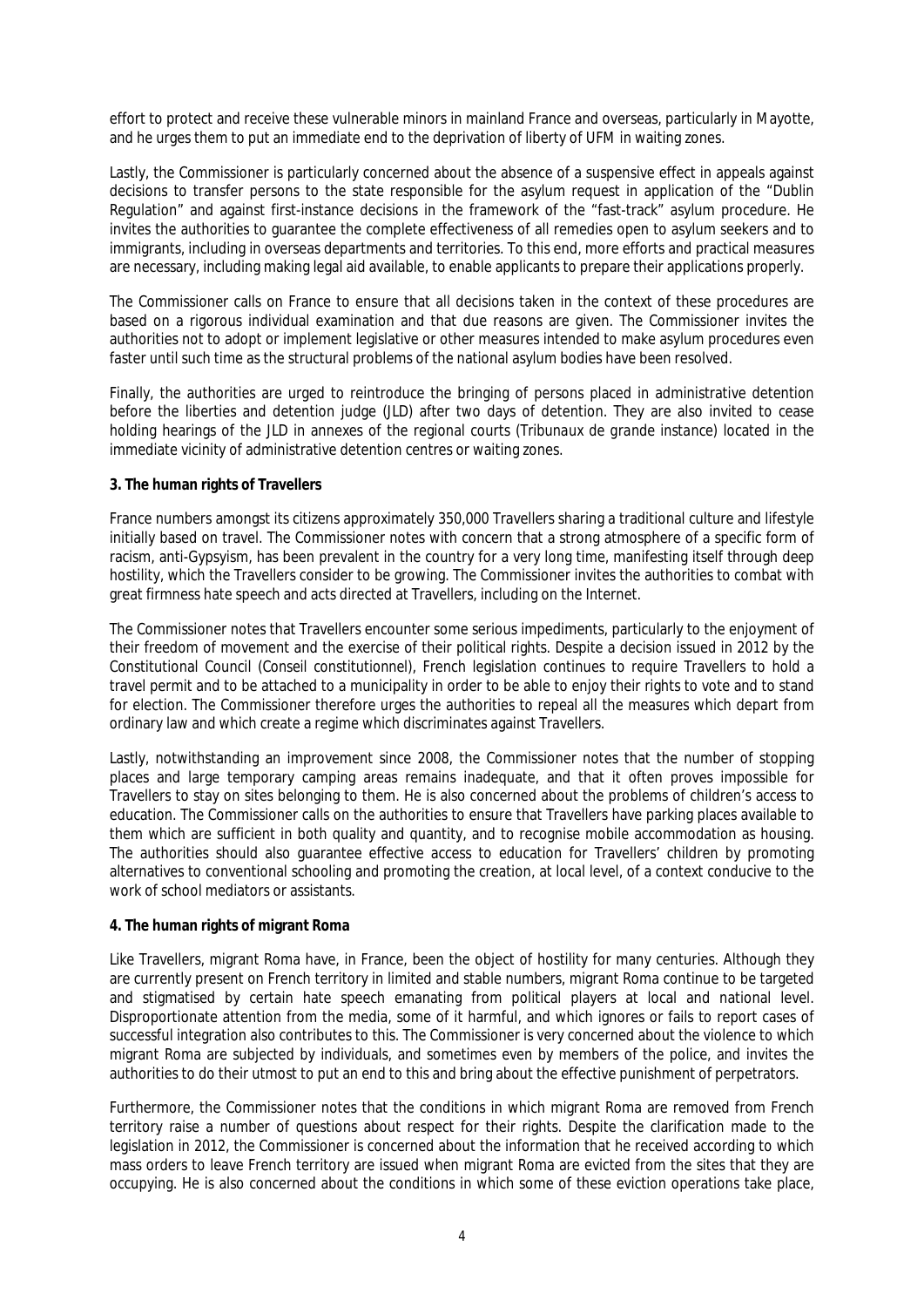notwithstanding the provisions on preparing and supervising them. He urges the authorities to put an end without delay to compulsory evictions of unlawfully occupied sites which are not accompanied by long-term rehousing solutions for all the occupants of those sites.

In order to remedy the highly precarious conditions in which the majority of migrant Roma live, the Commissioner invites the authorities to take measures to provide them with an effective guarantee of access to health care, education and employment, in accordance with the provisions of the European Social Charter and the decisions of the European Committee of Social Rights.

Lastly, in order to eradicate anti-Gypsyism, which is directed at both Travellers and Roma, the Commissioner calls on France to conduct public awareness-raising activities in order to combat the stereotypes and prejudices which exist about both Roma and Travellers. To this end, the Commissioner invites the French government to promote the Council of Europe's [Fact sheets on Roma history,](http://romafacts.uni-graz.at/index.php/history/general-introduction/general-introduction) to make use of them and to distribute them as widely as possible, particularly in schools.

#### **5. The human rights of persons with disabilities**

The Commissioner found during his visit that despite the progress made in recent years, the disability issue is rarely dealt with from a human rights angle in France. Although the relevant legal framework has been developed and gives priority to independence and social inclusion, the Commissioner finds that these are not always guaranteed in practice, because of mobility and accessibility difficulties and shortcomings in the guidance and support arrangements for persons with disabilities.

He is concerned about the thousands of persons with disabilities obliged to leave France to find appropriate solutions to their situation abroad, particularly in Belgium. He also condemns the difficulties in terms of access to employment and the discriminatory conditions experienced by workers with disabilities within certain specialised structures. He invites the French authorities to step up their efforts to fulfil their obligations, under the European Social Charter in particular, in terms of support for persons with disabilities and access to employment, failing which those persons will remain marginalised and excluded from the community.

The question of the right to education and inclusive schooling of children with disabilities, particularly those suffering from autism spectrum disorder, has been highlighted by some decisions and conclusions of the European Committee of Social Rights. It also garnered the attention of the Commissioner, who is concerned to note that certain children with disabilities still do not benefit from the right to education. He welcomes the measures adopted concerning support for children with disabilities in order to promote their education, at all levels, in mainstream schools. The authorities are invited to step up their efforts in this field, so as to guarantee that no child falls by the wayside for want of appropriate and ongoing support or education.

The report contains the Commissioner's conclusions and recommendations to the authorities. It is published on the Commissioner's Internet site along with the French authorities' comments.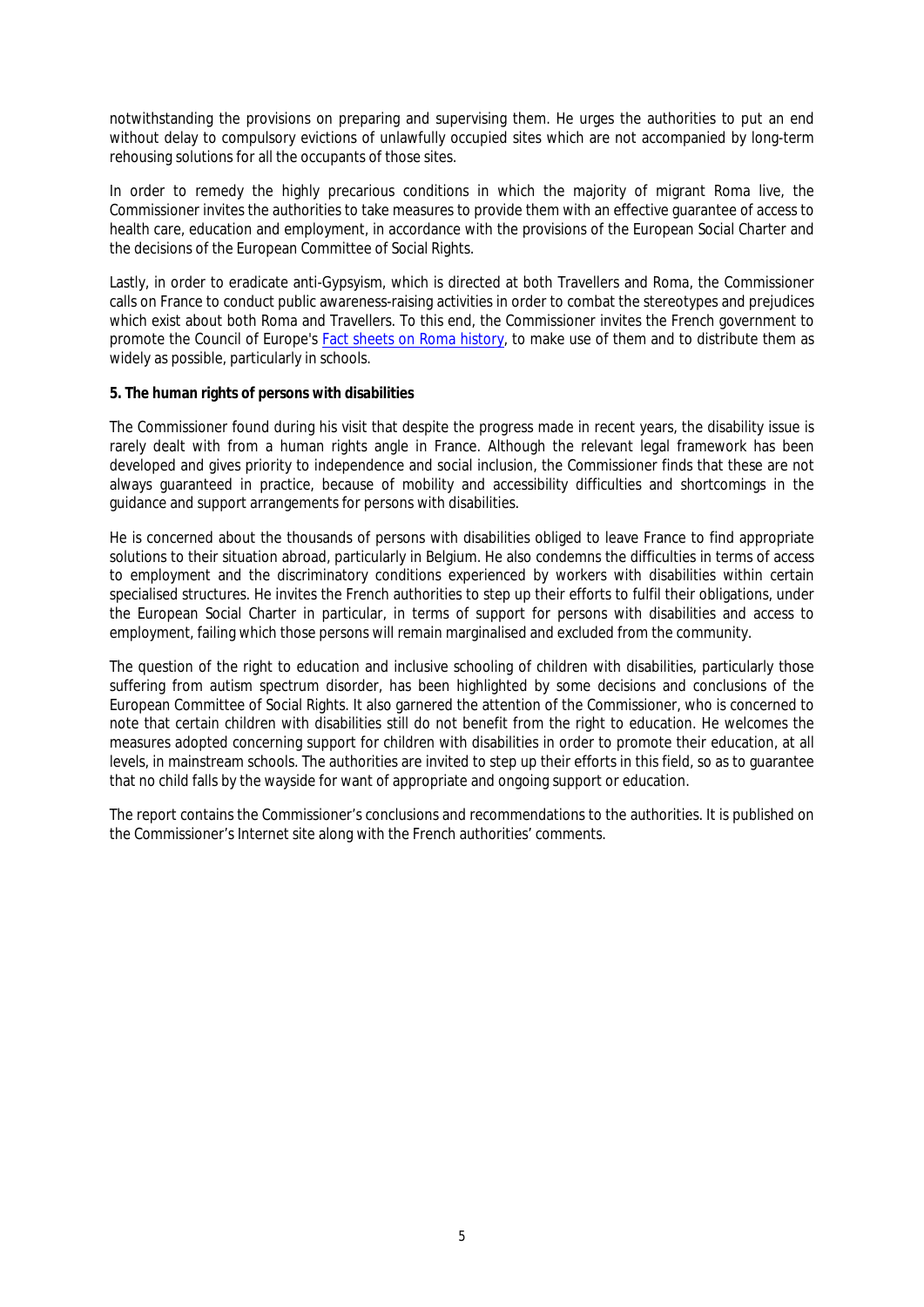## <span id="page-5-0"></span>**INTRODUCTION**

- 1. This report follows the visit made by the Commissioner to France (Marseille and Paris), which took place from 22 to 26 September 2014<sup>1</sup>. The Commissioner's visit focused on the following subjects: intolerance, racism and the resurgence of extremism; human rights in the context of asylum and immigration; and the human rights of Travellers, migrant Roma and persons with disabilities.
- 2. In the course of his visit, the Commissioner had discussions with the Minister of Justice, Ms Christiane Taubira, the Minister of State for Persons with Disabilities and Combating Exclusion, Ms Ségolène Neuville, the Minister of State for European Affairs, Mr Harlem Désir, the Director of the private office of the Minister of the Interior, Mr Thierry Lataste, the Interministerial Delegate for the Fight against Racism and Antisemitism (DILCRA), Mr Régis Guyot, the Interministerial Delegate for Accommodation and Access to Housing (DIHAL), Mr Alain Régnier, and the Bouches du Rhône Department's Prefect for Equal Opportunities, Ms Marie Lajus. The Commissioner also met the Rights Defender, Mr Jacques Toubon, the Inspector General of Custodial Establishments, Ms Adeline Hazan, and the President and some of the members of the National Consultative Commission on Human Rights (CNCDH). The Commissioner also met the representative in France and Monaco of the United Nations High Commissioner for Refugees, Mr Philippe Leclerc, as well as researchers, representatives of the Jewish and Muslim communities and a large number of representatives of non-governmental organisations (NGOs).
- 3. During his visit, the Commissioner also made some field visits. In Marseille, he met Roma families living in a camp in the 15th district of the city. He also visited the port of Marseille and met representatives of the border police force. He subsequently met some migrants confined to a waiting zone. In Paris, the Commissioner visited a neighbourhood in the northern part of the city, where he met some unaccompanied foreign minors and some homeless asylum seekers. He also visited the child psychiatry department of the Necker Hospital for sick children.
- 4. The Commissioner expresses his sincere thanks to the French authorities in Strasbourg and Paris for the assistance that they provided in organising the visit and facilitating its independent and effective execution. He also thanks all of those to whom he spoke for sharing with him their knowledge and analyses.
- 5. The Commissioner notes that France is particularly attached to the principle of equality, which holds a central place in its legal order, and on which public action to combat the different forms of discrimination is based. That attachment is reflected in the existence of an arsenal of standards developed in order to ensure that this principle is applied, and of numerous mechanisms to contribute to this. The Commissioner welcomes the existence of sound national human rights structures and the great richness and lively activity of civil society, whose many and varied organisations play a decisive role in the observance of human rights.
- 6. However, the Commissioner notes that the principle of equality is often not reflected on the ground. In particular, intolerance and racism, including anti-Gypsyism, which has deep and ancient roots, persist in France. Their eradication and the prevention of their recurrence require from all the authorities, both national and local, systematic and sustained efforts and effective measures.
- 7. The resurgence of hate speech and hate acts confirms this need, as do the discrimination and human rights violations suffered by immigrants and asylum seekers, Travellers, Roma and persons with disabilities, as detailed in this report. In this context, the preparation by France of a national action plan for the effective promotion and protection of human rights<sup>2</sup> would be a highly valuable tool for effective action by the authorities to deal with these major challenges.
- 8. The Commissioner invites the government to consider the issues studied in this report and step up its efforts to resolve the problems identified. He intends to continue his exchanges with the authorities in order to help them to do so. He would like this report and its recommendations to constitute a new and fruitful phase of the constructive dialogue he has begun with the French authorities.

<sup>1</sup> The Commissioner was accompanied by Mr Nikolaos Sitaropoulos, Deputy to the Director of his Office, and by Mr Matthieu Birker, Adviser.

<sup>&</sup>lt;sup>2</sup> See the Commissioner's <u>thematic page</u> on systematic human rights work.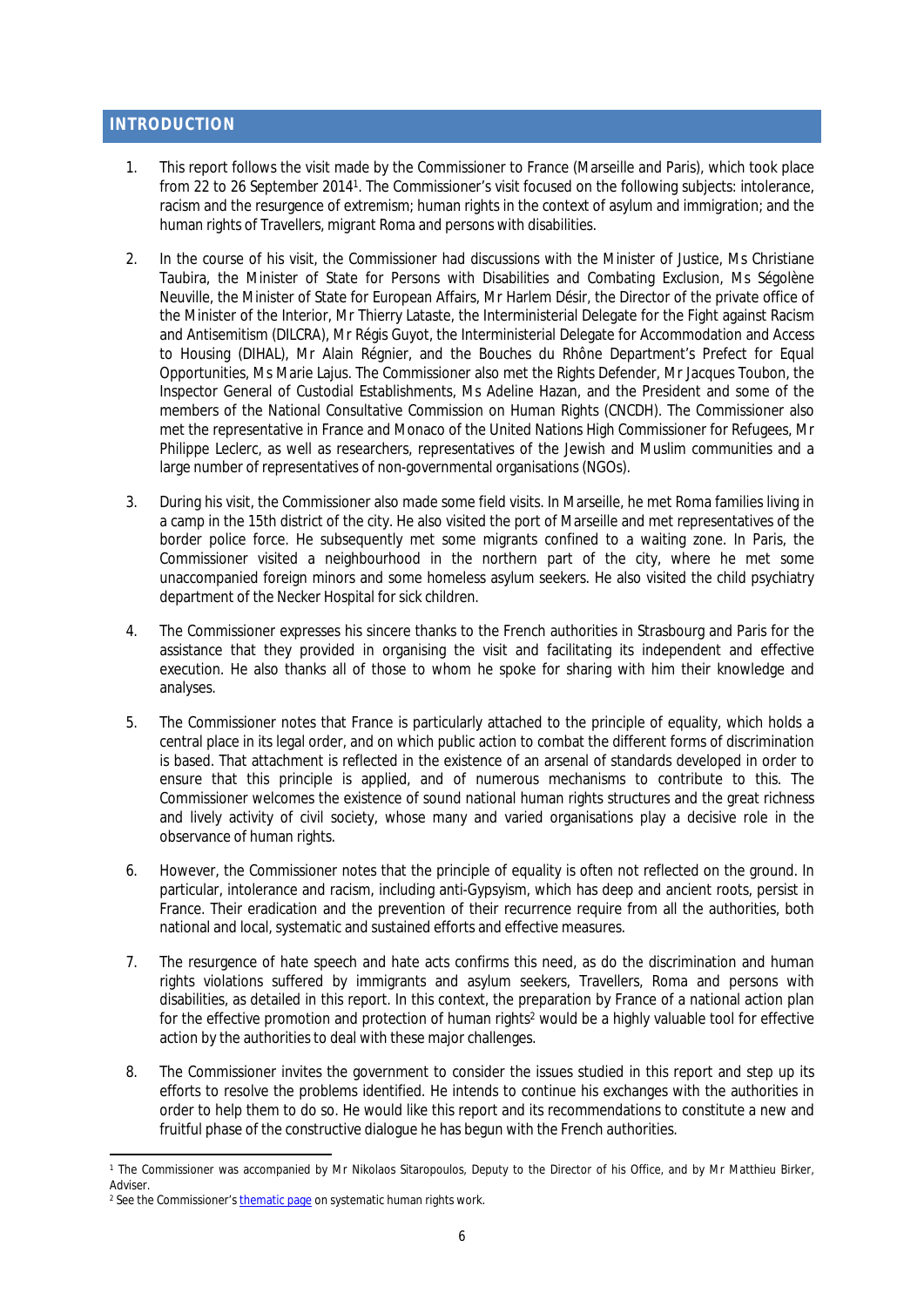# <span id="page-6-0"></span>**1 INTOLERANCE, RACISM AND THE RESURGENCE OF EXTREMISM**

- 9. France has for a long time faced intolerance, particularly racism and xenophobia, expressed through hate acts and hate speech. Extremism regularly resurfaces in the country, stirred by activists, small groups and extreme right-wing parties which stoke hatred and tension. The reports published in recent years by international bodies such as the European Commission against Racism and Intolerance (ECRI)<sup>3</sup> , the United Nations Committee on the Elimination of Racial Discrimination (CERD)<sup>4</sup> and the Commissioner following his previous visits to France<sup>5</sup> show the serious and systemic nature of this problem in France and highlight the authorities' difficulties in combating it.
- 10. The Commissioner notes that statistics show an increase in acts and language of an anti-Muslim or antisemitic nature, the latter having increased sharply during 2014. On the basis of data issued by the Ministry of the Interior, the Department for the protection of the Jewish community estimates that there has been a 91% increase in the antisemitic acts recorded over the first seven months of 2014<sup>6</sup>. Antihomophobia NGOs have also reported a very large increase in homophobic acts<sup>7</sup>. These acts and language of a hateful and discriminatory nature, accompanied by an increase in the power and political influence of the extreme right wing, are tangible evidence of the tensions within French society<sup>8</sup>, and they reveal a disturbing trend.

## <span id="page-6-2"></span><span id="page-6-1"></span>1.1 MANIFESTATIONS OF INTOLERANCE AND RACISM 1.1.1 HATE SPEECH AND DISCRIMINATION

- <span id="page-6-3"></span>11. The Commissioner is concerned about what some of those who spoke to him referred to as the "liberation" and "increasingly widespread use" of hate speech<sup>9</sup> and discriminatory language, as evidenced by numerous verbal assaults or offensive manifestations of a racist and xenophobic nature which were recorded by the Ministry of the Interior in 2012 and 2013.
- 12. Some hate speech has a particular resonance, because it targets a public authority or echoes dramatic historical precedents. One example is that of the insults to which the Minister of Justice, Christiane Taubira, was subjected when she was called a "monkey" by demonstrators against the law allowing samesex marriages, in October 2013. The "Dieudonné affair", involving a comedian who has become an antisemitic activist and has had several performances prohibited by prefects' offices after using antisemitic language and who has popularised the "quenelle" gesture<sup>10</sup>, also attracted much attention in the winter of 2013-2014. Not only did his performances mock the Holocaust and its victims and give rise to court action, but some of his supporters' reactions were also of an antisemitic nature. Many of the participants in a demonstration organised in Paris in January 2014, for instance, made the "quenelle" gesture, while slogans such as "Jews, France is not for you" and "Jews out" were chanted.
- 13. The Commissioner notes that the Internet and social networks increasingly seem to be the favoured vehicles for such language of a hateful and discriminatory nature. That tends to be confirmed by the

<sup>&</sup>lt;sup>3</sup> ECRI, <u>Report on France</u>, adopted on 29 April 2010.

<sup>&</sup>lt;sup>4</sup> CERD, [Concluding observations](http://docstore.ohchr.org/SelfServices/FilesHandler.ashx?enc=6QkG1d%2fPPRiCAqhKb7yhsrYJhxxpxgI0H2gkhVJfP3P%2bv5wSFi%2fWcrGM27f1Fogo4o4P0R7U0m4b34yod%2bJvMaLCUWYDcRvB1k3eVuLl4YY2FnndVTs%2buIDPBXN3Y4%2fanK5KbWE%2f1p7mT7bBUoRtxA%3d%3d) on France, August 2010.

 $^{\rm 5}$  Report and memorandum by the Commissioner following the visits made to France in  $2005$  and  $2008.$ 

<sup>&</sup>lt;sup>6</sup> See the statistics produced by the Ministry of the Interior appended to CNCDH, <u>La lutte contre le racisme, l'antisémitisme et la</u> <u>[xénophobie - Année 2013](http://www.ladocumentationfrancaise.fr/var/storage/rapports-publics/144000199/0000.pdf)</u> (The fight against racism, antisemitism and xenophobia, 2013) (in French only), March 2014.<br><sup>7</sup> The number of reports of homophobic attacks received by the NGO <u>[SOS homophobie](http://www.sos-homophobie.org/sites/default/files/rapport_annuel_2014.pdf)</u>, for example, was 7

previous year.

<sup>8</sup> It emerged from, inter alia, his discussions with the National Consultative Commission on Human Rights (CNCDH) and with research scientists who have analysed this problem that increasing numbers of people consider that some groups exist which are outside French society because of their origin or religion. According to the CNCDH, Roma, Travellers, Muslims, Maghrebins and Jews are regarded as such groups by a growing portion of the population, while the level of presumed racism is rising. See CNCDH, La lutte contre le racisme, [l'antisémitisme et la xénophobie - Année 2013](http://www.ladocumentationfrancaise.fr/var/storage/rapports-publics/144000199/0000.pdf) (The fight against racism, antisemitism and xenophobia, 2013) (in French only), March 2014. <sup>9</sup> In pursuance of [Recommendation No. R \(97\) 20](http://www.coe.int/t/dghl/standardsetting/hrpolicy/Other_Committees/DH-LGBT_docs/CM_Rec%2897%2920_en.pdf) of the Committee of Ministers of the Council of Europe on "hate speech", the term "hate speech" is to be understood as covering all forms of expression which spread, incite, promote or justify racial hatred, xenophobia, antisemitism or other forms of hatred based on intolerance, including: intolerance expressed by aggressive nationalism and ethnocentrism, discrimination and hostility against minorities, migrants and people of immigrant origin.

<sup>10</sup> A gesture of stretching one arm downwards, with the other hand at wrist, elbow or shoulder level. Many people consider this to be an inverted Nazi salute.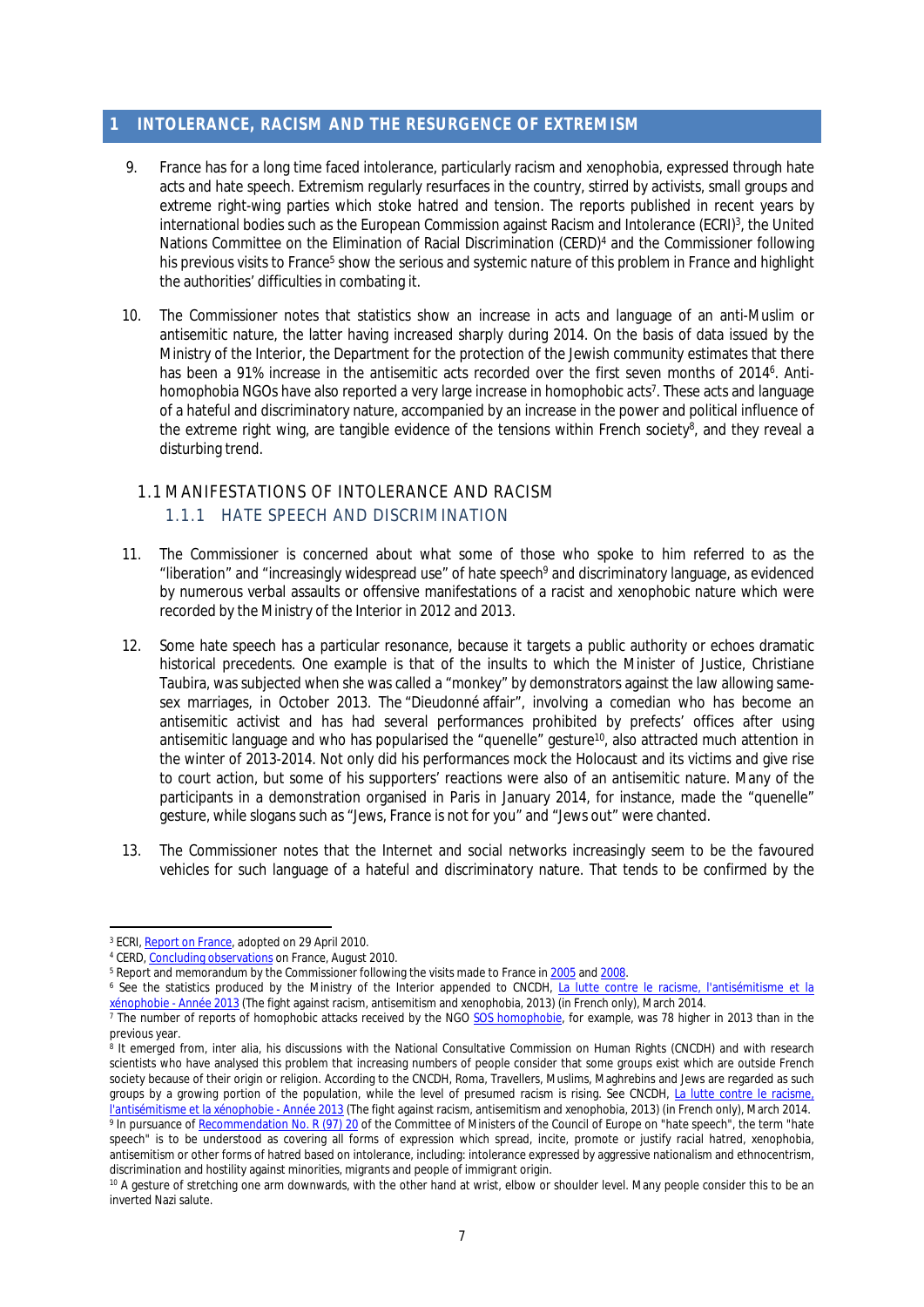increased reporting to the authorities of xenophobic and discriminatory content on the Internet<sup>11</sup>. The Commissioner shares the anxiety expressed at the time of his visit by the representative of the French Council for Muslim worship, Slimane Nadour, about the "radical Islamisation" propagated by websites over which the Muslim authorities of France have no influence whatsoever, and which disseminate messages of hatred, particularly against Jews. A very large amount of homophobic language has also been found on social networks by the organisations which defend LGBTI persons. Another illustration of this problem is the multiplication of antisemitic messages on Twitter, in the autumn of 2012, referring to "#unbonjuif", including "#unbonjuif est un juif mort" ("a good Jew is a dead Jew"), which resulted in a prosecution<sup>12</sup>.

#### <span id="page-7-0"></span>1.1.2 ACTS OF A HATEFUL AND DISCRIMINATORY NATURE

- 14. The Commissioner is concerned to note that numerous hate acts of various kinds have been in the news in recent years, including graffiti on public and private buildings, damage to places of worship and burial<sup>13</sup> , many physical assaults, and even murders.
- 15. During their meeting in Paris with the Commissioner, the Grand Rabbi of France, Haïm Korsia, and the chair of the Representative council of Jewish institutions in France, Roger Cukierman, confirmed that these cases of violence were fuelling the fears of some of France's Jews and were one of the reasons for the higher numbers of people leaving France for Israel. Over 7,000 did so in 2014, whereas in 2012 there had been only 1,900, and the approximate figure in the late 90s had been 1,000 per year<sup>14</sup>.
- 16. The Commissioner's attention was also drawn to the recurrence in the context of anti-Muslim acts of various kinds of assaults and violent acts against women, particularly those wearing veils. The Ministry of the Interior notes that women were the victims of over 80% of the various assaults and violent acts of an anti-Muslim nature reported in 2013<sup>15</sup> .
- 17. There is also homophobic violence which must be condemned. In the year 2013 alone, no fewer than 188 physical assaults were reported to French association *SOS homophobie*<sup>16</sup> .
- <span id="page-7-1"></span>18. During their discussions with the Commissioner, several people emphasised that France regularly experiences rashes of incidents which coincide with current events in the media spotlight. The Commissioner considers that international conflicts and public debate alone are not enough to explain the incidents recorded. In his view, in fact, intolerance, racism and xenophobia have deep and ancient roots and cannot be regarded merely as epiphenomena. The resurgence of hate acts and speech necessitates permanent vigilance and the adoption of reactive and especially preventive measures by the French authorities.
- 19. In addition to hate acts, discriminatory conduct occurs against some people whose ethnic or religious origin or actual or supposed sexual orientation differs from that of the majority of the population. The annual activity report of the *Défenseur des droits* (Rights Defender) for 2013 says that origin is one of the main sources of discrimination, particularly in terms of access to employment, public services and housing<sup>17</sup>.
- 20. Finally, the Commissioner condemns the fact that certain conduct by law enforcement agencies seems to contribute to this discrimination. Several human rights organisations have complained about the

<sup>11</sup> In 2013, such content represented 10% of all the reports received by the website set up by the Ministry of the Interior to receive reports of illicit Internet content, compared with 8% in 2012.

<sup>12</sup> Cf. § [33](#page-10-0) below.

<sup>13</sup> Also see the [letter](https://wcd.coe.int/com.instranet.InstraServlet?command=com.instranet.CmdBlobGet&InstranetImage=1964755&SecMode=1&DocId=1648720&Usage=2) (in French only) of 8 October 2010 from the Commissioner's predecessor to French Minister of the Interior, Brice Hortefeux, about a number of instances of profanation of Jewish and Muslim cemeteries in the Strasbourg urban area. <sup>14</sup> According to data published by [The Jewish Agency for Israel](http://www.jewishagency.org/) on 1 January 2015.

<sup>&</sup>lt;sup>15</sup> See the statistics produced by the Ministry of the Interior appended to the aforementioned CNCDH [report](file:///C:/Users/Matthieu/AppData/Local/Temp/La%20lutte%20contre%20le%20racisme,%20l) (in French only) on the fight against racism, antisemitism and xenophobia. This tendency is confirmed by the *Collectif contre l'islamophobie en France*, which states in its 2014 [report](http://www.islamophobie.net/sites/default/files/CCIF-RAPPORT-2014.pdf) (in French only) that 78% of the reports received in 2013 concerned women, and which notes that physical assaults have become more frequent and more violent.

<sup>&</sup>lt;sup>16</sup> Cf. *SOS homophobie*, [Annual report for 2014](http://www.sos-homophobie.org/sites/default/files/rapport_annuel_2014.pdf) (in French only), April 2014. The particularly violent assault suffered in Paris in April 2013 by a homosexual couple, one of the victims of which took the initiative of publishing on the Internet a picture of his swollen face, gave rise to great emotion and many expressions of support.

<sup>17</sup> Rights Defender, [Annual activity report for 2013](http://www.defenseurdesdroits.fr/sites/default/files/upload/rapport_annuel_2013.pdf) (in French only), July 2014. 25.5% of the cases dealt with by the Rights Defender in 2013 in the field of anti-discrimination related to discrimination linked to origin.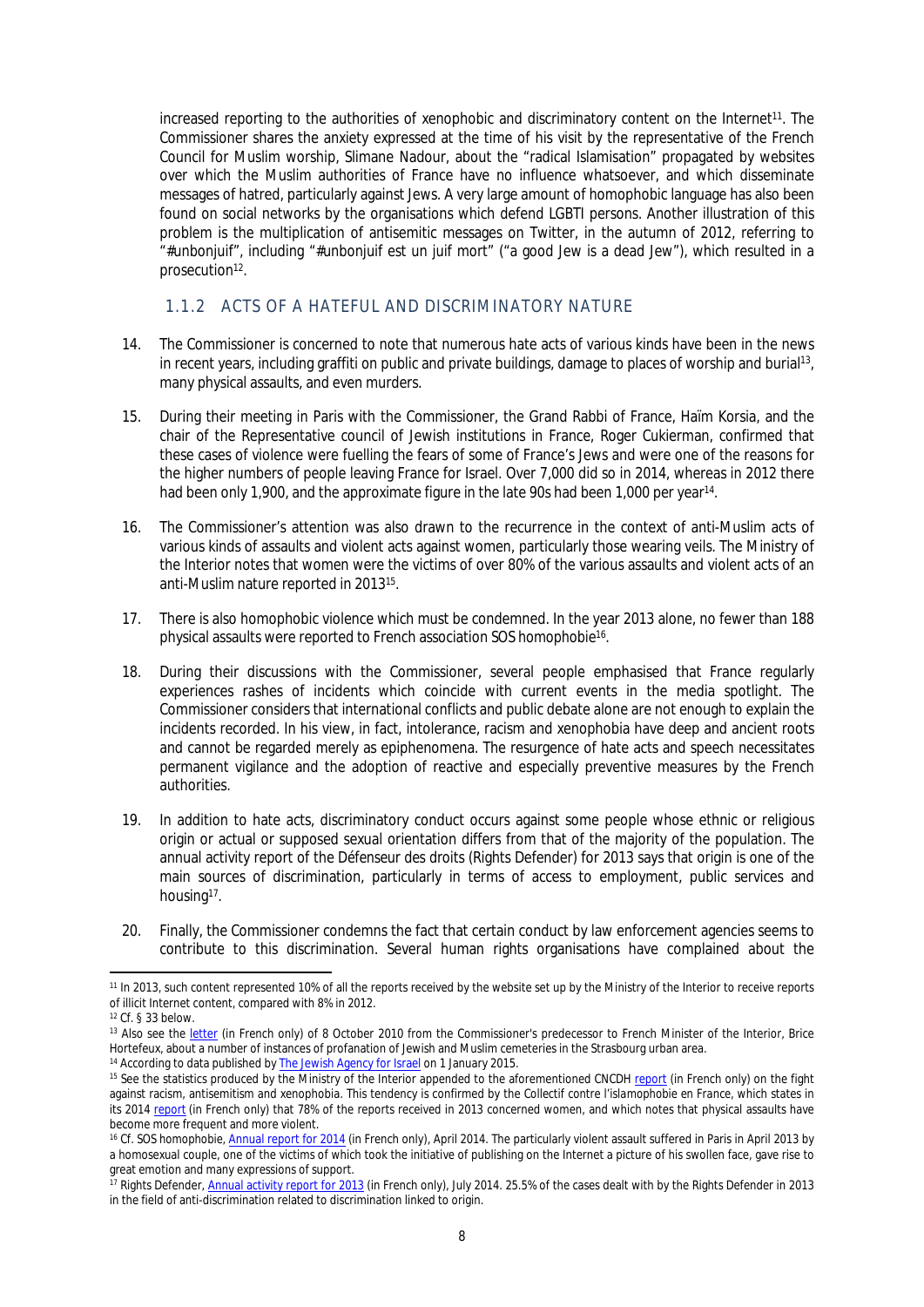persistence of discriminatory police checks on the basis of physical features, often referred to as *contrôles au faciès*<sup>18</sup>. The Commissioner notes that the courts will have to issue a ruling on this subject, since thirteen people aged between 18 and 35, described by their lawyer as "French citizens without a criminal record, but who are black or Arab", and who believe that they were "subject to a police check without reason", have brought an action against France and the Ministry of the Interior<sup>19</sup>.

21. In a 2012 report<sup>20</sup>, the Rights Defender had recommended that the authorities introduce numbers on uniforms enabling members of the security forces to be identified, and test a system of issuing receipts following checks. While the latter measure has not been implemented, the Commissioner welcomes the fact that the wearing of an individual identification number on the uniforms and armbands of police officers and gendarmes, which he had also recommended<sup>21</sup>, has become compulsory and seems to have been properly applied since the entry into force, on 1 January 2014, of the new *Code de déontologie des forces de l'ordre* (code of ethics for law enforcement agencies), which also contains a reminder of the prohibition of checks on the basis of physical features or distinctive marks.

## 1.1.3 HATE SPEECH AND ACTS IN THE POLITICAL SPHERE

# <span id="page-8-1"></span><span id="page-8-0"></span>1.1.3.1. THE ROLE OF POLITICAL LEADERS IN THE PROPAGATION OF HATE **SPFFCH**

- 22. The Commissioner welcomes the fact that the majority of French politicians reject racist, antisemitic and discriminatory rhetoric. It is nevertheless disturbing to note that, in France, a number of parties and politicians use intolerant or racist language. Indeed, several elected representatives or election candidates have recently been convicted of using racist or discriminatory language. There are, sadly, fairly numerous examples, one being a *Front National* candidate in the March 2014 municipal elections who was convicted in a court of first instance in July 2014 of having published on the Internet a photomontage comparing the Minister of Justice to a monkey, and another being the mayor of Cholet, who was convicted on appeal in August 2014 of defending a crime against humanity because of a remark that he had made about Travellers<sup>22</sup>. The Commissioner also noted other statements which had not been subject to prosecution, or court convictions, but which were nonetheless damaging.
- 23. In this respect, the Commissioner shares the concerns expressed by CERD and ECRI in their 2010 [Concluding observations](http://docstore.ohchr.org/SelfServices/FilesHandler.ashx?enc=6QkG1d%2fPPRiCAqhKb7yhsrYJhxxpxgI0H2gkhVJfP3P%2bv5wSFi%2fWcrGM27f1Fogo4o4P0R7U0m4b34yod%2bJvMaLCUWYDcRvB1k3eVuLl4YY2FnndVTs%2buIDPBXN3Y4%2fanK5KbWE%2f1p7mT7bBUoRtxA%3d%3d) and [report](http://www.coe.int/t/dghl/monitoring/ecri/Country-by-country/France/FRA-CbC-IV-2010-016-ENG.pdf) and condemns the use of such rhetoric by members of the political class, and sometimes even by senior representatives of the state.

## <span id="page-8-2"></span>1.1.3.2. THE RESURGENCE OF EXTREME RIGHT-WING MOVEMENTS AND **PARTIES**

24. The extreme right wing has long played a role in the French political sphere. The Commissioner notes with concern the existence of organisations and small groups which propagate their ideology through language and actions of a sometimes violent nature. One example is the *Génération identitaire* movement, which organised "anti-scum patrols" in the Lille underground railway network early in 2014, supposedly in protest about insecurity. In 2013, a fight in Paris between individuals close to two extremist groups (*Troisième Voie* and *Jeunesses nationalistes révolutionnaires*) and anti-fascist activists resulted in the death of Clément Méric, a young anti-fascist activist. In July 2014, the Council of State (*Conseil d'Etat*)

<sup>&</sup>lt;sup>18</sup> See inter alia Open Society Justice Initiative, [L'égalité trahie, l'impact des contrôles au faciès](http://www.opensocietyfoundations.org/sites/default/files/legalite-trahie-impact-controles-au-facies-20130925_5.pdf) (Equality betrayed, the impact of checks based on physical features; in French only), September 2013; Human Rights Watch, "[The Root of Humiliation](http://www.hrw.org/reports/2012/01/26/root-humiliation), Abusive Identity Checks in France", January 2012.

<sup>19</sup> Cf. Rastello, Céline, ["Contrôles au faciès : 'rien n'a changé'](http://tempsreel.nouvelobs.com/societe/20131002.OBS9377/controles-au-facies-rien-n-a-change.html) (Checks based on physical features: "nothing has changed")(in French only), L'Obs, 2 October 2013. While the Paris Regional Court did dismiss the case in October 2013, the applicants have appealed against this decision, so the case is still pending.

<sup>&</sup>lt;sup>20</sup> Rights Defender, [Rapport relatif aux relations police / citoyens et aux contrôles d'identité](http://www.defenseurdesdroits.fr/sites/default/files/upload/rapport_controle-identite-final_0.pdf) (Report on relations between police and public and identity checks)(in French only), 2012.

<sup>&</sup>lt;sup>21</sup> Commissioner for Human Rights, Human Rights Comment, ["Police abuse – a serious threat to the rule of law](http://www.coe.int/en/web/commissioner/-/police-abuse-a-serious-threat-to-the-rule-of-l-1)", 25 February 2014.

<sup>&</sup>lt;sup>22</sup> It should be stated that these decisions, which may be the subject of an appeal to a court of appeal and/or the Court of Cassation, cannot, at the date of publication of this report, be considered final.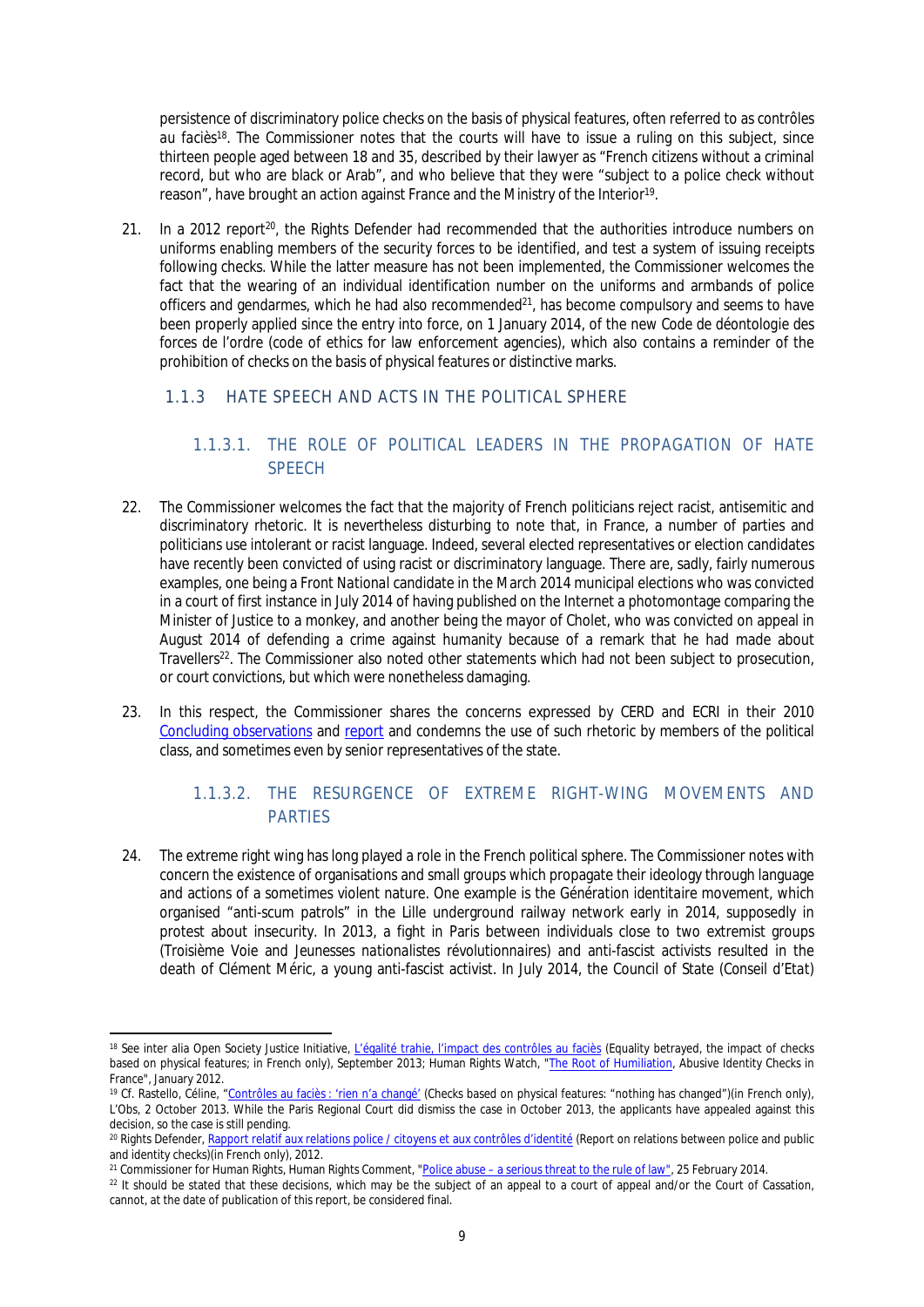confirmed the dissolution, in accordance with a decree issued by the President of the Republic, of the two aforementioned extreme right-wing groups<sup>23</sup>.

25. Where political parties are concerned, the *Front National* (FN), founded by Jean-Marie Le Pen, has asserted itself since the mid-70s as France's main extreme right-wing party. The main characteristics of the party are its sovereignty-based rhetoric, which rejects immigration and the alleged Islamisation of French society, and its hostility to the European Union. It has made strong gains in all the elections held since 2010, to the extent that it came first in the European elections of June 2014, with 24.86% of the votes and 24 seats. The party, not so many years ago far removed from the corridors of power and regarded as one with which the other political formations could not possibly associate, now has elected representatives at local, regional, national and European levels, and is in a position to bring significant influence to bear on political life.

## <span id="page-9-0"></span>1.2 THE LEGAL AND INSTITUTIONAL FRAMEWORK OF THE FIGHT AGAINST RACISM AND DISCRIMINATION

- 26. Article 1 of the Constitution of 1958 states that France "shall ensure the equality of all citizens before the law, without distinction of origin, race or religion, and shall respect all beliefs". That provision confers a central place on the principle of equality and makes the transcending of differences one of the minimum requirements for the harmonious coexistence of all components of the community, frequently referred to, in France, as *vivre ensemble* (all living together). Furthermore, the Preamble to the Constitution of 27 October 1946, which is an integral part of the French Constitution, states that "the people of France proclaim anew that each human being, without distinction of race, religion or creed, possesses sacred and inalienable rights"<sup>24</sup>.
- 27. The Commissioner notes with satisfaction that France has equipped itself with a sound legal and institutional framework against racism and discrimination in order to secure implementation of these constitutional principles. Numerous legislative provisions, adopted mainly between 1972 and 2012, have gradually built up the system now in force. They punish both those racist offences classified as "press offences"<sup>25</sup> and racist offences under ordinary law, with racism having been made an aggravating circumstance in certain offences under ordinary law.
- 28. Furthermore, discrimination on the basis of criteria prohibited by the law is punishable when it leads to certain acts, including refusal to supply goods or services, impeding the normal exercise of any economic activity or impeding access to employment, as well as in the context of labour relations. Finally, the *Code du sport* (codified regulations governing sport) includes criminal law provisions against racist behaviour at sports events.
- 29. The punishments applicable have been made more severe by successive reforms, resulting in an arsenal of penalties characterised by a severity which seems appropriate to the seriousness of the offences. The Commissioner welcomes the diversification of those punishments, particularly through the introduction in 2004 of citizenship courses. These courses are intended to provide a reminder of the "republican values of tolerance and respect for human dignity on which society is based" and "raise awareness of responsibility in the criminal and civil spheres and of the duties that life in society entails".
- 30. The Commissioner notes that the Minister of Justice issued a circular in June 2012 instructing public prosecutors to give all useful instructions to the departments which conduct investigations to enable the perpetrators of offences of a racist nature to be speedily identified and apprehended. The Minister of Justice also drew the Commissioner's attention to the existence, within each regional court, of *magistrats référents*, "contact prosecutors" on matters of racism and discrimination, and to the introduction at the

<sup>23</sup> *Conseil d'État*, 30 July 2014, *[Association "Envie de rêver" et autres](http://www.conseil-etat.fr/Decisions-Avis-Publications/Selection-contentieuse/Selection-des-decisions-faisant-l-objet-d-une-communication-particuliere/CE-30-juillet-2014-Association-Envie-de-rever-et-autres)* (In French only), Nos. 370306, 372180. It has been reported that around 10 groups of this kind have been prohibited in France in the past 20 years. Cf. *Le Monde* (in French only), 1 August 2014, p. 6.

<sup>&</sup>lt;sup>24</sup> It is useful to note that it is the constitutional principles of equality between citizens and the uniqueness of the "French people", which are traditionally interpreted as excluding recognition of the collective rights conferred on a group on a community basis, that are an impediment, inter alia, to the signing by France of the Framework Convention for the Protection of National Minorities.

<sup>25</sup> Insults of a racist nature; defamation of a racist nature; incitement to discrimination, hatred or violence of a racist nature; justifying war crimes and crimes against humanity; revisionism.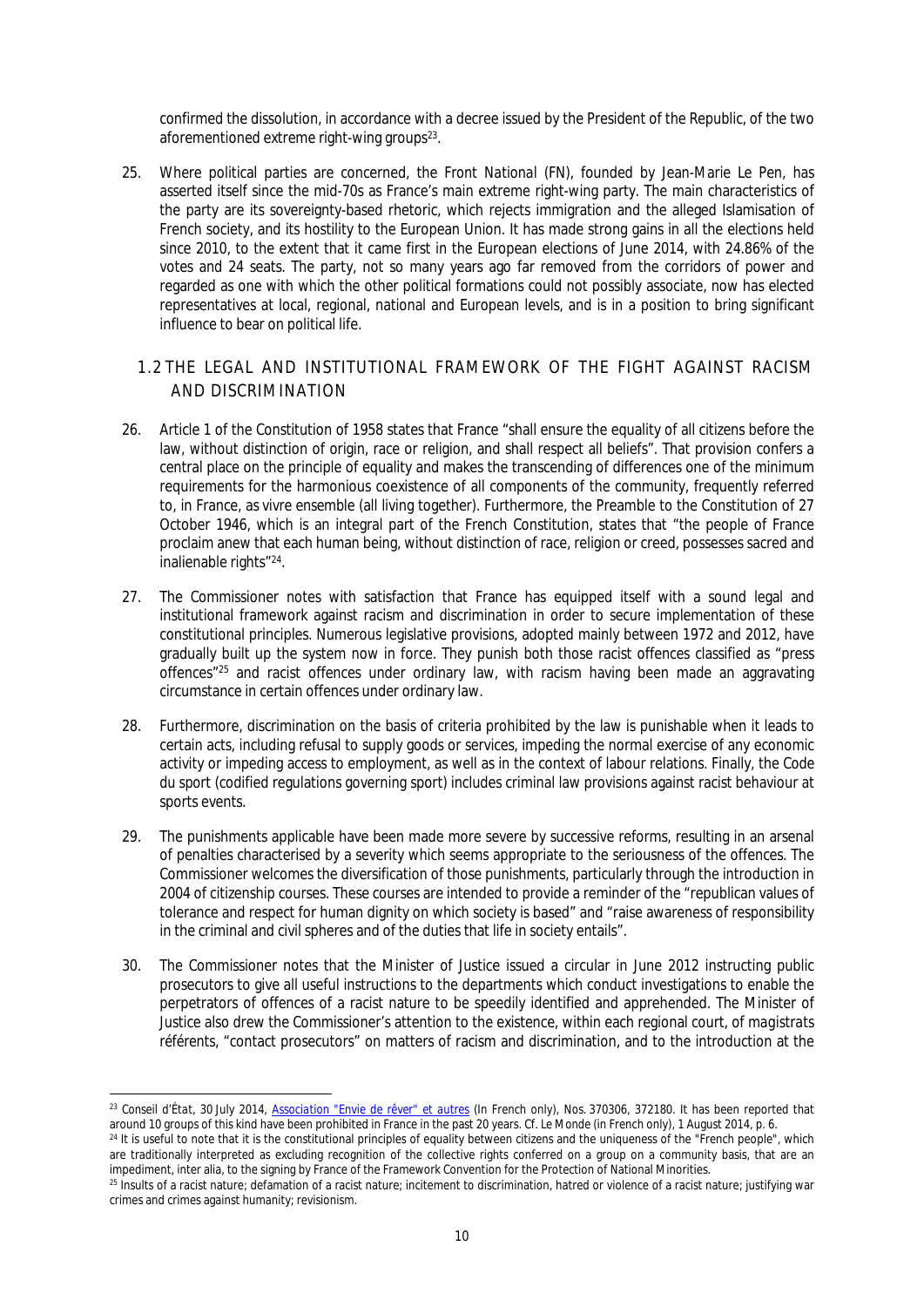*École nationale de la magistrature* (national school of judges) of training in this field open to *magistrats référents*, lawyers, police officers and gendarmes.

- 31. An interministerial committee against racism and antisemitism (CILRA), which reports to the prime minister, was set up in 2003. As recommended by ECRI<sup>26</sup>, that committee has drafted a "national policy against racism and antisemitism", comprising a national action plan against racism and antisemitism<sup>27</sup>, adopted in February 2012, and a supplementary programme, adopted in February 2013. The national policy against racism and antisemitism is based on education, awareness-raising and training, and it encompasses a wide range of measures. The Interministerial Delegation for the Fight against Racism and Anti-Semitism (DILCRA) is responsible for coordinating implementation of these measures<sup>28</sup>.
- 32. In addition, a programme of government action on violence and discrimination committed for reasons of sexual orientation and gender identity has been conducted since October 2012 by the Ministry for Women's Rights<sup>29</sup>. And finally, the Rights Defender, the successor of the High Authority against Discrimination and for Equality (HALDE), has the power to receive individual complaints about all kinds of discrimination.
- <span id="page-10-0"></span>33. The effectiveness of this sound legal and institutional framework has to be judged in the light of its operation in practice. The report submitted by France in 2013 to CERD<sup>30</sup> says that in "the 10 years from 2001 to 2011, the number of convictions solely or principally for racism-related offences rose by 87%, from 267 to 495". The Commissioner welcomes the criminal law response effectively given to many instances of acts or language of a hateful or discriminatory nature. This applies also to the sentencing of the aforementioned political leaders for their hate speech<sup>31</sup>. The Commissioner also notes the decisions handed down in the case of the #unbonjuif hashtag by first the Paris *Tribunal de grande instance* (regional court) and subsequently the Court of Appeal of Paris, in January and June 2013, which ordered Twitter to communicate to the five applicant human rights associations "the data in its possession which would enable the identity of anyone who contributed to the creation of manifestly unlawful tweets to be ascertained".
- 34. The Commissioner notes that the fight against acts or language of a hateful or discriminatory nature is also waged through administrative measures. Such measures were used to dissolve a number of small extreme right-wing groups, to prevent performances of a show deemed to have antisemitic content, and to prohibit demonstrations which the authorities believed might well give rise to antisemitic language and acts<sup>32</sup> .
- 35. The Commissioner emphasises, on the one hand, that coercive measures likely to have the effect of restricting the exercise of fundamental freedoms must, in principle, be provided for by law, be strictly proportionate to the aim pursued and be accompanied by remedies enabling those affected to challenge their lawfulness<sup>33</sup>. He also points out that hate speech constituting a denial of the fundamental values of the European Convention on Human Rights is excluded from the scope of the protection of freedom of expression and freedom of assembly and association, in application of Article 17 of the European Convention on Human Rights (Prohibition of abuse of rights)<sup>34</sup>.

<sup>26</sup> ECRI, [Report on France,](http://www.coe.int/t/dghl/monitoring/ecri/Country-by-country/France/FRA-CbC-IV-2010-016-ENG.pdf) adopted on 29 April 2010.

<sup>&</sup>lt;sup>27</sup> [Plan national d'action contre le racisme et l'antisémitisme](http://www.ambafrance-gq.org/IMG/pdf/Plan_national_d_action_contre_le_racisme_et_l_antisemitisme_2012_2014_-_version_definitive.pdf?539/ec68c4cbb50f4d8b528545efa767db817533ec6f) (in French only), February 2012.

<sup>28</sup> The Commissioner notes that DILCRA has, inter alia, provided the impetus for awareness-raising activities aimed at students and has prepared a training programme for government officials, the first phase of which started in autumn 2014.

<sup>&</sup>lt;sup>29</sup> According to the Ministry of Social Affairs, Health and Women's Rights, which is responsible for implementation thereof, this <u>programme</u> of coordinated action against homophobia, lesbophobia and transphobia is intended to combat violence, change mentalities with young people's help, combat day-to-day discrimination and give new impetus to the international fight for the rights of LGBT persons.

<sup>&</sup>lt;sup>30</sup> CERD, [Report](http://docstore.ohchr.org/SelfServices/FilesHandler.ashx?enc=6QkG1d%2fPPRiCAqhKb7yhsrYJhxxpxgI0H2gkhVJfP3OppclynyY4%2b9fZQPa%2f98eISN3H6XAkWm%2bJXv7%2b89VzXmmMJj8V%2bMA%2fTgMEEmvUzeqwmijhjNFrodeuzBj92%2f6l) submitted by France in application of Article 9 of the International Convention on the Elimination of All Forms of Racial Discrimination, 23 May 2013.

<sup>31</sup> Cf. above, § [22.](#page-8-1)

<sup>32</sup> Cf. above, § [24,](#page-8-2) § [11](#page-6-3) and § [18](#page-7-1) respectively.

<sup>33</sup> See, inter alia, the judgment delivered in the case of *[Vona v. Hungary](http://hudoc.echr.coe.int/sites/eng/Pages/search.aspx#{"docname":["\),* of 9 July 2013, in which the European Court of Human Rights concluded that Article 11 (freedom of assembly and association) of the Convention had not been violated, on the grounds that, as for political parties, the State is entitled to take preventive measures to protect democracy vis-à-vis associations if a sufficiently imminent prejudice to the rights of others threatens to undermine the fundamental values on the basis of which a democratic society exists and functions. Also see the judgment in the case of *[Leroy v. France](http://hudoc.echr.coe.int/sites/eng/pages/search.aspx#{"itemid":["002-1888"]})*, of 2 October 2008.

<sup>34</sup> See, inter alia, the decision ruling inadmissible the application in the case of *[Hizb Ut-Tahrir and Others v. Germany](hhttp://hudoc.echr.coe.int/sites/eng-press/pages/search.aspx#{"itemid":["003-3990319-4641224"]})*, of 19 June 2012.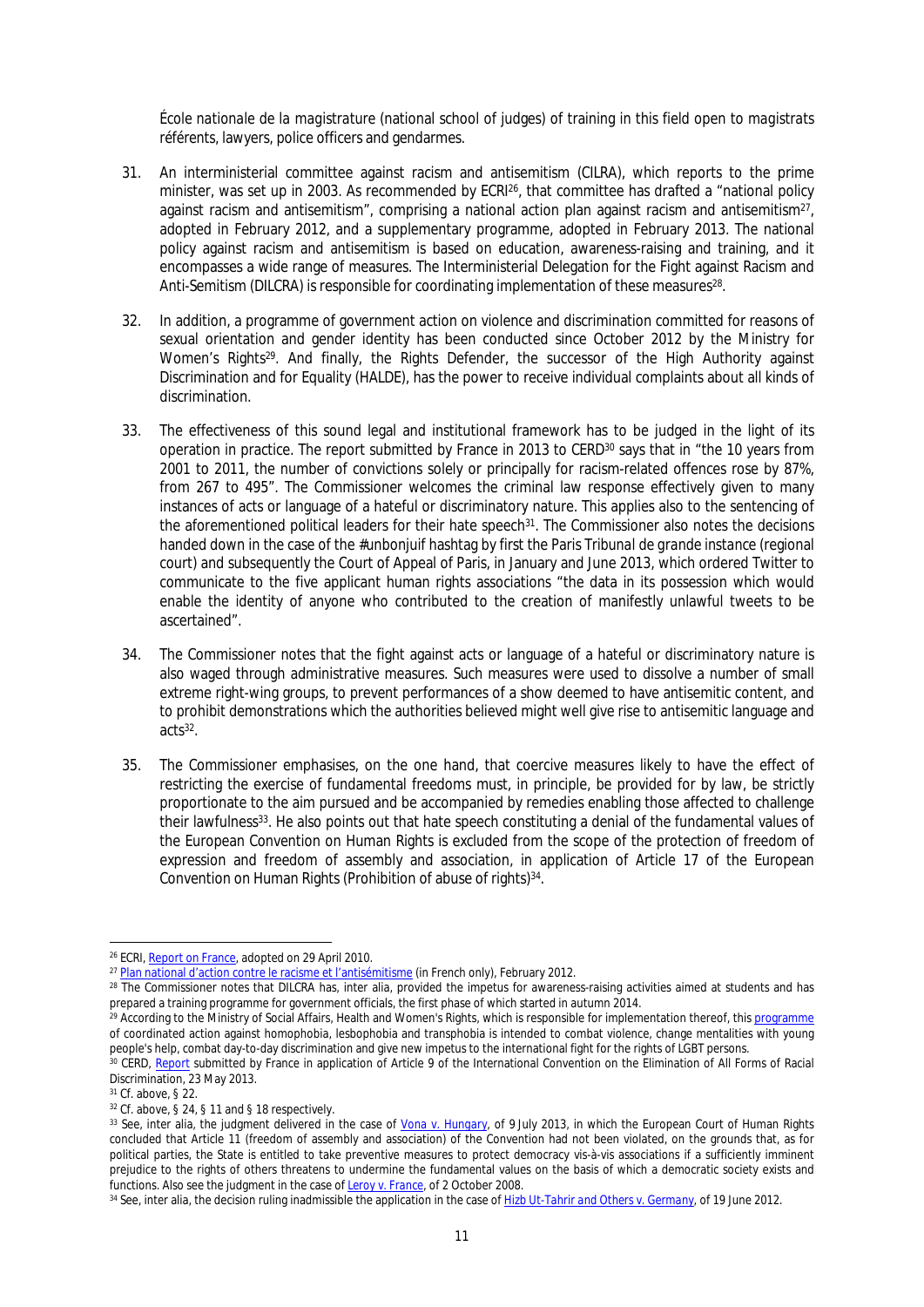- 36. The Commissioner was informed that effective punishment of acts or language of a hateful or discriminatory nature is partly impeded by the low rate of reporting of such occurrences. The Ministry of the Interior itself refers in this respect to a "dark figure", meaning the unknown number of victims who do not make a complaint, particularly about threats and insults<sup>35</sup>. Furthermore, the difficulties of establishing that racist offences have been committed in the light of the criteria laid down by criminal law lead to decisions being made to take no further action about almost one-third of the complaints made about racist, hateful and discriminatory language and acts<sup>36</sup>.
- 37. Several NGOs also told the Commissioner of the difficulties experienced in order to secure a conviction in a criminal court for discriminatory conduct on the basis of what are called "discrimination testing" operations, whereby the existence of racial discrimination is demonstrated at entrances to discotheques, restaurants and other public places, or in the context of employment applications, when alternative candidates of different ethnic origins are deliberately put forward.
- 38. The Commissioner welcomes the possibility, which has existed since 2006 under Article 225-3-1 of the Criminal Code, of making use of "discrimination testing" to demonstrate the existence of discriminatory conduct. However, according to the information communicated to the Commissioner, there have effectively been few convictions in cases where such testing had been carried out. The Commissioner nevertheless considers that such a method, when rigorously conducted, does constitute a tool able to demonstrate discriminatory conduct that its victims alone have difficulty in proving.
- 39. The Commissioner's attention was also drawn to the difficulties of implementing the national policy to combat racism and antisemitism, difficulties which seem linked to the low level of resources allocated to DILCRA, which has only a very small team, and to problems of coordination of the different ministries which are supposed to play a part in the implementation of that policy. The Commissioner notes that the prime minister himself, when making his new year address in September 2014 to the Jewish community, had referred to the inadequacy of the national plan to combat racism and antisemitism and had promised to "review it in order to give it ambition and visibility".
- 40. The Commissioner regrets that, notwithstanding the recommendations made by ECRI during its fourth monitoring cycle, in 2010<sup>37</sup>, France has not yet acceded to Protocol No. 12 to the European Convention on Human Rights, which establishes a general prohibition of discrimination, or to the Council of Europe's Framework Convention for the Protection of National Minorities. He also strongly regrets that the country has not withdrawn its declaration in respect of Article 27 of the International Covenant on Civil and Political Rights<sup>38</sup>. On the other hand, the process intended to make ratification of the European Charter for Regional or Minority Languages possible was being initiated at the time of the Commissioner's visit. He would like to receive more information about the progress of this process from the French authorities.
- 41. Finally, the Commissioner is concerned to note that the implementation of certain provisions of domestic law has raised serious issues of compatibility with, inter alia, the International Covenant on Civil and Political Rights, particularly where respect for the human rights of persons belonging to certain religious groups is concerned. For example, in three [views](http://tbinternet.ohchr.org/_layouts/treatybodyexternal/TBSearch.aspx?Lang=en&TreatyID=8&DocTypeID=17) adopted between 2011 and 2013, the United Nations Human Rights Committee found violations by France of Article 18 (right to freedom of religion) of the International Covenant on Civil and Political Rights<sup>39</sup>. The Commissioner would like to receive information from the French authorities about the measures taken to redress those violations of the Covenant.

<sup>&</sup>lt;sup>35</sup> See the contribution of the Ministry of the Interior appended to the 2013 CNCDH [report](http://www.ladocumentationfrancaise.fr/var/storage/rapports-publics/144000199/0000.pdf) (in French only) on the fight against racism. antisemitism and xenophobia, p. 222.

<sup>36</sup> According to Ministry of Justice figures, almost two-thirds of complaints about offences of a racist nature did not result in prosecution, with more than half of the discontinuation decisions being taken because of the impossibility of establishing that an offence classified as racist has been committed. Cf. 2013 CNCDH [report](http://www.ladocumentationfrancaise.fr/var/storage/rapports-publics/144000199/0000.pdf) (in French only) on the fight against racism, antisemitism and xenophobia, p. 116. 37 ECRI, [Report on France,](http://www.coe.int/t/dghl/monitoring/ecri/Country-by-country/France/FRA-CbC-IV-2010-016-ENG.pdf) adopted on 29 April 2010.

<sup>&</sup>lt;sup>38</sup> Article 27 states: "In those States in which ethnic, religious or linguistic minorities exist, persons belonging to such minorities shall not be denied the right, in community with the other members of their group, to enjoy their own culture, to profess and practise their own religion, or to use their own language". The French Government has made the following [declaration:](https://treaties.un.org/Pages/ViewDetails.aspx?src=TREATY&mtdsg_no=IV-4&chapter=4&lang=en#EndDec) "In the light of article 2 of the Constitution of the French Republic, the French Government declares that article 27 is not applicable so far as the Republic is concerned". <sup>39</sup> *Ranjit Singh v. France*, 1876/2009, views dated 27 September 2011; *Bikramjit Singh v. France*, 1852/2008, views dated 4 February 2013;

*Shingara Mann Singh*, 1928/2010, views dated 26 September 2013. These three cases concerned members of the Sikh faith who were not in a position to have photographs taken in order to renew their French residence permit or passport or to study at an upper secondary school because they wore the Sikh turban, the wearing of which is a religious duty and an integral part of Sikhism.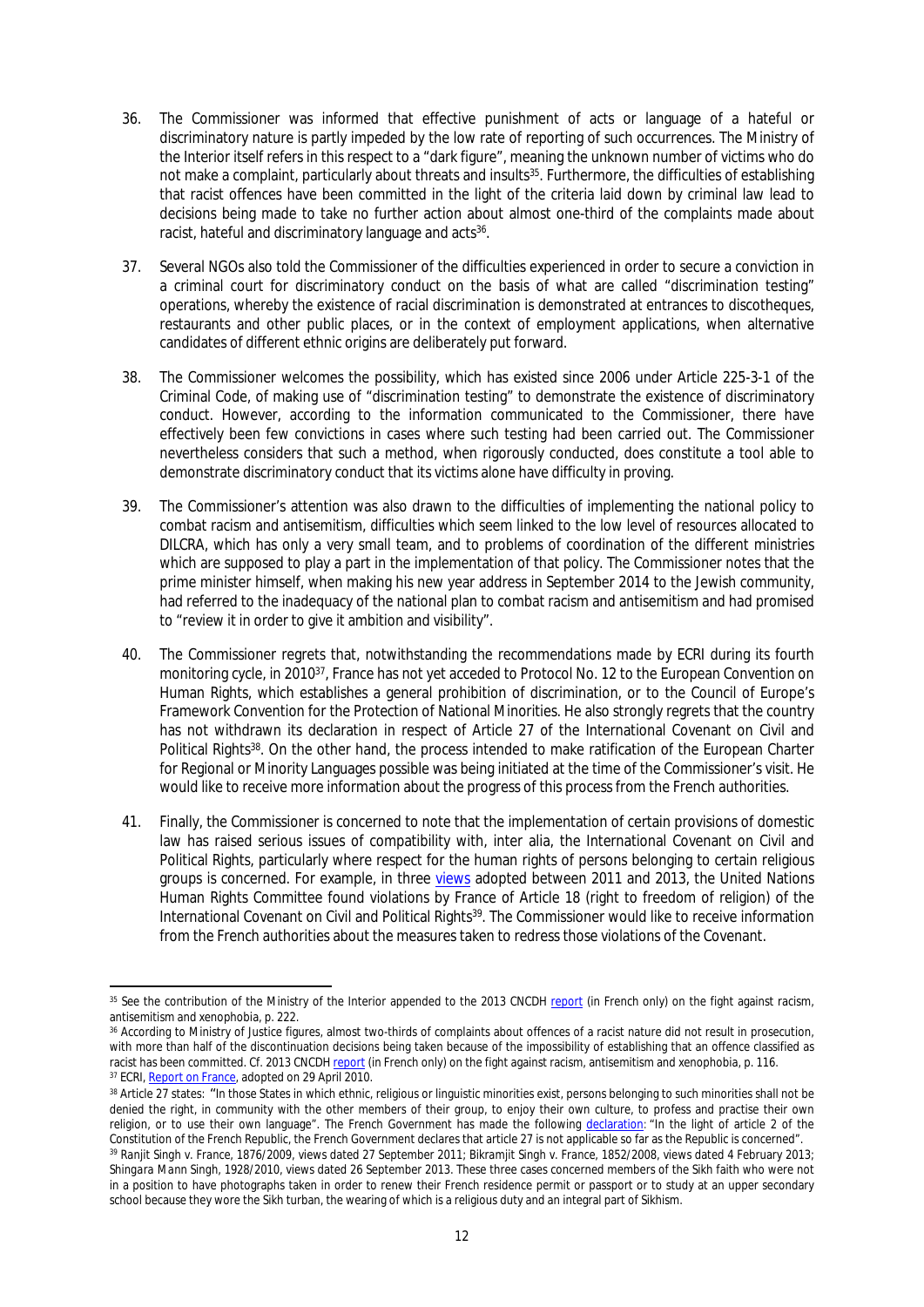## <span id="page-12-0"></span>CONCLUSIONS AND RECOMMENDATIONS

- 42. Acts or language of a hateful or discriminatory nature constitute a particularly pernicious form of violence. The Commissioner emphasises that, more than other forms of violence, violence of a racist nature has destructive effects on human dignity and social cohesion. Hence the need to tackle it even more seriously.
- 43. The Commissioner welcomes the efforts made by France over many years to combat intolerance, racism and discrimination. He nevertheless considers that the decline in tolerance and, in particular, the increase in hate speech recorded since 2009 require sustained efforts and a comprehensive approach. The drafting and application by France of a [national action plan for human rights](http://www.coe.int/en/web/commissioner/systematic-human-rights-work) could be a valid means of consolidating the efforts made by some authorities in this field.
- 44. The Commissioner points out that the Parliamentary Assembly of the Council of Europe, in both [Resolution 1754 \(2010\)](http://www.assembly.coe.int/Main.asp?link=/Documents/AdoptedText/ta10/ERES1754.htm) and [Resolution 2011 \(2014\)](http://assembly.coe.int/nw/xml/XRef/Xref-XML2HTML-EN.asp?fileid=21219&lang=en), described a wide range of measures to be taken by member states. In the criminal law sphere, the Commissioner encourages the French authorities to continue with determination their action to combat intolerance, racism and discrimination and to fully apply criminal and anti-racist legislation in order to provide redress and protection to the victims of acts or language of a hateful or discriminatory nature. He particularly invites them to step up the fight against hate speech disseminated via the Internet and to clarify the criminal law classifications of racist offences so as to reduce the number of proceedings discontinued as a result of the difficulties of establishing that such offences have been committed, and also to reduce the impunity still enjoyed by too many perpetrators of offences of this nature.
- 45. The French authorities are also encouraged to give full effect to the provisions recognising "discrimination testing" as a means of proving discriminatory behaviour, and to initiate or take part in such operations, in conjunction with the anti-racism and anti-discrimination organisations and/or with the sworn staff of the Rights Defender who are specifically authorised to do so.
- 46. In the preventive sphere, the Commissioner calls on the authorities to carry out as soon as possible the announced review of the national plan to combat racism, and to increase the resources allocated to its implementation. The Commissioner invites France to consider the possibility of incorporating this plan into a national action plan for the promotion and systematic protection of human rights<sup>40</sup>. He also encourages the authorities to take the opportunity of this review to include new educational measures, particularly with a view to teaching young Internet users to reject racist, hateful and discriminatory language. In this context, he invites the authorities to take full account of ECRI's General Policy [Recommendation No. 10](http://www.coe.int/t/dghl/monitoring/ecri/activities/gpr/en/recommendation_n10/recommendation_10_EN.asp?) entitled "Combating racism and racial discrimination in and through school education".
- 47. This opportunity should also be taken to improve the training of government officials, particularly members of law enforcement agencies, to combat intolerance, racism and discrimination. In this context, the authorities can draw on the principles set out in ECRI's [General Policy Recommendation No. 11](http://www.coe.int/t/dghl/monitoring/ecri/activities/gpr/en/recommendation_n11/recommendation_11_EN.asp?) on "Combating racism and racial discrimination in policing" and in [Recommendation Rec \(2001\) 10](https://wcd.coe.int/ViewDoc.jsp?Ref=Rec(2001)10&Language=lanEnglish&Ver=original&Site=CM&BackColorInternet=DBDCF2&BackColorIntranet=FDC864&BackColorLogged=FDC864) of the Committee of Ministers of the Council of Europe to member states on the European Code of Police Ethics, the systematic distribution and application of which would be very useful. The Commissioner points to the crucial importance of the training of members of law enforcement agencies, particularly in order to enable better identification of the racist or discriminatory nature of an offence from the very time at which a complaint is lodged. The French authorities are also invited to make efforts in terms of training on the subject of identity checks, so that the conditions are created in which discriminatory checks are eradicated.
- 48. The Commissioner draws the French authorities' attention to the particular impact of hate speech expressed in the political sphere. It is essential for political leaders not only to firmly condemn such acts and such language, but also to refrain from making use of rhetoric which stigmatises certain social groups, such as migrants or Roma, for that triggers greater intolerance and leads to racism becoming more widespread in society.

<sup>40</sup> See the Commissioner's [Recommendation](https://wcd.coe.int/com.instranet.InstraServlet?Index=no&command=com.instranet.CmdBlobGet&InstranetImage=2203969&SecMode=1&DocId=1368016&Usage=2) on systematic work for implementing human rights at the national level, CommDH(2009)3/18 February 2009, and the Commissioner's relevant [thematic page.](http://www.coe.int/en/web/commissioner/systematic-human-rights-work)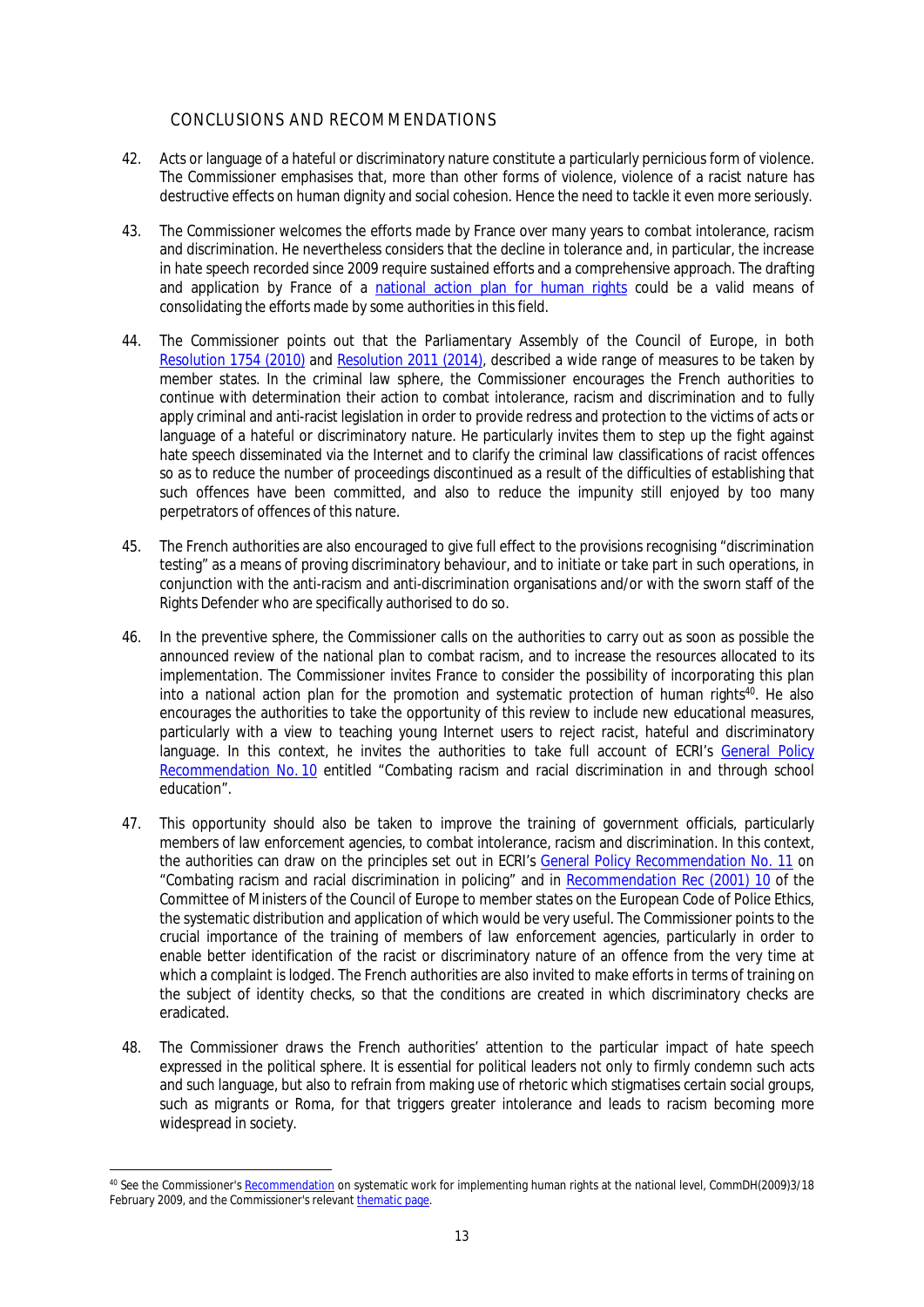- 49. The Commissioner invites both houses of parliament and the political parties to take severe disciplinary measures against any of their members who use language of a hateful or discriminatory nature. He also encourages representatives of central government and politicians to not only strongly and clearly reject racism, xenophobia and all forms of discrimination, but also to emphasise the value of equality and respect for differences.
- 50. Finally, in terms of international commitments, the Commissioner welcomes the initiation of the process of ratification of the European Charter for Regional or Minority Languages and invites the authorities to conclude this process in order to enable this convention to come into force. He also calls on the authorities to accede to Protocol No. 12 to the European Convention on Human Rights on the general prohibition of discrimination, as well as to the Council of Europe's Framework Convention for the Protection of National Minorities. He also invites France to withdraw its declaration on Article 27 of the International Covenant on Civil and Political Rights concerning protection of the human rights of "ethnic, religious or linguistic minorities".

## <span id="page-13-0"></span>**2 HUMAN RIGHTS IN THE CONTEXT OF ASYLUM AND IMMIGRATION**

- 51. France is traditionally a country which receives migrants. The Commissioner notes that recent years have been marked by legislative inflation on asylum and immigration. Around ten laws have in fact been passed since 2002, most of them tightening up the rules applicable to asylum seekers and immigrants. The implementation of this legal arsenal raises serious questions of compatibility with France's international commitments concerning human rights, whether these be under treaties of general scope, such as the European Convention on Human Rights and the International Covenant on Civil and Political Rights, or instruments specifically covering refugees, such as the Geneva Convention of 1951.
- 52. The Commissioner further notes that there is much less standard-setting activity in respect of integration. The creation in 2012 of a Ministry of Immigration, Integration and National Identity marked the linking together of policies on integration and on combating unlawful immigration within a single ministry. The fears expressed, particularly by NGOs, of seeing a security-based approach to migrants prevail in France because of this joint responsibility did not disappear with this ministry, insofar as most of its responsibilities were transferred to the Ministry of the Interior. The Commissioner was indeed informed of the publication by the government in February 2014 of a roadmap intended to give migrant integration policy a new basis centring on the reception of new arrivals and equality of rights, but notes that it does not seem to have been implemented as yet.
- 53. Among the major subjects raising important questions are the reception of asylum seekers, the protection of the human rights of unaccompanied foreign minors and the quality of the procedures and effectiveness of the remedies open to asylum seekers and immigrants.

## <span id="page-13-1"></span>2.1 RECEPTION CONDITIONS FOR ASYLUM SEEKERS

- 54. In the course of his visit, the Commissioner found that France was experiencing major difficulties in terms of the reception of asylum seekers, notwithstanding the significant efforts made to strengthen the national system for receiving asylum seekers (*dispositif national d'accueil des demandeurs d'asile*, DNA)<sup>41</sup> . The Commissioner's attention was drawn to the large increase in the number of asylum applications lodged in recent years. 65,894 applications were submitted in 2013, for example, i.e. 7% more than in 2012 and 85.5% more than in 2007. However, the Commissioner notes that France has experienced comparable levels of applications several times in its recent history<sup>42</sup>, showing that the problems of the reception, and specifically the accommodation, of asylum seekers are more structural than cyclical.
- 55. The DNA, which encompasses the accommodation system and a network of reception, information, guidance and support platforms for asylum seekers submitting their first asylum applications, theoretically makes it possible to offer asylum seekers accommodation at a reception centre for asylum seekers (CADA)

<sup>&</sup>lt;sup>41</sup> According to the *Ministry of the Interior*, this system had almost 23,400 places in 2013, whereas it had had only around 5,000 in 2000. <sup>42</sup> According to the figures of the [Office français des Réfugiés et apatrides](http://www.ofpra.gouv.fr/documents/OfpraRA2012.pdf) (French office for refugees and stateless persons), 61,422 requests for international protection were registered in 1989, and 57,616 in 2004.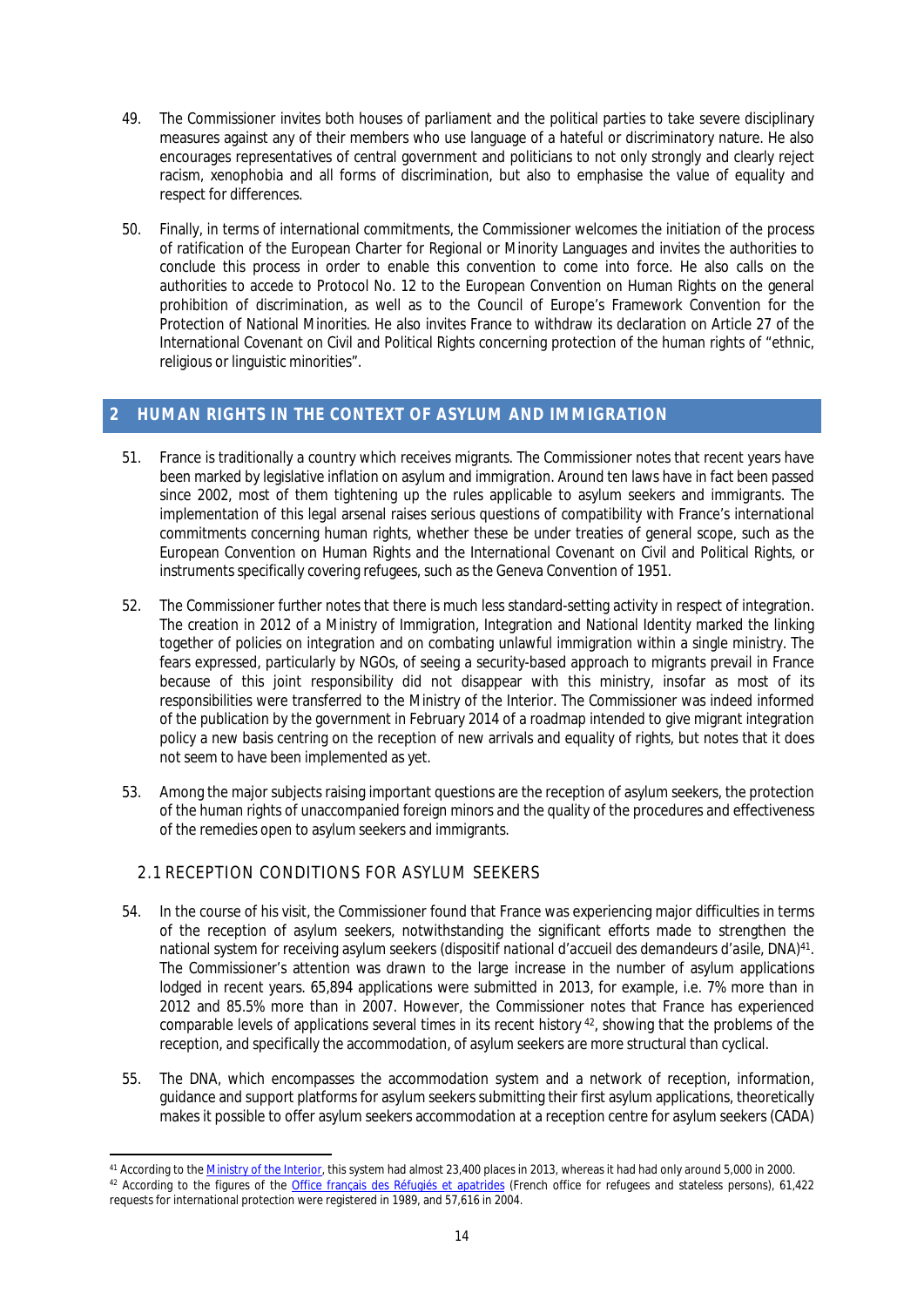during the examination of their request. The Commissioner notes, however, that reception capacities are in practice very clearly inadequate: there is no CADA overseas, while in metropolitan France only 33% of asylum seekers were admitted to a CADA in 2014<sup>43</sup>.

- 56. The Commissioner is aware of the existence, since 2000, of a temporary reception system for asylum seekers (*Accueil Temporaire Service de l'Asile*, ATSA) intended to ease the shortage of CADA places, but he notes that its capacities, limited to approximately 2,200 places, are insufficient to meet all the needs. The Commissioner also notes that asylum seekers, despite the fact that they are all entitled to benefit from decent material conditions of reception under Directive 2003/9/EC<sup>44</sup>, are not admitted to a CADA if their asylum request is examined under the "fast-track" procedure. This is also the case for asylum seekers who have to be readmitted to another state in application of the Dublin Regulation, notwithstanding the judgment of 27 September 2012 by the Court of Justice of the European Union in pursuance of which reception conditions should also benefit asylum seekers awaiting readmission<sup>45</sup>.
- 57. The Commissioner notes that asylum seekers who have not found a place in or been admitted to a CADA have access only to the emergency accommodation system, which is characterised by great uncertainty. In practice, it comprises places at emergency accommodation centres, in hotels and, more rarely, in flats. The saturation of the DNA, which admitted only 14,480 new asylum seekers in 2013, has led to the emergency accommodation system effectively becoming the main accommodation system for asylum seekers, receiving 24,600 of them in 2013.
- 58. In the course of his visit, the Commissioner was able to meet some Afghan asylum seekers without longterm accommodation in northern Paris. They were obliged to live and sleep in parks or streets, as some had been doing for several months. Several NGOs told the Commissioner that this situation also, even more worryingly, affected families.
- 59. The draft law on asylum reform<sup>46</sup>, presented to the Cabinet (*Conseil des ministres*) in July 2014, is intended to develop the CADA model and proposes the setting up of a "placement system for asylum seekers" enabling asylum seekers to be directed to a CADA in their region if places are available there, or to other regions where places are available. It also provides for persons whose asylum requests are to be dealt with under the "accelerated" procedure destined to supersede the "fast-track" procedure to be allowed access to CADAs.
- 60. The Commissioner considers the priority given to CADAs to be welcome and appreciates their opening to asylum seekers placed under the accelerated procedure. He nevertheless emphasises that care should be taken to allocate sufficient resources to the DNA to enable new places to be created at CADAs and social and legal support to be provided to asylum seekers. Where the "placement system for asylum seekers" is concerned, the Commissioner draws the authorities' attention to the need to take account of asylum seekers' personal and family situation and to avoid embarking on a logic of control and, potentially, of excessive restriction of their freedom of movement. The Commissioner is also concerned about the fact that asylum seekers who have rejected accommodation are to be considered to have rejected care as a whole and will no longer be able either to claim a subsistence allowance or to benefit from accommodation under the ordinary law unless they are in distress.
- 61. Asylum seekers who are not accommodated in a CADA benefit from payment of a temporary waiting allowance (ATA). In a judgment of 27 September 2012, the Court of Justice of the European Union (CJEU) had stated that, within the meaning of [Directive 2003/9/EC](http://eur-lex.europa.eu/LexUriServ/LexUriServ.do?uri=OJ:L:2003:031:0018:0025:EN:PDF), all asylum seekers were to be granted decent reception conditions until a final decision on their requests was delivered or they were transferred to the state responsible for examining their request in application of the Dublin Regulation. Nevertheless, the Commissioner notes that France has not extended the benefit of the ATA to those asylum seekers placed under the "fast-track" procedure who have lodged an appeal with the National Asylum Court (*Cour nationale du droit d'asile, CNDA*). He was also informed by NGOs that, notwithstanding a circular from the Minister of the Interior dated April 2013 intended to extend the benefit of the ATA to asylum seekers who

<sup>43</sup> *France Terre d'Asile*, *Les migrants et le Calaisis – Quelle sortie de crise* ? (Migrants and the Calais region – A way out of the crisis?) (in French only), October 2014, p.6.

<sup>44</sup> Directive 2003/9/EC was revised by [Directive 2013/33/EU.](http://eur-lex.europa.eu/LexUriServ/LexUriServ.do?uri=OJ:L:2013:180:0096:0116:EN:PDF)

<sup>45</sup> CJEU, *Cimade, Groupe d'information et de soutien des immigrés (GISTI) v. Ministre de l'Intérieur, de l'Outre-mer, des Collectivités territoriales et de l'Immigration*, 27 September 2012, case [C-179/11](http://curia.europa.eu/juris/document/document.jsf?docid=127563&doclang=EN).

<sup>46</sup> Draft law on asylum reform, [INTX1412525L](http://www.legifrance.gouv.fr/affichLoiPreparation.do;jsessionid=F99AEB73BE7C1A26646B85062E9A9189.tpdjo15v_1?idDocument=JORFDOLE000029287346&type=contenu&id=2&typeLoi=proj&legislature=14) (in French only), 23 July 2014.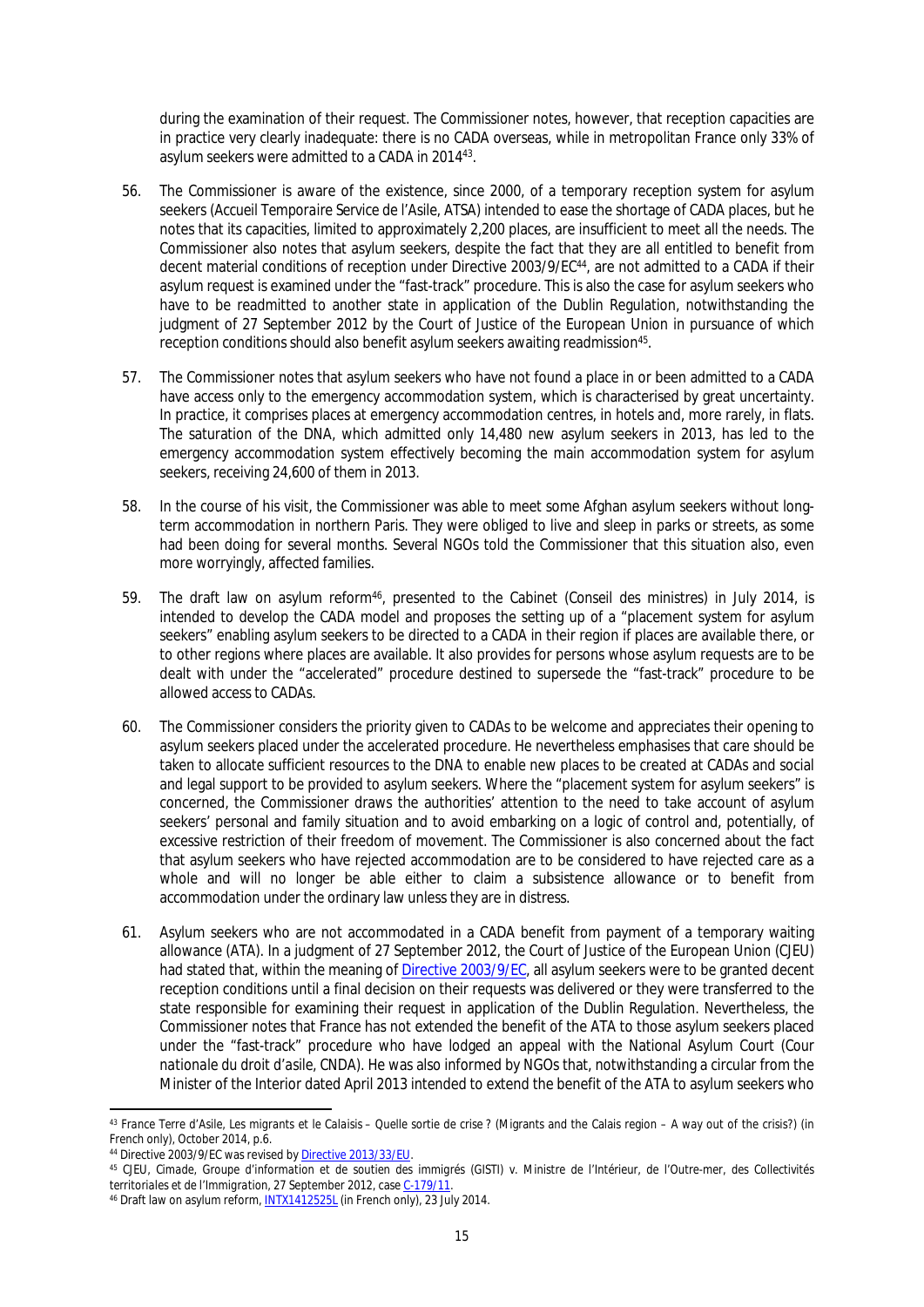were to be readmitted to another state in application of the Dublin Regulation $47$ , some of them were reported not to manage to obtain it.

- 62. The Commissioner noted that the amount of the ATA in 2013 was €11.20 per day per adult. He, like several of the persons and organisations to whom he spoke during his visit, fears that this sum is inadequate to meet, in particular, the CJEU's demands in this respect<sup>48</sup>.
- 63. The draft law on asylum reform provides for the ATA to be replaced by a single allowance for all asylum seekers who request accommodation, the amount of which will vary according to the composition of the applicant's family. The Commissioner points out that it will therefore be important for the authorities to ensure that the amount of the single allowance meets the requirements of Directive 2003/9/EC and those of Article 3 of the European Convention on Human Rights<sup>49</sup>.
- 64. As regards the reception of Syrian refugees, the Commissioner notes that the President of France pledged, in October 2013, that 500 Syrian refugees would be received for resettlement. At the time of the Commissioner's visit, fewer than half of them had effectively been resettled. The Commissioner considers that this very modest participation in the resettlement programme should be viewed in the context of the low number of Syrian asylum seekers and refugees – approximately 3,000 – received in France since 2012 under the standard asylum procedure, which seemed to be partly due to the addition since January 2013 of Syrians to the list of nationals needing an airport transit visa (ATV).
- 65. The visa requirement restricts Syrians' opportunity to come to France to seek asylum. The Commissioner notes that this requirement was validated by the *Conseil d'État* in a decision of 18 June 2014<sup>50</sup>. However, in view of the unprecedented scale of the humanitarian crisis affecting Syrian refugees<sup>51</sup>, the Commissioner considers that the French authorities should remove all the impediments which prevent persons fleeing the conflict in Syria from requesting asylum in France, and should step up their efforts to receive more Syrian refugees on their territory. The Commissioner points out that France should, generally speaking, show solidarity and flexibility in respect of the visa requests lodged at French consulates by Syrian asylum seekers.
- 66. Furthermore, the Commissioner's attention was drawn to a specific and particularly disturbing situation affecting some potential asylum seekers and immigrants who wish to travel to the United Kingdom. Large numbers of them are staying in Calais and its region, in shanty towns or squats, waiting for an opportunity to cross the Channel. Most of these migrants, whose numbers were estimated at approximately 2,300 in October 2014, are unaccompanied young men, originally from Eritrea, Ethiopia, Sudan, Afghanistan and Pakistan. However, the number of women is reported to have been rising since 2009, with the result that they now represent 14% of the migrant population present in the region<sup>52</sup>.
- 67. The Commissioner notes that his predecessor's findings, set out in a [letter](https://wcd.coe.int/com.instranet.InstraServlet?command=com.instranet.CmdBlobGet&InstranetImage=1964767&SecMode=1&DocId=1622312&Usage=2) sent on 3 August 2010 to the Minister of Immigration following a visit to Calais in May 2010, are, unfortunately, still accurate. There are still very large numbers of migrants trying to reach the United Kingdom, and their living conditions remain appalling. He notes that the public authorities have continued their policy of evictions by the police from places and land occupied by these migrants. The evictions which have taken place in Calais since the interministerial circular of 26 August 2012<sup>53</sup> came into force and the almost instantaneous setting up of

<sup>47</sup> This circular follows the aforementioned judgment of the CJEU, *Cimade, Groupe d'information et de soutien des immigrés (GISTI) v. Ministre de l'Intérieur, de l'Outre-mer, des Collectivités territoriales et de l'Immigration*, 27 September 2012, case [C-179/11.](http://curia.europa.eu/juris/document/document.jsf?docid=127563&doclang=EN)

<sup>48</sup> The CJEU, in fact, ruled in a judgment of 27 February 2014 that, when accommodation is not provided by the state, the amount of the financial allowance for which Directive 2003/9/EC provides must be "sufficient to ensure a dignified standard of living and adequate for the health of applicants and capable of ensuring their subsistence by enabling them to obtain housing, if necessary, on the private rental market". CJEU, *Federaal agentschap voor de opvang van asielzoekers v. Selver Saciri et al.*, 27 February 2014, case C‑[79/13](http://curia.europa.eu/juris/document/document.jsf?text=&docid=148395&pageIndex=0&doclang=EN&mode=lst&dir=&occ=first&part=1&cid=275374).

<sup>49</sup> See the case of *[M.S .S. v. Belgium and Greece](http://hudoc.echr.coe.int/sites/fra/pages/search.aspx?i=001-103050)*, GC, judgment of 21 January 2011, in which the Court concluded, inter alia, that there had been a violation of Article 3 of the Convention (prohibition of inhuman or degrading treatment) by Greece, because of the living conditions of the applicant (an asylum seeker) in Greece; also see *[Tarakhel v. Switzerland](http://hudoc.echr.coe.int/sites/eng/pages/search.aspx?i=001-148070)*, GC, judgment of 4 November 2014, §§ 93-99.

<sup>50</sup> *Conseil d'État*, Anafé et GISTI, 18 June 2014, No. [366307](http://www.legifrance.gouv.fr/affichJuriAdmin.do?oldAction=rechJuriAdmin&idTexte=CETATEXT000029103363&fastReqId=1746808682&fastPos=1) (in French only). In that judgment, the *Conseil d'Etat* took the view that it was possible because of "the circumstances […] to establish that an emergency situation existed due to a massive influx of illegal migrants".

<sup>51</sup> See the Commissioner's Human Rights Comment on "[Syrian refugees: a neglected human rights crisis in Europe"](http://www.coe.int/en/web/commissioner/-/syrian-refugees-a-neglected-human-rights-crisis-in-euro-2?redirect=http%3A%2F%2Fwww.coe.int%2Fweb%2Fcommissioner%2Fblog-2013%3Fp_p_id%3D101_INSTANCE_xZ32OPEoxOkq%26p_p_lifecycle%3D0%26p_p_state%3Dnormal%26p_p_mode%253), 20 December 2013.

<sup>52</sup> *France Terre d'Asile*, "Les migrants et le Calaisis – Quelle sortie de crise ?" (Migrants and the Calais region – A way out of the crisis?), October 2014, p. 4.

<sup>53</sup> Interministerial [circular](http://circulaire.legifrance.gouv.fr/pdf/2012/08/cir_35737.pdf) NORINTK1233053C (in French only) of 26 August 2012 on the anticipation and support of evictions from unlawful camps. This text provides for a "study of the situation of each of the families or unaccompanied persons" and for support for those persons to be subsequently put in place.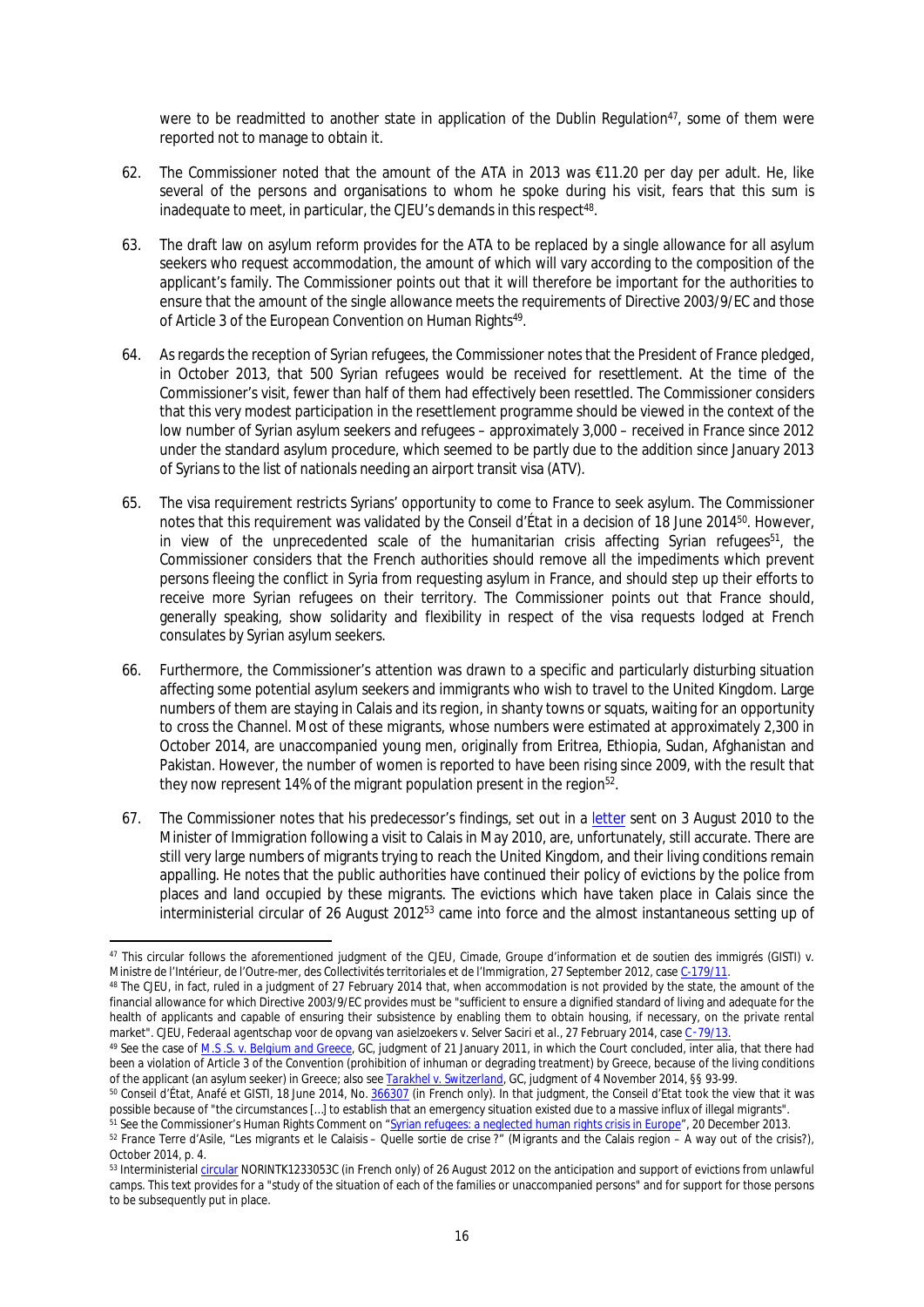new camps tend to prove that, notwithstanding the provisions of this text intended to secure eviction anticipation and support measures, the evicted migrants are not offered accommodation, or the offers made to them are not viable for the long term.

- 68. A [decision](http://www.defenseurdesdroits.fr/decisions/ddd/MDE-2012-158.pdf) issued by the Rights Defender in November 2012 noted humiliating police practices, the destruction of humanitarian gifts and personal effects and evictions of migrants from their shelters which took place outside any legal framework. The decision recommended that these practices be brought to an end, but this does not seem to have had any greater effect. The eviction on 2 July 2014 of 610 immigrants from a Calais camp located close to a food distribution site provides a recent illustration of this lack of improvement<sup>54</sup>.
- 69. The Commissioner is particularly concerned about the fact that the migrants in Calais and its region are also victims of offences committed by small extreme right-wing groups, such as the *Sauvons Calais* ("Save Calais") group. In September 2014 a migrants' squat had Molotov cocktails thrown at it, while the premises provided by *Secours catholique* where migrants can shower have twice been set on fire<sup>55</sup>. The Commissioner urges the authorities to take all necessary measures to provide full protection of migrants' lives and safety and to conduct effective investigations into all such hate acts.
- 70. The Commissioner deeply regrets the persistence of this situation over a period of years in Calais and its region. He is aware that the French authorities alone cannot resolve this situation, the resolution of which requires a contribution from the UK authorities. In this respect, the Commissioner has noted the conclusion, on 20 September 2014, of an agreement between France and the UK on "managing migratory pressure", intended to reduce the number of irregular migrants in Calais and its region, to prevent them from crossing the Channel and to combat the networks of smugglers.
- 71. The Commissioner has also been informed since his visit that the Minister of the Interior has announced his intention to create another 500 places in the CADAs in the Calais region in 2015, as well as the opening in Calais of a day centre for migrants. The Commissioner appreciates and welcomes the search for decent reception solutions. He nevertheless draws the authorities' attention to the risk of rapid saturation of the system, which has been designed to organise the distribution of 1,500 meals per day, whereas the *préfecture* estimates the number of migrants present in the region to be approximately 2,300. He also notes that the announced creation of 500 new places in CADAs will not be enough to meet all the accommodation needs.

## <span id="page-16-0"></span>CONCLUSIONS AND RECOMMENDATIONS

- 72. The Commissioner points out that France, in pursuance of the 1951 Convention relating to the status of Refugees, of [Directive 2003/9/EC](http://eur-lex.europa.eu/LexUriServ/LexUriServ.do?uri=OJ:L:2003:031:0018:0025:EN:PDF) and of the European Convention on Human Rights, has obligations in terms of the decent reception of refugees and asylum seekers. He calls on the authorities to comply fully with their commitments in this sphere. He invites them to take without delay the necessary measures to guarantee that no family of asylum seekers with minor children and no unaccompanied women lack shelter.
- 73. The Commissioner considers that accommodating asylum seekers by using the emergency accommodation system is inappropriate and expensive. He welcomes the plan to expand the CADA network and encourages the authorities to strengthen the DNA accordingly and to deploy the financial and human resources necessary to ensure that an adequate number of places are opened and that legal and social support for all asylum seekers is made available. The Commissioner calls on the authorities to make access to CADAs possible for all asylum seekers, including those placed under the "fast-track" procedure or awaiting readmission in application of the Dublin Regulation, without waiting for this reform to be adopted.
- 74. When accommodation is allocated, the Commissioner invites the authorities to conduct an individual examination of requests taking account of the asylum seekers' personal and family situation. He calls on the authorities to ensure that reception and accommodation conditions, as well as the legal and social

<sup>54</sup> The Commissioner was told that teargas had been used, personal effects destroyed and immigrants placed in administrative detention centres a long way away from the region.

<sup>55</sup> *France Terre d'Asile*, ibid., p. 8.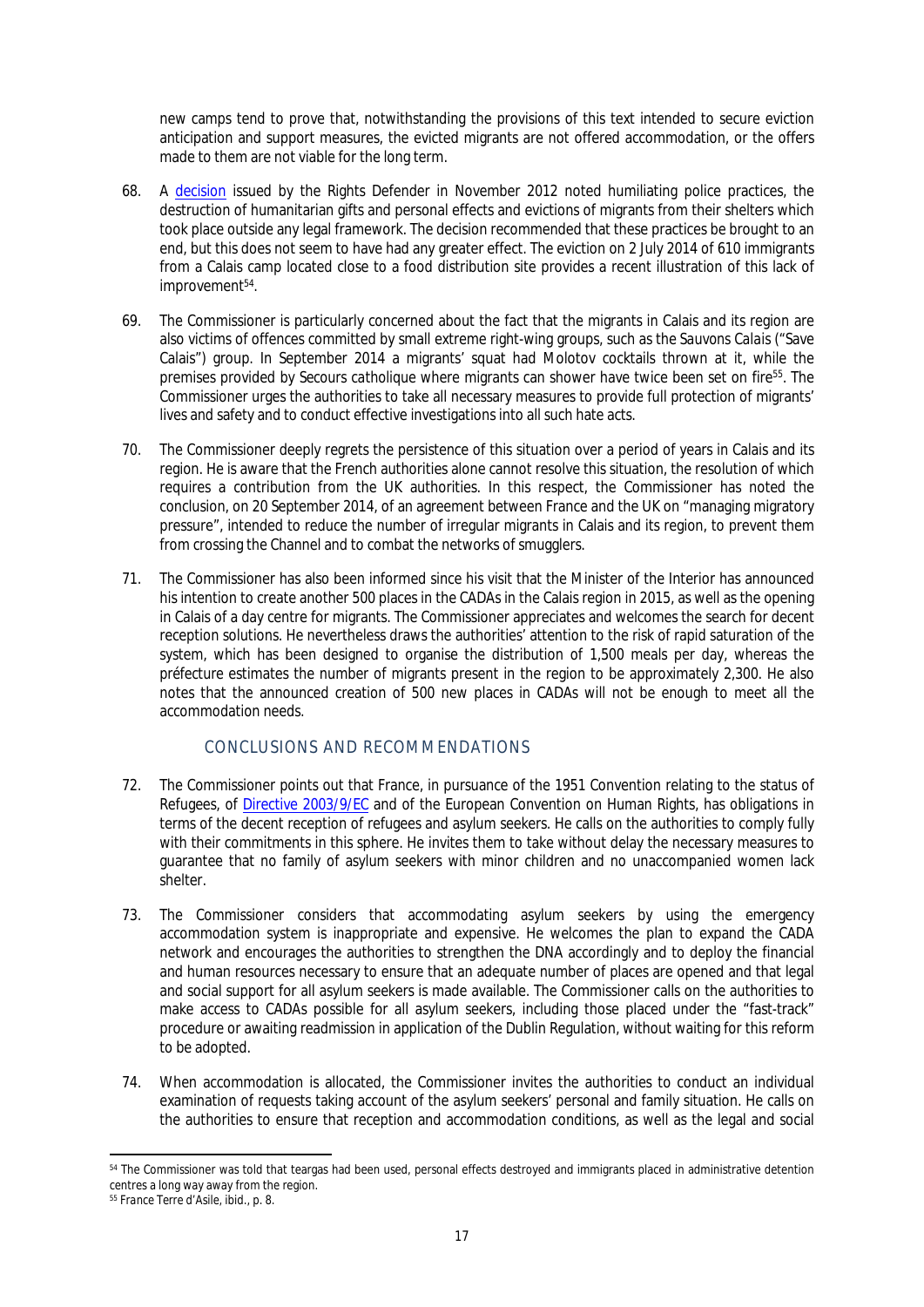support for asylum seekers, are of the same quality nationwide. Lastly, he invites the authorities to ensure that rejection of accommodation offered under the "placement system" does not deprive the asylum seeker and family of all their rights and services linked to the reception of asylum seekers.

- 75. The Commissioner encourages the authorities to quickly put in place the single general allowance for all asylum seekers for which the draft law on asylum reform provides, and to deploy the financial resources necessary to ensure that its amount is adequate. He will remain particularly attentive to the conditions for the suspension of that allowance. Pending the introduction of that allowance, the Commissioner calls on the authorities to ensure that all asylum seekers are effectively able to benefit from the ATA.
- 76. The Commissioner also invites the authorities to show generosity and solidarity, to step up their efforts to receive Syrian refugees and to remove the impediments which prevent persons fleeing the conflict in Syria from requesting asylum in France.
- 77. Lastly, the Commissioner considers that there is an urgent need for the French authorities to fully implement the circular of 26 August 2012 and the recommendations made by the Rights Defender on the subject of evictions from land, and to offer decent long-term reception and accommodation solutions for the migrants in Calais and its region. All hate acts against migrants should be the subject of effective investigations and be severely punished by the courts.

### <span id="page-17-0"></span>2.2 HUMAN RIGHTS OF UNACCOMPANIED FOREIGN MINORS

- 78. The arrival on French territory of unaccompanied foreign minors (UFM)<sup>56</sup> is a migratory phenomenon which emerged in the latter half of the 1990s. Despite fears regularly expressed in recent years that there would be a "massive influx" and saturation of the system for caring for them, the number of UFM does not seem to have risen significantly. According to the CNCDH, estimates vary from 4,000 to 9,000 UFM due to incomplete figures. There are approximately 3,000 more in the Department of Mayotte alone<sup>57</sup>.
- 79. The Commissioner points out that, in pursuance of the principle of the best interests of the child enshrined in Article 3 of the Convention on the Rights of the Child (hereafter CRC)<sup>58</sup>, all children should be considered as individuals, and their specific case and own opinion should be taken into account at every stage, from the age assessment procedure to the time when care is provided for them, even if they are deprived of their liberty or expelled. At each of those stages, UFM must, like other minors, be able to enjoy all the rights granted to children, particularly the rights of access to education and to health care $^{\rm 59}$ .

# <span id="page-17-1"></span>2.2.1 HUMAN RIGHTS OF UNACCOMPANIED FOREIGN MINORS IN THE CONTEXT OF THE AGE ASSESSMENT PROCEDURE

80. The Commissioner notes that in a [decision](http://www.defenseurdesdroits.fr/decisions/ddd/MDE-2012-179.pdf) of 19 December 2012, the Rights Defender noted some situations in which UFM finding themselves on French territory had not managed to obtain care, and did not therefore benefit from a protection measure as provided for by the CRC. On the basis of this finding, he made a number of recommendations on, inter alia, age assessment of UFM, and these led to the [circular](http://circulaire.legifrance.gouv.fr/pdf/2013/06/cir_37174.pdf) issued on 31 May 2013 by the Minister of Justice on the arrangements for caring for unaccompanied foreign minors. The circular introduced an "assessment protocol" in pursuance of which young migrants claiming to be unaccompanied minors are "placed in safety" for five days in order to be assessed by the child welfare departments (ASE) of the devolved departmental authorities (*Conseils généraux*) so that their minor and unaccompanied status can be established. In accordance with the

<sup>56</sup> A UFM is defined as a "person aged under 18 who is outside his or her country of origin but not accompanied by a person holding or exercising parental authority, i.e. without anyone to protect him or her and to take important decisions concerning him or her". Cf. I. Debré, *Les mineurs isolés étrangers en France* (Unaccompanied foreign minors in France)(report to the Senate, in French only), *Sénat*, Paris 2010.

<sup>&</sup>lt;sup>57</sup> CNCDH, [opinion](http://www.cncdh.fr/sites/default/files/14.06.26_avis_situation_des_mie.pdf) (in French only) on the UFM present on national territory, 26 June 2014.

<sup>58</sup> The European Court of Human Rights has referred directly to that convention in its case-law and has established that the requirement of "special protection" of asylum seekers is "particularly important when the persons concerned are children, in view of their specific needs and their extreme vulnerability". It has noted that "the reception conditions for children seeking asylum must be adapted to their age, to ensure that those conditions do not 'create ... for them a situation of stress and anxiety, with particularly traumatic consequences' (...). Otherwise, the conditions in question would attain the threshold of severity required to come within the scope of the prohibition under Article 3 of the Convention." *[Tarakhel v. Switzerland](http://hudoc.echr.coe.int/sites/eng/pages/search.aspx?i=001-148070)*, GC, judgment of 4 November 2014.

<sup>59</sup> Also see the position paper on the rights of minor migrants in an irregular situation, [CommDH/PositionPaper\(2010\)6](https://wcd.coe.int/ViewDoc.jsp?id=1706317), 25 June 2010.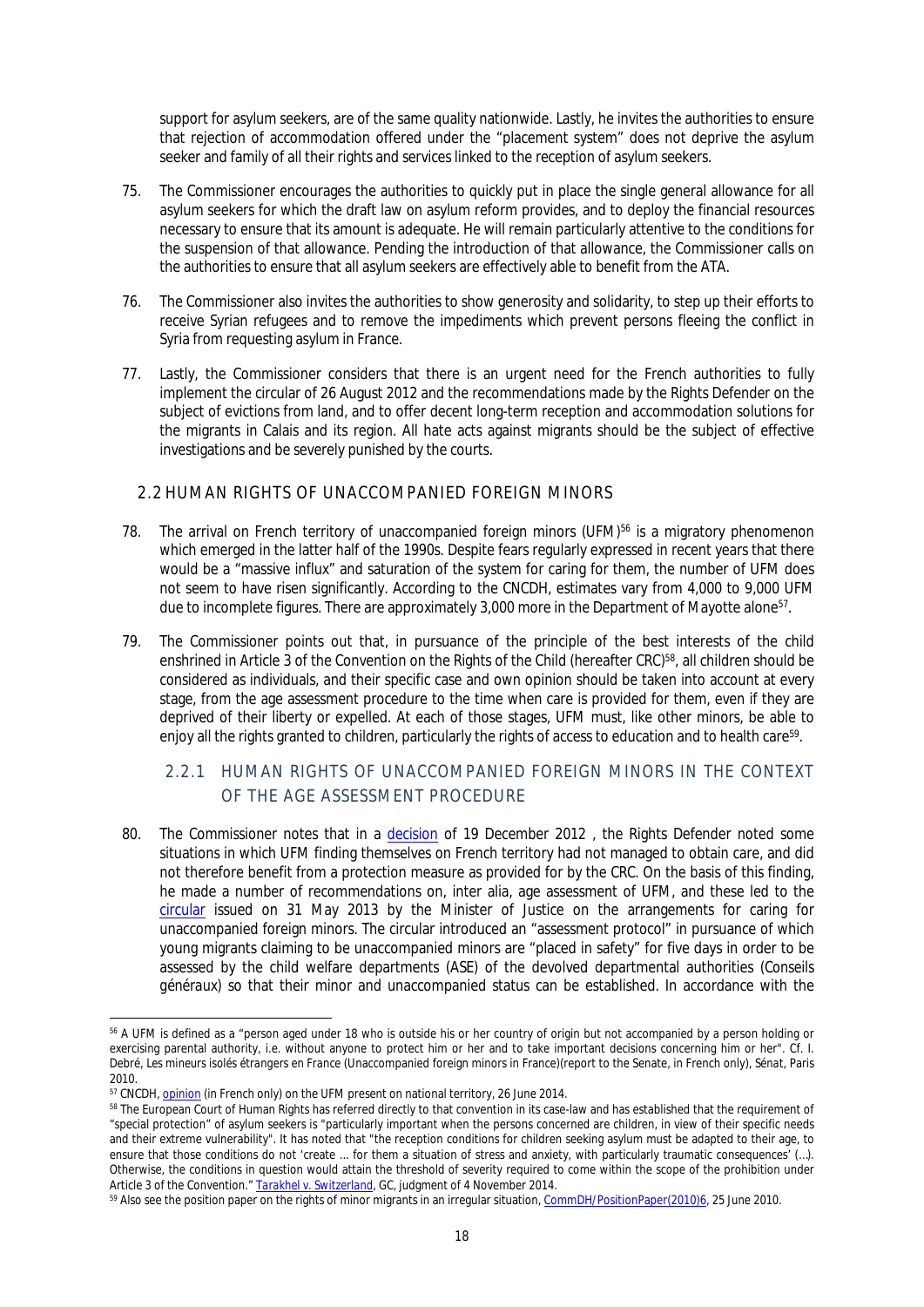circular, this is done through an interview followed by verification of civil status documents and finally, in the event of continuing doubt and on the orders of the prosecutor's office, a medical examination mainly comprising a bone density x-ray.

- 81. The Commissioner regards this assessment protocol as a positive development. However, he regrets that the scope of the circular does not extend to overseas departments and territories, since the Department of Mayotte is particularly affected by the presence of UFM on its territory. Furthermore, several of the persons to whom he spoke were anxious about the unequal and imperfect application of the circular by *Conseils généraux*, some of which were reported to be still systematically using bone age tests.
- 82. The Commissioner is concerned about these practices and points to the principles set out in Resolution [1810 \(2011\)](http://assembly.coe.int/Main.asp?link=/Documents/AdoptedText/ta11/ERES1810.htm) of the Parliamentary Assembly of the Council of Europe (hereafter "PACE") in relation to the problems associated with the arrival, stay and repatriation of unaccompanied children in Europe. According to these principles, age assessment should be carried out only if there are reasonable doubts about whether a person is a minor. As also stated by the UN Committee on the Rights of the Child in [General Comment No. 6 \(2005\)](http://tb.ohchr.org/default.aspx?Symbol=CRC/GC/2005/6), such assessments should be based on a presumption that the person is a minor, and not based solely on a medical opinion. Furthermore, if a person's minor status is still uncertain, he or she should be given the benefit of the doubt.
- 83. The Commissioner also condemns the fact that the aforementioned circular, contrary to the recommendations of PACE [Resolution 1810 \(2011\),](http://assembly.coe.int/Main.asp?link=/Documents/AdoptedText/ta11/ERES1810.htm) makes no provision for a remedy to challenge the findings of the assessment of minor and unaccompanied status, and contains no provision which can safeguard the right of UFM to have their views heard and to be informed of their rights<sup>60</sup>. Lastly, he notes that the courts have only in a very few cases allowed challenges to decisions to deny care by the ASE<sup>61</sup>, whereas those decisions are likely to infringe minors' right to protection from the state authorities, as set out in the CRC.
- 84. Furthermore, the Commissioner's attention was drawn by some experts whom he met during his visit to some civil and criminal proceedings initiated against young migrants who had claimed to be minors, but whose majority had been established by the age assessment procedure. Several prosecutors had begun proceedings in the *Tribunal correctionnel* (criminal court) for fraud, obtaining of social benefits without justification, forgery and use of forged documents, proceedings in which the *Conseil général* concerned is sometimes a civil party claiming repayment, as damages and interest, of the costs incurred. In a judgment of 18 July 2014, the Lyon Court of Appeal confirmed a judgment whereby a young migrant had been sentenced to four months' immediate imprisonment, a five-year entry ban and also to pay the *Conseil général du Rhône* the sum of €260,722 as damages and interest for holding a counterfeit administrative document and for using a forged document.
- 85. The Commissioner recognises the need, in a state governed by the rule of law, to prosecute acts which constitute criminal offences. However, he wonders about the classification of such offences when the determination of the age of the person prosecuted is based primarily on medical examinations, the reliability of which is in scientific dispute<sup>62</sup>. He is particularly concerned about the severity of the penalties imposed in such cases on young migrants who often lack resources and whose isolation makes them vulnerable.

<sup>&</sup>lt;sup>60</sup> The Commissioner notes, in this respect, that the July 2014 report produced jointly by the General inspectorates of judicial services, social affairs and administration evaluating the arrangements for unaccompanied foreign minors put in place by the circular of 31 May 2013 specifies that the young migrant concerned must be notified in writing of any refusal by a *Conseil général* to accept responsibility for him or her, of any decision to deny educational assistance and of the remedies available.

<sup>61</sup> As pointed out by the CNCDH in its 2014 [opinion](http://www.cncdh.fr/sites/default/files/14.06.26_avis_situation_des_mie_0.pdf) (in French only) on UFM, "until recently, the *Conseil d'État* completely curbed the challenging of refusals by the ASE to provide care when it declared inadmissible an application for an interim order to protect fundamental freedoms (*recours en référé liberté fondamentale*) lodged by a person claiming UFM status, on the grounds that the person lacked the capacity to take legal action. Consequently, those persons for whom the ASE refuses to provide care on the grounds that they are allegedly of age are denied the use of the *recours en référé liberté fondamentale* procedure if they claim to be minors and are not represented, as a person lacking legal capacity is required to be…". See *Conseil d'État*, 30 December 2011, *Boiguile*, No. [350458](http://www.legifrance.gouv.fr/affichJuriAdmin.do?oldAction=rechJuriAdmin&idTexte=CETATEXT000025115886&fastReqId=850377674&fastPos=1) (in French only).

<sup>62</sup> As the Commissioner's predecessor had noted in a 2011 [article](http://www.coe.int/en/web/commissioner/-/methods-for-assessing-the-age-of-migrant-children-must-be-improv-1) on methods for assessing the age of migrant children, "In 1996, the Royal College of Radiologists in London stated that it is 'unjustified' to undertake a radiograph examination for age estimation purposes. It is not acceptable to expose children to ionising radiation for an examination which has no therapeutic benefit and is purely for administrative purposes".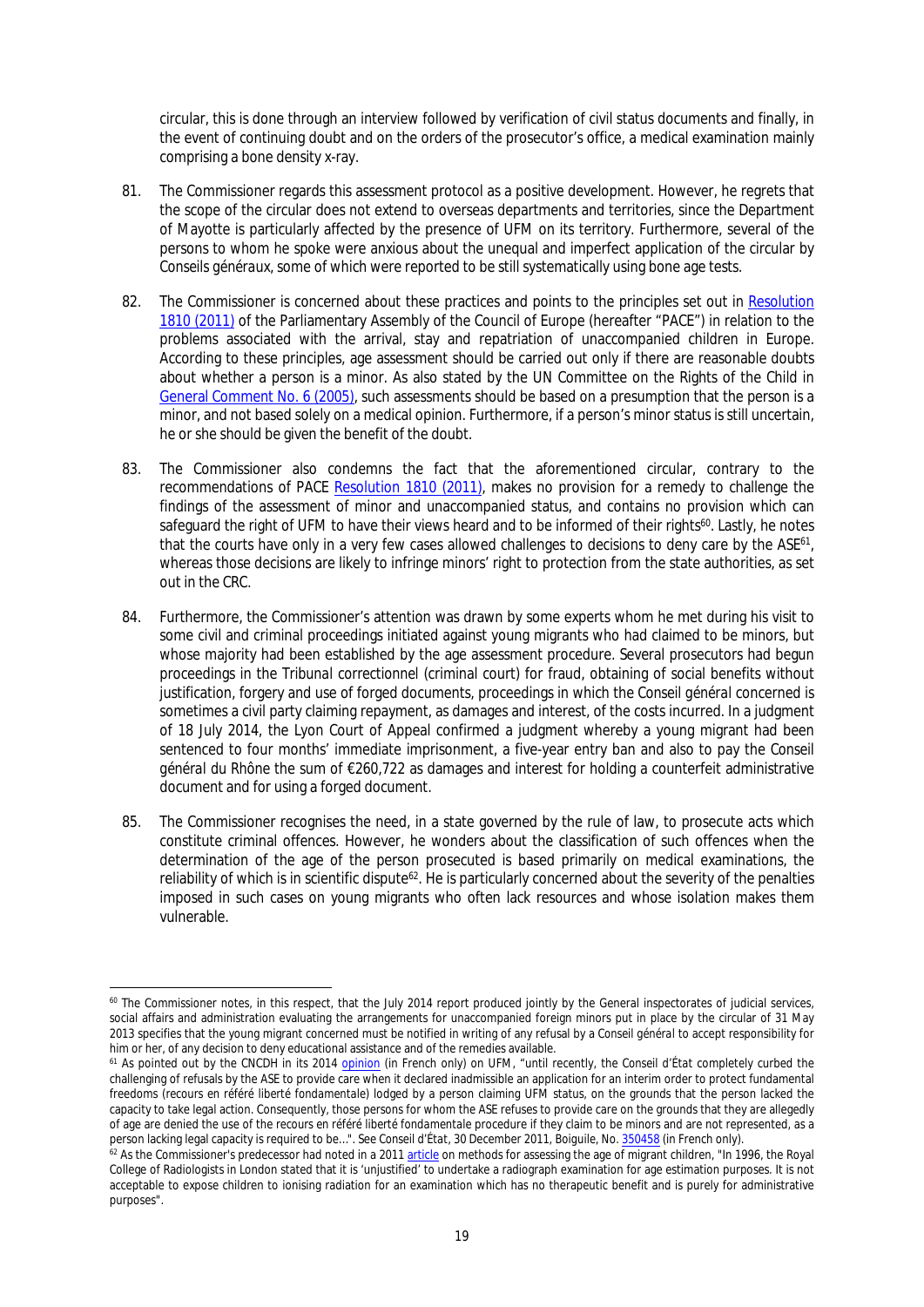## <span id="page-19-0"></span>2.2.2 RECEPTION AND CARE OF UNACCOMPANIED FOREIGN MINORS

- 86. The Commissioner's attention was drawn to the significant tensions which have appeared between central government and *Conseils généraux* in respect of the reception and care of unaccompanied foreign minors. Indeed, although they are required to care for all minors in danger, several chairs of *Conseils généraux*, arguing that the cost was too high for their authority, announced in 2013 that their departments would no longer care for any UFM. The Commissioner notes that those decisions were rapidly withdrawn. However, he is concerned about the tension felt by *Conseils généraux* and their mistrust of UFM as reflected in those decisions.
- 87. The chairs of *Conseils généraux* also complained of unequal geographical distribution of such minors across French territory, with some departments being more exposed to the arrival of UFM than others. The Commissioner was informed that, in response to that criticism, a protocol had been concluded between the central government and the Assembly of French departments, and that the aforementioned [circular](http://circulaire.legifrance.gouv.fr/pdf/2013/06/cir_37174.pdf) issued by the Minister of Justice had set up a national UFM support and guidance unit, responsible for distributing UFM fairly between the different departments.
- 88. The July 2014 report produced jointly by the General inspectorates of judicial services, social affairs and administration on the subject of the application of the 2013 circular states that 70 departments had contributed to the solidarity effort, to the benefit of 25 departments which had, by virtue of the distribution system, been able to entrust to other *Conseils généraux* the reception and care of UFM who had arrived on their territory. During their conversations with the Commissioner, several NGOs nevertheless expressed the view that not all departments were participating equitably in the system, resulting in a still imperfect distribution.
- 89. The Commissioner notes that, in practice, the resources deployed by the state, which finances care during the five days of "placement in safety", and by *Conseils généraux*, which shoulder the rest of the care burden, seem inadequate. The result is, according to the information received by the Commissioner, that the assessment phase may be much longer than the five-day period of placement in safety for which the protocol provides, and that it is not unusual for UFM to be accommodated in hotels, with neither socioeducational support nor medical care.
- 90. The Commissioner was alarmed to note during his visit that some minors are even homeless. In northern Paris, he met several dozen young migrants, mainly of Afghan and Sub-Saharan origin, who were forced to queue each night to try to obtain accommodation. A number of them, some as young as 14, had found themselves on the streets due to the lack of places available for them. The Commissioner also notes that in their July 2014 report the General inspectorates of judicial services, social affairs and administration emphasised the need for legal and financial consolidation of the system.
- 91. The Commissioner condemns the fact that minors may be accommodated in hotels and deems it completely unacceptable for some to be deprived of any form of accommodation, in violation of Article 31 of the European Social Charter (right to housing), by which France is bound<sup>63</sup>. He considers that such conditions place these minors in danger, deprive them of their rights and prevent them from constructing a life project and taking steps with a view to being able to remain lawfully on French territory once they have come of age.
- 92. Lastly, the Commissioner is particularly concerned about the information he received on the reception and care conditions of UFM in Mayotte. He draws the French authorities' attention to the fact that their decision not to extend to overseas departments and territories the scope of the [circular](http://circulaire.legifrance.gouv.fr/pdf/2013/06/cir_37174.pdf) issued by the Minister of Justice in 2013 does not free them from the obligations to care for unaccompanied foreign minors deriving from their international commitments.

<sup>63</sup> See European Committee of Social Rights, decisions of 10 November 2014 on the complaints of the *Conference of European Churches (CEC) v. the Netherlands* (No. [90/2013\)](https://www.coe.int/t/dghl/monitoring/socialcharter/Complaints/CC90Merits_en.pdf) and *European Federation of National Organisations working with the Homeless (FEANTSA) v. the Netherlands* (No. [86/2012](https://www.coe.int/t/dghl/monitoring/socialcharter/Complaints/CC86Merits_en.pdf)).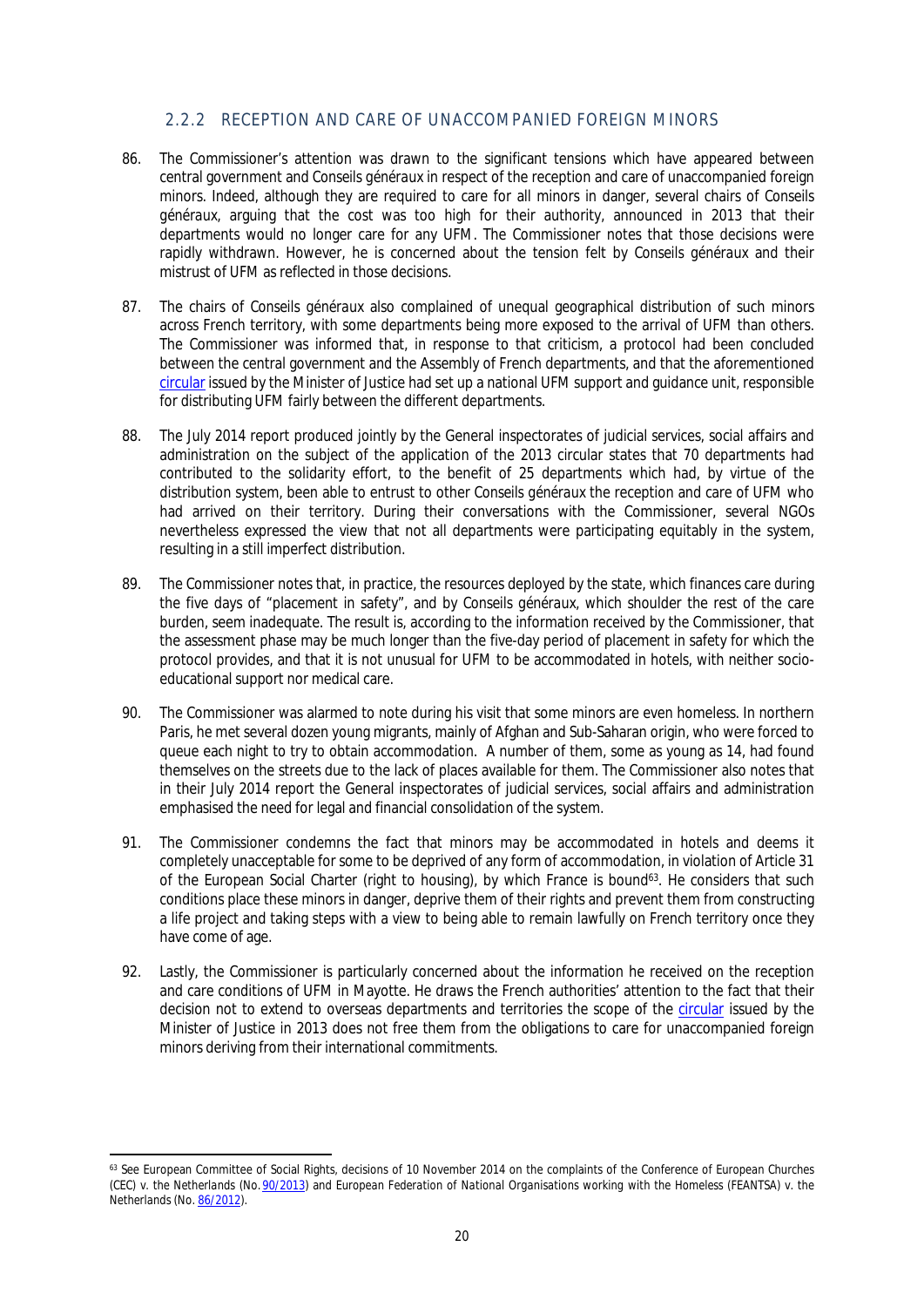## <span id="page-20-0"></span>2.2.3 DEPRIVATION OF LIBERTY OF UNACCOMPANIED FOREIGN MINORS

- 93. Several international bodies, such as PACE<sup>64</sup>, the Committee on the Rights of the Child<sup>65</sup> and the Commissioner himself<sup>66</sup>, have specified that states should put an end to the detention of children for reasons related to their migrant status, particularly those who are unaccompanied. The Commissioner urges all European states to apply alternatives to administrative or judicial detention which meet the best interests of the child and which enable children to stay with their families or guardians in a non-custodial setting.
- 94. However, the Commissioner was informed that the unaccompanied foreign minors who arrive at borders without a visa or valid travel ticket are deprived of their liberty and held in waiting zones. The Commissioner deplores the fact that the UFM held in waiting zones do not benefit from the system set up by the 2013 [circular](http://circulaire.legifrance.gouv.fr/pdf/2013/06/cir_37174.pdf) issued by the Minister of Justice and do not have access to appropriate socioeducational support. He notes that an ad hoc administrator is appointed as the legal representative of the UFM held in waiting zones and to ensure that the procedures to which they are subject are lawful. Nevertheless, several associations told him of repetitive dysfunctions which prevented certain minors from benefiting from assistance. Furthermore, the waiting zones did not all have an area specifically for minors, who were not always separated from adults and were therefore potentially exposed to abuse and exploitation<sup>67</sup>.

#### <span id="page-20-1"></span>CONCLUSIONS AND RECOMMENDATIONS

- 95. The Commissioner encourages the authorities to take measures to guarantee that the age assessment procedure complies with the principles set out in PACE [Resolution 1810 \(2011\)](http://assembly.coe.int/Main.asp?link=/Documents/AdoptedText/ta11/ERES1810.htm) on "Unaccompanied children in Europe: issues of arrival, stay and return", in [General Comment No. 6 \(2005\)](http://docstore.ohchr.org/SelfServices/FilesHandler.ashx?enc=6QkG1d%2fPPRiCAqhKb7yhsiQql8gX5Zxh0cQqSRzx6ZfXmRo9mdg35%2bm8BvAjgxjOPXPQUmY0uSJjNwpdL6bFpqljfu3aX2s6Yi1797MERXI29uw8wUJlTT3kCKSbL1T9) of the Committee on the Rights of the Child on the treatment of unaccompanied and separated children outside their country of origin, and in the [decision](http://www.defenseurdesdroits.fr/decisions/ddd/MDE-2012-179.pdf) of the Rights Defender dated 19 December 2012.
- 96. The Commissioner therefore invites the authorities to ensure proper application of the assessment protocol introduced by the 2013 circular issued by the Minister of Justice on the arrangements for taking care of unaccompanied foreign minors, and to extend this system to overseas departments and territories. He calls on them to guarantee in particular that all age assessment procedures are multidisciplinary. The use of bone age tests must cease to be automatic and effectively only be a last resort, within a legal framework. Their results must in no circumstances be the sole factor in age determination. If the minor status of the person concerned remains uncertain, he or she should always be given the benefit of the doubt.
- 97. The Commissioner encourages the central authorities and *Conseils généraux* to continue and strengthen their joint efforts to provide, in metropolitan and overseas France alike, reception for UFM which guarantees them decent living conditions and the possibility of constructing a life project. He urges them to take without delay measures to guarantee that no UFM is left without an accommodation solution and to avoid placing minors in accommodation without any socio-educational and medical support.
- 98. Finally, the authorities are invited to put an end to the holding of unaccompanied foreign minors in waiting zones. The Commissioner particularly encourages the French authorities to prepare and implement programmes as alternatives to the holding of migrants in waiting zones and to their placement in detention, particularly for children and their families. These programmes should entail no deprivation of liberty, be within the community and be based on the "Child-sensitive Community Assessment and Placement Model"<sup>68</sup>.

<sup>&</sup>lt;sup>64</sup> PACE, Detention of asylum seekers and irregular migrants in Europe, [Resolution 1707 \(2010\),](http://assembly.coe.int/Mainf.asp?link=/Documents/AdoptedText/ta10/ERES1707.htm) 28 January 2010; Undocumented migrant children in an irregular situation: a real cause for concern, [Recommendation 1985\(2011\),](http://assembly.coe.int/Mainf.asp?link=/Documents/AdoptedText/ta11/EREC1985.htm) 7 October 2011; The alternatives to immigration detention of children, [Resolution 2020 \(2014\).](http://assembly.coe.int/nw/xml/XRef/Xref-XML2HTML-EN.asp?fileid=21295&lang=en)

<sup>65</sup> Committee on the Rights of the Child, General Comment No. 6 on the treatment of unaccompanied and separated children outside their country of origin, [CRC/GC/2005/6](http://docstore.ohchr.org/SelfServices/FilesHandler.ashx?enc=6QkG1d%2fPPRiCAqhKb7yhsiQql8gX5Zxh0cQqSRzx6ZfXmRo9mdg35%2bm8BvAjgxjOPXPQUmY0uSJjNwpdL6bFpqljfu3aX2s6Yi1797MERXI29uw8wUJlTT3kCKSbL1T9), 1 September 2005.

<sup>&</sup>lt;sup>66</sup> See, inter alia, the Commissioner's report on his visit to Denmark, [CommDH\(2014\)4](http://www.coe.int/en/web/commissioner/-/better-protection-needed-for-migrant-children-in-denmark?redirect=http%3A%2F%2Fwww.coe.int%2Ffr%2Fweb%2Fcommissioner%2Fcountry-report%2Fdenmark%3Fp_p_id%3D101_INSTANCE_OTkb4RdsKEjJ%26p_p_lifecycle%3D0%26p_p_state%3Dnormal%26p_p_mode%3Dview%26p_p_col_id%3Dcolumn-1%26p_p_col_count%3D1), 24 March 2014.

<sup>67</sup> See on this subject the recent report by Human Rights Watch, France: [France: Unaccompanied Children Detained at Borders,](http://www.hrw.org/news/2014/04/08/france-unaccompanied-children-detained-borders) 8 April 2014.

<sup>68</sup> Child-sensitive Community Assessment and Placement (CCAP) Model. *Cf.* [PACE Resolution 2020 \(2014\)](http://assembly.coe.int/nw/xml/XRef/Xref-XML2HTML-EN.asp?fileid=21295&lang=en).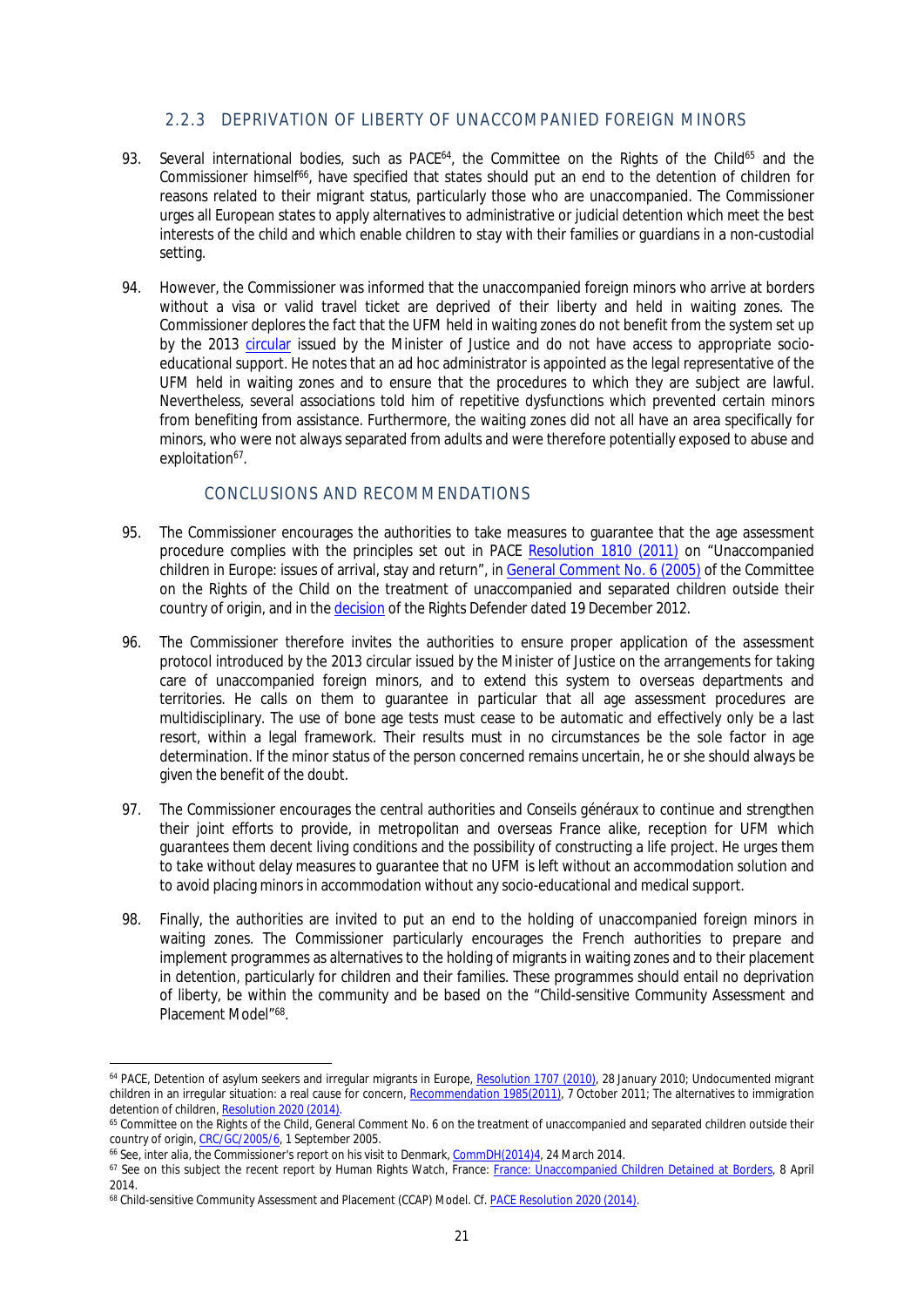# <span id="page-21-0"></span>2.3 ACCESSIBILITY OF PROCEDURES AND EFFECTIVENESS OF REMEDIES IN THE ASYLUM AND IMMIGRATION FIELD

## <span id="page-21-1"></span>2.3.1 ASYLUM PROCEDURES

- 99. The Commissioner had the opportunity to indicate on several occasions that states should ensure that all asylum seekers on their territory effectively have access to asylum procedures, and that their requests are examined on a case by-case basis, rigorously and fairly<sup>69</sup>. However, access to the asylum procedure in France seems to be made difficult by the increasing complexity of the asylum legislation.
- 100. Before a person may lodge a request for asylum with the French Agency for the Protection of Refugees and Stateless Persons (*Office français de protection des réfugiés et apatrides, OFPRA*), he or she must first go to the *préfecture* to apply for leave to remain for asylum purposes, for which he or she must have an address. The obligations to have an address and to have been given leave to remain seem to be significant factors in slowing down access to the asylum procedure, as a request cannot be lodged directly with OFPRA as soon as a person arrives on French territory.
- 101. In addition, some NGOs told the Commissioner that certain *préfectures* do not register requests immediately, but issue convocations to attend at a later date, with the result that, according to a 2013 [survey](http://cfda.rezo.net/Accueil/EDL%202013/EDL_CFDARapportwebversionfinale.pdf), the average time taken to obtain leave to remain was 30 days in 2012. During that period, asylum seekers do not have access to material reception conditions, still have no residence permit and therefore risk placement in administrative detention and being subject to expulsion. The Commissioner nevertheless notes that the draft law on asylum reform<sup>70</sup> lifts the obligation to have an address first and simplifies the registration procedures which are entrusted to a single office in each region in order to reduce the time taken to access the procedure to three days, which would, in effect, be a considerable improvement.
- 102. Leave to remain may be refused when France is not the state responsible for examining the asylum request within the meaning of the Dublin Regulation, or when the prefect considers that the request should be placed under the "fast-track" procedure. The Commissioner is concerned by the fact that these persons, during the "Dublin Procedure", are without a residence permit or access to CADAs, notwithstanding the judgment of the Court of Justice of the European Union of 27 September 2012 according to which the reception conditions should also be afforded to asylum seekers awaiting readmission<sup>71</sup>.
- 103. The Commissioner is also concerned to note that a decision to transfer a person to the responsible state is not accompanied by a remedy with an automatic suspensive effect. This situation does not seem to be in accordance with the requirements of the Grand Chamber of the European Court of Human Rights as specified in the judgment in the case of *[M.S .S. v. Belgium and Greece](http://hudoc.echr.coe.int/sites/fra/pages/search.aspx?i=001-103050)*, delivered in 2011, nor with the Dublin III Regulation, which came into force on 1 January 2014. The Commissioner nevertheless notes that the draft law on asylum reform provides for an appeal with suspensive effect for annulment of the transfer decision.
- 104. The Commissioner welcomes the plan to introduce this new remedy, while reminding the authorities that the suspensive nature of a remedy alone does not guarantee its effectiveness: this also requires that remedy to be available both in law and in practice and that it should lead to a rigorous and independent examination of the substance of the complaint. Hence the appellant must be able to prepare his or her appeal properly, something which could prove particularly difficult for persons placed in administrative detention or subject to a compulsory residence order, since they have only 48 hours in which to exercise this remedy, without necessarily having access to legal assistance<sup>72</sup>.

<sup>&</sup>lt;sup>69</sup> See, inter alia, the position paper from the Commissioner on the right to seek and enjoy asylum, [CommDH/PositionPaper\(2010\)4](https://wcd.coe.int/ViewDoc.jsp?Ref=CommDH/PositionPaper(2010)4&Language=lanEnglish&Ver=original&Site=COE&BackColorInternet=DBDCF2&BackColorIntranet=FDC864&BackColorLogged=FDC864), 24 June 2010.

<sup>&</sup>lt;sup>70</sup> Draft law on asylum reform, [INTX1412525L,](http://www.legifrance.gouv.fr/affichLoiPreparation.do;jsessionid=F99AEB73BE7C1A26646B85062E9A9189.tpdjo15v_1?idDocument=JORFDOLE000029287346&type=contenu&id=2&typeLoi=proj&legislature=14) 23 July 2014.

<sup>71</sup> CJEU, *Cimade, Groupe d'information et de soutien des immigrés (GISTI) v. Ministre de l'Intérieur, de l'Outre-mer, des Collectivités territoriales et de l'Immigration*, 27 September 2012, case [C-179/11](http://curia.europa.eu/juris/document/document.jsf?docid=127563&doclang=EN).

<sup>&</sup>lt;sup>72</sup> Cf. Committee of Ministers of the Council of Europe, [Guidelines](https://wcd.coe.int/ViewDoc.jsp?Ref=CM/Del/Dec(2009)1062/4.5&Language=lanEnglish&Ver=app6&Site=COE&BackColorInternet=C3C3C3&BackColorIntranet=EDB021&BackColorLogged=F5D383) on human rights protection in the context of accelerated asylum procedures, 1 July 2009, Guideline X: "Right to effective and suspensive remedies".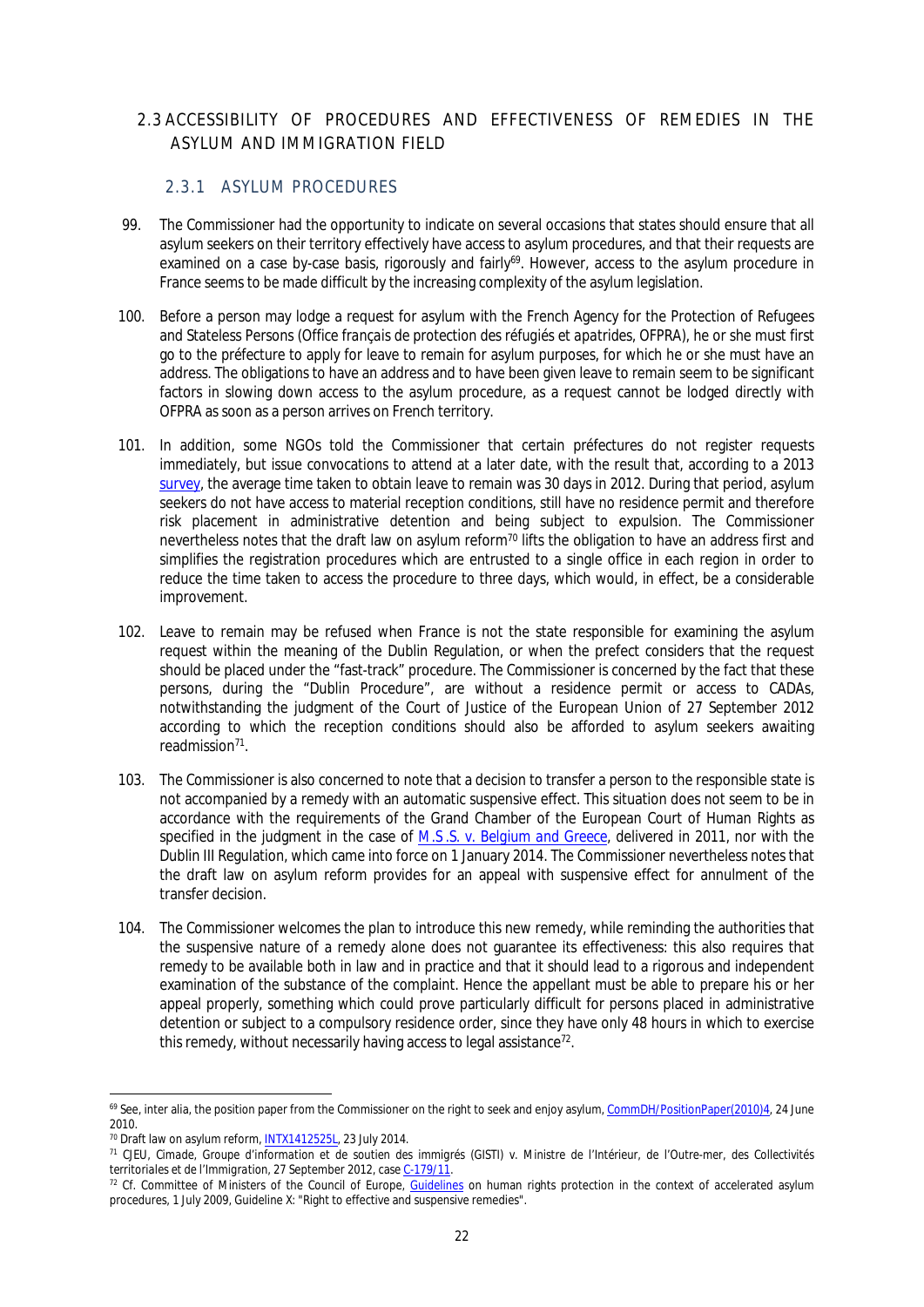- 105. The Commissioner also takes the view that some difficulties in terms of the effectiveness of remedies also arise in the context of the placement of an asylum request under the "fast-track" procedure<sup>73</sup>, which may be decided by the prefect if the asylum seeker has the nationality of a state which appears on the list of "safe countries of origin" drawn up by OFPRA, if the presence of the asylum seeker constitutes a serious threat to public order or if the asylum request is regarded as fraudulent or improper. Indeed, this procedure is very rapid, with OFPRA issuing its ruling within 15 days, or within 96 hours if the asylum seeker has been placed in an administrative detention centre, which leaves the asylum seeker little time to properly prepare his or her request and to produce supporting evidence. Furthermore, if the request is rejected by OFPRA, an appeal lodged with the National Asylum Court (*Cour nationale du droit d'asile, CNDA*) against that decision does not have a suspensive effect.
- 106. In his 2008 report, and in his 2010 letter to the Minister of Immigration, the Commissioner's predecessor expressed concern about the non-suspensive nature of this remedy, which has subsequently given rise to a judgment against France by the European Court of Human Rights, issued on 2 February 2012 in the case of *[I.M. v. France](http://hudoc.echr.coe.int/sites/eng/pages/search.aspx?i=001-108934)* <sup>74</sup> .
- 107. The Commissioner notes that the draft law on asylum reform provides for the "fast-track" procedure to be replaced by what will be called the "accelerated" procedure – which will be used for requests by nationals of states which appear on the list of "safe countries of origin", for requests raising problems of identification of the applicant and for requests regarded by OFPRA as not serious – in the context of which appeals to the CNDA will have a suspensive effect. The Commissioner welcomes the suspensive nature of this remedy, while again pointing out that the effectiveness of a remedy also depends on its availability and accessibility in practice.
- 108. He remains concerned about the automatic nature of the classification under the accelerated procedure of requests by nationals of states appearing on the list of "safe countries of origin". The Commissioner notes that this list is occasionally challenged<sup>75</sup> and points out that, even in those countries regarded as safe overall, there are sometimes persons or groups which are not safe. Cases of discrimination may be so serious that they constitute inhuman or degrading treatment within the meaning of Article 3 of the European Convention on Human Rights, particularly when that discrimination is directed against members of minority groups or lesbian, gay, bisexual or transgender communities. He therefore considers that the mere nationality of an asylum seeker should not be a sufficient ground for classification of an asylum request under the accelerated procedure, which should be based on a study of the asylum seeker's personal situation.
- 109. The Commissioner notes that the specific procedure for requesting asylum at the border has also raised some problems of remedy effectiveness. This procedure applies to asylum seekers presenting themselves at the border in an irregular manner. Such persons are then held in a "waiting zone" where they have to request permission to enter French territory in order to lodge an asylum request. It is the Ministry of the Interior which is responsible for deciding, after obtaining the opinion of OFPRA, whether the asylum seeker may be authorised to enter French territory in order to request asylum there or whether he or she is to be returned to the country of provenance on the grounds that the request is "manifestly unfounded".
- 110. The remedy whereby a decision to refuse leave to remain can be challenged did not have a suspensive effect until the law of 20 November 2007 came into force. That law was passed following the judgment against France in April 2007 in the case of *[Gebremedhin v. France](http://hudoc.echr.coe.int/sites/fra/pages/search.aspx?i=001-80333)*, in which the European Court of Human Rights took the view that the non-suspensive nature of the appeal lodged by this Eritrean asylum seeker,

<sup>73</sup> Also see the [letter](https://wcd.coe.int/com.instranet.InstraServlet?command=com.instranet.CmdBlobGet&InstranetImage=1964767&SecMode=1&DocId=1622312&Usage=2) of 3 August 2010 from the Commissioner's predecessor to the Minister of Immigration, Eric Besson.

<sup>74</sup> The Strasbourg Court pointed out in this judgment that the applicant's deportation had been prevented "only by the application of Rule 39 of the Rules of the European Court", since the applicant, whose asylum request was dealt with under the "fast-track" procedure, had no appeal or cassation remedy with suspensive effect available to him. The Court had also stated that "while the remedies of which the applicant had made use had been available in theory, their accessibility in practice had been limited by the automatic registration of his application under the fast-track procedure, the short deadlines imposed and the practical and procedural difficulties in producing evidence, given that he had been in detention". Also see the finding of a similar violation by the Court in the case of *[M.E. v. France](http://hudoc.echr.coe.int/sites/eng/pages/search.aspx?i=001-120072)* (judgment in French only, see [press release](http://hudoc.echr.coe.int/sites/eng/pages/search.aspx?i=003-4388596-5268973%7d) for a description in English), judgment of 6 June 2013.

<sup>75</sup> In a [decision](http://www.conseil-etat.fr/Decisions-Avis-Publications/Decisions/Selection-des-decisions-faisant-l-objet-d-une-communication-particuliere/CE-10-octobre-2014-Association-ELENA-et-autres-Association-FORUM-REFUGIES-COSI) (in French only) of 10 October 2014, the *Conseil d'État* for example annulled the inclusion of Kosovo\* on the list of safe countries of origin.

<sup>\*</sup> All reference to Kosovo, whether to the territory, institutions or population, in this text shall be understood in full compliance with United Nations Security Council Resolution 1244 (1999) and without prejudice to the status of Kosovo.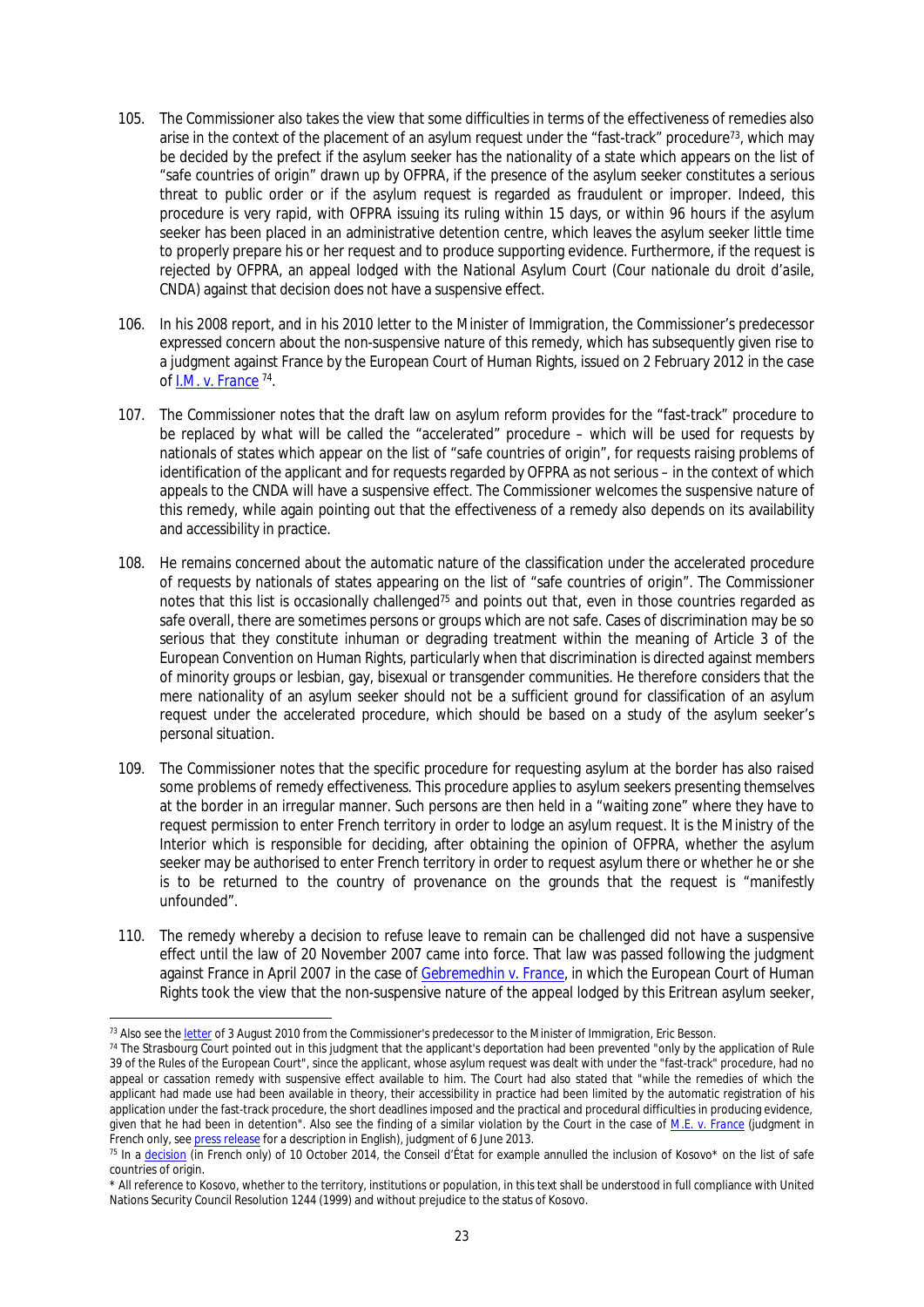who had been placed in the waiting zone of Paris-Charles de Gaulle airport in 2005, constituted a violation of Article 13 of the Convention (right to an effective remedy). In the event of refusal of leave to remain, asylum seekers now have 48 hours in which to lodge an appeal to the administrative court, which has 72 hours in which to issue its ruling.

- 111. The Commissioner considers that the possibility opened by the 2007 law for the administrative court to reject appeals for which insufficient reasons are given without a hearing raises the question of the effectiveness of this remedy, in view of the short amount of time – 48 hours – available to the asylum seeker to prepare his or her request, and also of the conditions in which he or she has to draft it. In fact, the need to lodge a request written in French and giving de facto and de jure reasons usually requires legal assistance, which is not always accessible in practice.
- 112. During his visit, the Commissioner went to Le Canet waiting zone, to which persons notified of refusal of leave to remain after arriving at the port of Marseille are transferred. There he also met some members of NGOs who provide legal support to persons held in the waiting zone, and they told him of occasional difficulties experienced in performing their task. He also noted the absence from the waiting zone of the list of lawyers of the Marseille Bar and the fact that, while the border police responsible for management of this zone told him that lawyers were free to visit their clients there, there was no internal rule expressly guaranteeing that possibility. The Commissioner believes that these facts, bearing in mind the shortness of the time limit for appeals, may constitute serious impediments to the preparation of such appeals in good conditions.
- 113. The Commissioner notes that, in 2013 and 2014, the Strasbourg Court delivered several judgments finding violations by France of Article 3 ECHR, on the grounds that the reasons given for the decisions taken by national bodies (OFPRA and CNDA) on asylum requests, particularly in the context of "fast-track" asylum procedures, were insufficient<sup>76</sup>.
- 114. The Commissioner points out that, in 2013, the rate at which various types of international protection were granted in France (approximately 18%) fell well below the average in the 28 EU member states (approximately 35%), although it did issue the second largest number of asylum decisions (almost 62,000), after Germany<sup>77</sup>. In 2014, OFPRA published a quality control report which identified recurrent weaknesses, affecting approximately one-fifth of cases<sup>78</sup>.
- 115. The Commissioner has noted with interest that the French authorities are aware of the weaknesses of the asylum system and started, in 2013, to take a number of measures to improve the effectiveness and quality of the hearings and decisions of the OFPRA and CNDA<sup>79</sup>. He invites the French authorities to continue those efforts and to take all the necessary measures to solve the serious structural problems relating to the methodology and quality of the examination of asylum requests and appeals. The authorities are invited to refrain from adopting or implementing measures intended to accelerate asylum procedures still further or to extend the application of the accelerated procedures until such time as the aforementioned problems have been fully resolved.

# <span id="page-23-0"></span>2.3.2 PROCEDURES RELATING TO RESIDENCE PERMIT APPLICATIONS AND CHALLENGES IN THE EVENT OF THEIR REJECTION, AND TO EXPULSION

116. The Commissioner notes that there is a great deal of criticism of migrant reception conditions and the processing of residence permit applications by *préfectures*, criticism which comes from civil society and also the Court of Audit (*Cour des comptes*), which, in its [public report for 2013,](http://www.ccomptes.fr/Publications/Publications/Rapport-public-annuel-2013) deplored the long queues outside those *préfectures* where the largest numbers of applications for residence permits are made and the resulting tensions<sup>80</sup>. The Commissioner considers that the inadequacy of the resources and staff of the departments responsible for examining applications for residence permits and the need to queue from

<sup>76</sup> See the judgments in the cases of *[K.K](http://hudoc.echr.coe.int/sites/eng/pages/search.aspx?i=001-126641).*, *[M.E.](http://hudoc.echr.coe.int/sites/eng/pages/search.aspx?i=001-120072)*, *[N.K.](http://hudoc.echr.coe.int/sites/eng/pages/search.aspx?i=001-139179)*, *[R.J.](http://hudoc.echr.coe.int/sites/eng/pages/search.aspx?i=001-126363)*, *[Z.M.](http://hudoc.echr.coe.int/sites/eng/pages/search.aspx?i=001-128054) v. France* (all in French only).

<sup>&</sup>lt;sup>77</sup> European Asylum Support Office (EASO), [Annual Report 2013](http://easo.europa.eu/wp-content/uploads/EASO-AR-final1.pdf), July 2014, figure 15, p. 23.

<sup>78</sup> Those weaknesses comprised, inter alia, insufficiently conclusive interviews, incomplete analyses of requests and inadequate taking into account of evidence, and excessively succinct decisions not fully reflecting the substance of the request. OFPRA, [Contrôle qualité, Premier](http://www.ofpra.gouv.fr/documents/Rapport_du_1er_controle_qualite_2014-09-17.pdf)  [exercice d'évaluation](http://www.ofpra.gouv.fr/documents/Rapport_du_1er_controle_qualite_2014-09-17.pdf) (Quality control, first assessment exercise)(in French only), 17 September 2014. <sup>79</sup> *Ibid*. pp. 60 and 94.

<sup>80</sup> *Cour des comptes*, [public annual report for 2013](http://www.ccomptes.fr/Publications/Publications/Rapport-public-annuel-2013), (in French only; see the [English summary](http://www.ccomptes.fr/Publications/Publications/Rapport-public-annuel-2013) of part I available from the *Cour des comptes* website), 12 February 2013.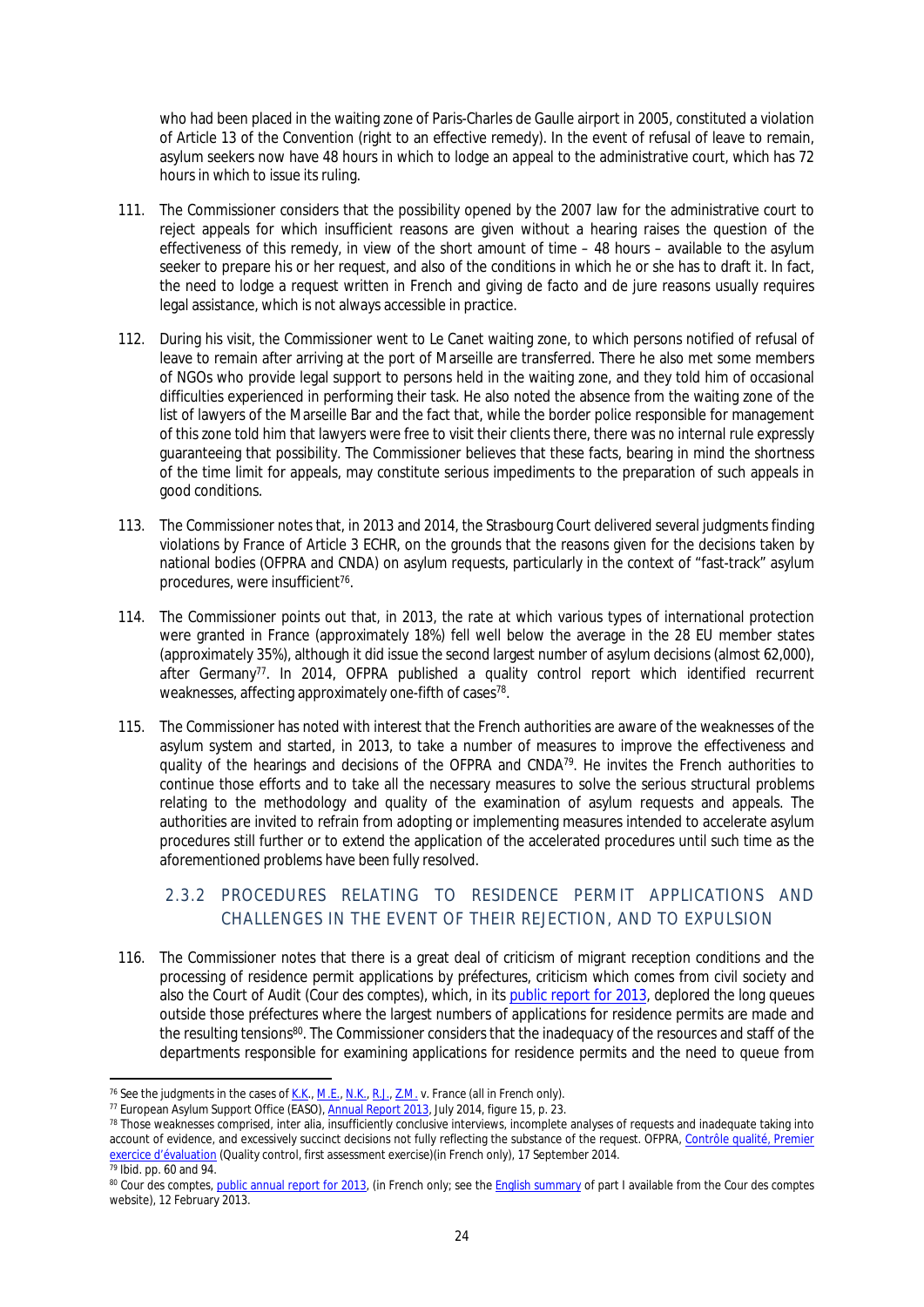daybreak, or even overnight, sometimes on several occasions, before being able to lodge an application are serious obstacles to access to these procedures.

- 117. The Commissioner was told that such access is even more difficult for migrants held in prison who, notwithstanding a circular issued by the Ministers of Justice and the Interior on 25 March 2013<sup>81</sup>, find it very difficult indeed to take the necessary steps during their imprisonment to obtain a residence permit or its renewal. He notes that this situation leads to many detainees finding themselves in an unlawful situation on their release from prison, as a result of which they are immediately placed in administrative detention.
- 118. The Commissioner also notes that certain decisions to refuse to issue or renew residence permits are accompanied by very short time limits for appeals, making challenges to them all the more difficult because they require legal skills. This is the case when the prefect issues an order to leave French territory (OQTF) in the "without delay" category, whereby the prefect refuses to issue or renew a residence permit, decides that the asylum seeker will be expelled from France and determines the "destination country" to which he or she will be expelled. The person concerned has 48 hours in which to challenge any aspects of that decision, whereas he or she may have been placed in detention immediately after being notified of the OQTF. When OQTF are in the "without delay" category, the imprisoned migrants may, once again, find themselves in a particularly awkward situation in so far as it is still impossible for them to request in time the assistance of the prison's integration and probation services or to contact the legal advice service, and they may even be unable to reach a fax machine to send their appeal by the set time limit. It seems to him that the conditions for preparing appeals against an OQTF in the "without delay" category in many cases raise the question of the practical accessibility of such appeals, particularly for persons held at administrative detention centres or in prison.
- 119. The Commissioner notes that the ordinary form of OQTF is in fact accompanied by a 30-day time limit for appeals, but is concerned about the fact that the draft law on aliens in France provides for that time limit to be shorter when the prefect gives no decision on the issuing or renewal of a residence permit. OQTF of that kind, which may be issued to persons whose asylum requests have been rejected and to persons unable to prove that they were lawfully admitted to French territory or who have irregularly remained on French territory, will be accompanied by an appeal time limit of seven days, reduced to 48 hours if the person concerned is in detention or is subject to a compulsory residence order. The Commissioner considers that the complexity of appeals, combined with the shortness of the time limits set, raises genuine concerns about the possibility of exercising a fully effective remedy.
- 120. The Commissioner is concerned about the system of exemption in use overseas, where appeals against OQTF and against prefectural removal orders lack ipso jure suspensive effect. In 2012, the Grand Chamber of the European Court of Human Rights nevertheless ruled that there had been a violation of Article 13 (right to an effective remedy) in conjunction with Article 8 (right to respect for private and family life) of the European Convention on Human Rights in the case of *[de Souza Ribeiro v. France](http://hudoc.echr.coe.int/sites/fra/pages/search.aspx?i=001-115498)* on the grounds that the remedy available to the applicant to challenge the removal order of which he was the subject, which had been issued by the Prefect of French Guiana, did not have suspensive effect.
- 121. The Commissioner is also concerned to note that the draft law on aliens in France is intended to maintain the exemption to the rule that appeals against OQTF have ipso jure suspensive effect on the grounds of the "migratory pressure" which exists on overseas France, particularly Mayotte and French Guiana<sup>82</sup>. While the draft law does provide for the possibility of a habeas corpus application (*référé-liberté*) to the administrative court, in order to obtain the suspension of removal, such an urgent application may well be insufficient if the OQTF is enforced before the person concerned has been able to submit it to the urgent applications court (*juge des référés*) 83 .

<sup>&</sup>lt;sup>81</sup> The purpose of the [circular](http://circulaire.legifrance.gouv.fr/pdf/2013/03/cir_36707.pdf) (in French only) of 25 March 2013 is to set down a uniform procedure for the processing of applications for the first issuing and renewal of residence permits made by detained persons of foreign nationality during their imprisonment. The text is intended to inform prison authority and *préfecture* staff about this procedure and to facilitate its implementation. 82 See the explanatory memorandum on the [draft law on aliens](http://www.assemblee-nationale.fr/14/projets/pl2183.asp) in France (in French only).

<sup>83</sup> The case of *[de Souza Ribeiro v. France](http://hudoc.echr.coe.int/sites/fra/pages/search.aspx?i=001-115498)*, judgment of 13 December 2012, also provides an illustration of this risk, for in that case the applicant had made an urgent application for the administrative court to suspend the enforcement of the removal order, an application examined by the Cayenne administrative court a few hours after enforcement of the removal measure, with the result that the urgent application was devoid of purpose.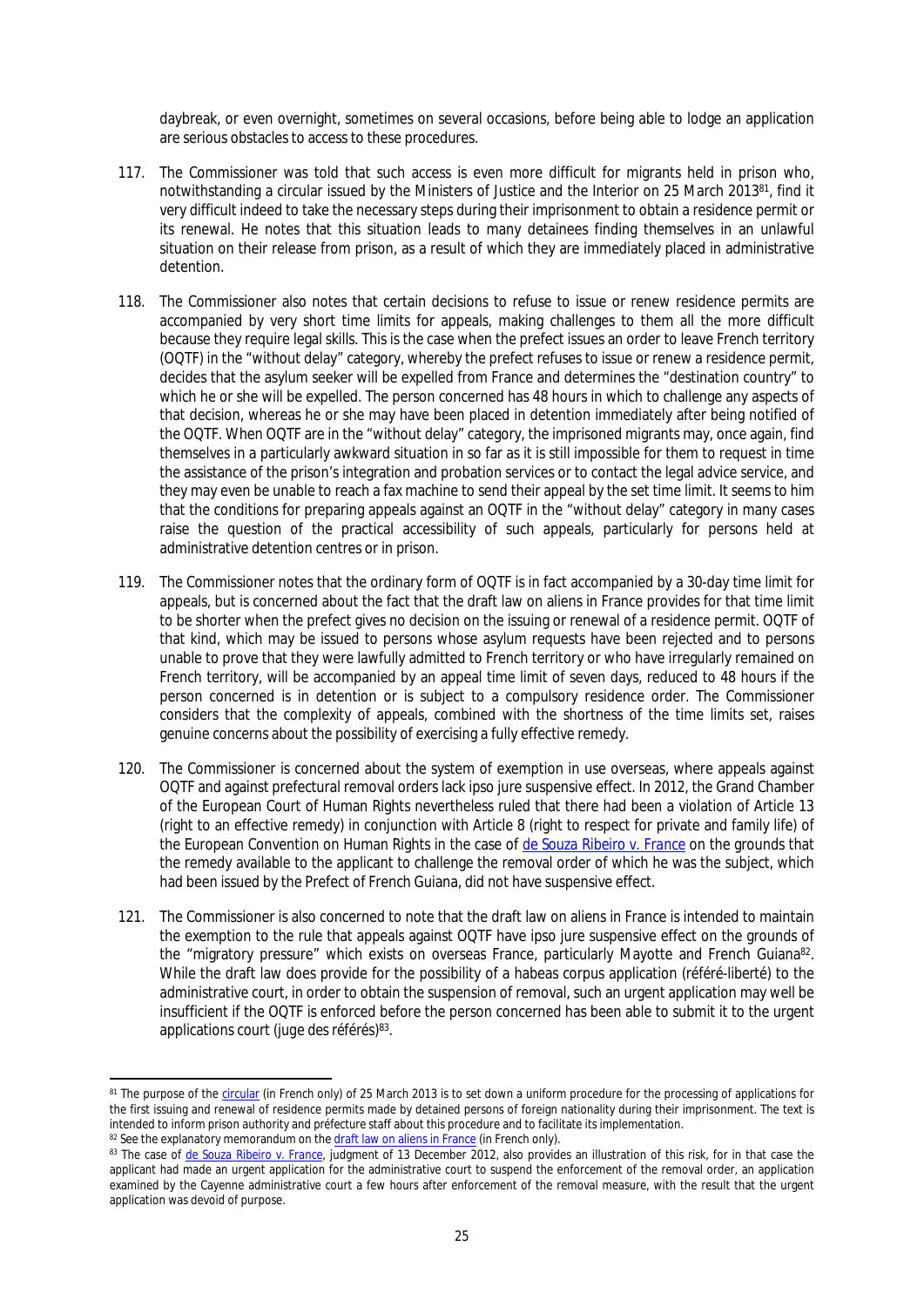# <span id="page-25-0"></span>2.3.3 PROCEDURES FOR MONITORING ADMINISTRATIVE DETENTION AND HOLDING IN WAITING ZONES

- 122. The Code regulating the entry and residence of aliens and asylum seekers (Ceseda) provides for migrants irregularly present and placed in administrative detention centres with a view to their expulsion from French territory to be brought before the liberties and detention judge (*juge des libertés et de la détention, JLD*) for verification of the conditions of their apprehension and for a ruling on the extension of their detention or a compulsory residence order. The law of 16 June 2011 postponed the appearance before the JLD from the second to the fifth day of detention, which had the effect of considerably increasing – from 12% in 2011 to 60% in 2012 – the numbers of expulsions from French territory prior to any supervision by an ordinary court. The Commissioner is disturbed by the growing proportion of such expulsions, which are conducted without the JLD having had an opportunity to ascertain and sanction any irregularities likely to have made the deprivation of liberty unlawful.
- 123. Furthermore, the setting up of an annexe of the Regional Court (*Tribunal de grande instance*) in Meaux located in the immediate vicinity of the Mesnil-Amelot administrative detention centre raises the question of the effectiveness of the supervision provided by the JLD. As the Commissioner had told the Minister of Justice in a [letter](https://wcd.coe.int/com.instranet.InstraServlet?command=com.instranet.CmdBlobGet&InstranetImage=2364907&SecMode=1&DocId=2062096&Usage=2) of 2 October 2013, any person deprived of his or her liberty is entitled, in pursuance of Article 5 § 4 of the European Convention on Human Rights, to lodge an appeal with a court which must not only be, but also appear to be, independent and impartial. Yet this relocation implies the holding of hearings in the immediate vicinity of the place of deprivation of liberty where the appellant is detained. The Commissioner considers that this, coupled with the fact that the premises concerned are under the authority of the Ministry of the Interior, may well undermine the independence and impartiality of the court concerned, at least in the appellant's eyes.
- 124. The Commissioner also considers that the location of this court room and the difficulty of reaching it, particularly by public transport, may complicate the exercise of the rights of the defence and be an impediment to the public nature of the proceedings. Lastly, the holding of such hearings in conditions which fall outside ordinary law give credit to the idea that foreigners are not ordinary parties to proceedings, and this conflicts with the principles laid down in [Recommendation \(2001\) 19](https://wcd.coe.int/ViewDoc.jsp?Ref=CommDH(2001)19&Language=lanEnglish&Ver=original&Site=COE&BackColorInternet=DBDCF2&BackColorIntranet=FDC864&BackColorLogged=FDC864) of the Commissioner for Human Rights concerning the rights of aliens in respect of entry and expulsion.
- 125. The Commissioner has considered the comments on the workings of these hearings made by *La Cimade*, an association authorised to work at the Mesnil-Amelot detention centre<sup>84</sup>. These comments refer inter alia to the very small numbers of members of the public present at hearings, to the adverse effect on the appearance of independence and impartiality of transfers via internal corridors from the detention centre to the court room without using the public highway, and to the many hours of waiting confined in an uncomfortable holding area adjacent to the court room.
- 126. The Commissioner notes with satisfaction that the planned opening of an annexe of the Regional Court (*Tribunal de grande instance*) of Bobigny located in the vicinity of No. 3 waiting zone for persons awaiting proceedings at Roissy Charles de Gaulle airport, about which he had also expressed concern to the Minister of Justice, had not yet, at the time of his visit, taken place. He was told that an evaluation of this project ordered by the Minister of Justice had highlighted the need to make alterations in order to bring the premises into line with the requirements of both domestic law and the European Convention on Human Rights. The Ministry of Justice told the Commissioner that the conclusions of this evaluation had been passed to the Ministry of the Interior, which would be responsible for having the necessary work done.

## <span id="page-25-1"></span>CONCLUSIONS AND RECOMMENDATIONS

127. The Commissioner points out that all foreign nationals requesting asylum must have access to asylum procedures and that their requests must be examined on a case-by-case basis in a rigorous and fair manner.

<sup>&</sup>lt;sup>84</sup> *La Cimade*, [Observations](http://www.lacimade.org/uploads/File/Actus%20PDF/Note%20Globale%20def%20D%C3%A9localisation%20JLD%20Mesnil-Amelot.pdf) (in French only) on the workings of the off-site hearings of the liberties and detention judge of the Regional Court of Meaux in the Mesnil-Amelot annexe, 14 October 2014.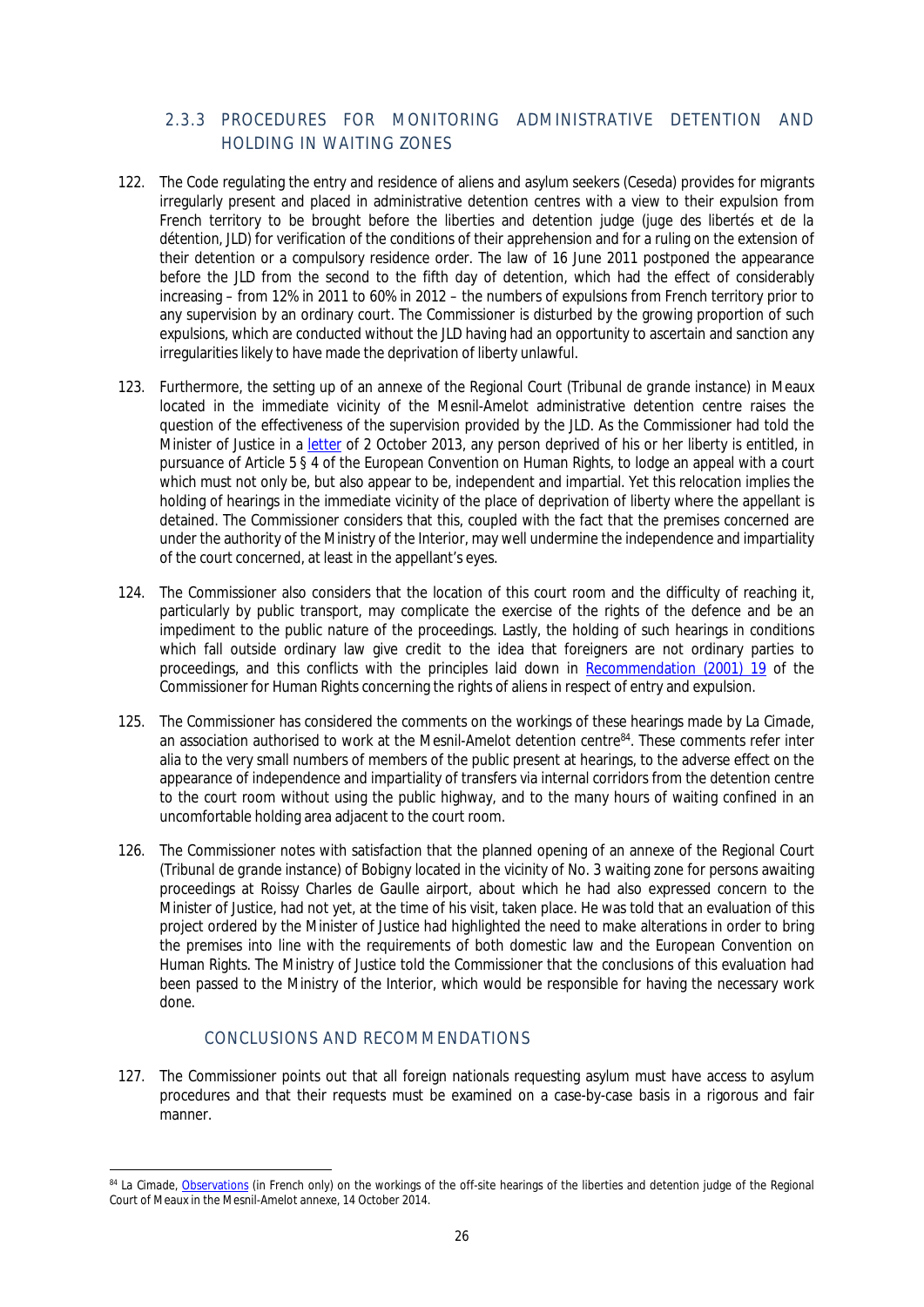- 128. The authorities' attention is particularly drawn to the series of recent judgments delivered by the European Court of Human Rights which show serious deficiencies in the examination of asylum requests and appeals by OFRPA and the CNDA. The Commissioner urges France to step up its efforts to improve the effectiveness and quality of those bodies' procedures and decisions.
- 129. The Commissioner encourages the authorities to put in place as soon as possible the remedies with suspensive effect for which the draft law on asylum reform provides in respect of, on the one hand, decisions to transfer persons to the state responsible for the asylum request in pursuance of the Dublin Regulation and, on the other hand, the decisions taken by OFPRA in the context of the accelerated procedure.
- 130. The Commissioner draws the authorities' attention to the Guidelines on human rights protection in the context of accelerated asylum procedures<sup>85</sup> adopted in 2009 by the Committee of Ministers of the Council of Europe, which specify inter alia that due account should be taken of the vulnerability of asylum seekers and the complexity of cases when decisions are taken on whether or not to apply accelerated asylum procedures. He considers that the automatic nature of the classification under the accelerated procedure of asylum requests lodged by nationals of the countries which appear on the list of "safe countries of origin" does not enable due account to be taken thereof, and he therefore invites the authorities to discontinue that automaticity.
- 131. He invites the French authorities to guarantee the full effectiveness of all the remedies available to asylum seekers and immigrants, taking all the necessary measures to enable asylum seekers and other immigrants to prepare their requests properly. This should include making legal assistance available, particularly to those placed in administrative detention, held in a waiting zone or subject to a compulsory residence order. He also calls on them to ensure that reasons are given for all decisions taken in the context of these procedures.
- 132. As regards the situation overseas, the Commissioner considers that the migratory pressure to which a territory is subject should not justify exemptions, the effect of which is to restrict procedural safeguards in respect of asylum and immigration. He therefore calls on the authorities without delay to give ipso jure suspensive effect to the remedies which exist overseas, which is one of the conditions for their effectiveness.
- 133. The Commissioner encourages the authorities to take the opportunity of the discussions about the draft law on aliens in France to reintroduce the bringing of persons placed in detention centres before the liberties and detention judge after two days of detention, and to guarantee that none are expelled from French territory before being brought before that judge.
- 134. Finally, the Commissioner invites the French authorities to drop the plan to open an annexe of the Regional Court (*Tribunal de grande instance*) of Bobigny in the airport zone of Roissy Charles de Gaulle airport and to close the annexe of the Regional Court (*Tribunal de grande instance*) of Meaux located at Mesnil-Amelot.

## <span id="page-26-0"></span>**3 HUMAN RIGHTS OF TRAVELLERS**

135. The Commissioner emphasises first that, while the term "Roma" used by the various bodies and institutions of the Council of Europe encompasses a wide variety of groups, including persons who identify themselves as "Gypsies" and those designated "Travellers", that is not the case in France. A distinction is made between "Travellers", most of whom are French citizens, and whose numbers are estimated at approximately 350,000<sup>86</sup>, and Roma, who may be designated by the term "migrant Roma"<sup>87</sup>, of whom

<sup>85</sup> Committee of Ministers of the Council of Europe, [Guidelines](https://wcd.coe.int/ViewDoc.jsp?Ref=CM/Del/Dec(2009)1062/4.5&Language=lanEnglish&Ver=app6&Site=COE&BackColorInternet=C3C3C3&BackColorIntranet=EDB021&BackColorLogged=F5D383) on human rights protection in the context of accelerated asylum procedures, 1 July 2009, Guideline III .

<sup>86</sup> Hubert Derache, [Appui à la définition d'une stratégie interministérielle renouvelée concernant la situation des gens du voyage](http://www.ladocumentationfrancaise.fr/rapports-publics/134000433/index.shtml) (Report to the Prime Minister with a view to a new interministerial strategy on the situation of Travellers)(in French only), July 2013, p. 3.

<sup>87 &</sup>quot;More than 90% of them come from Romania, several groups from Bulgaria and a few families from countries of the former Yugoslavia", ECSR, *[Médecins du Monde – International v. France](http://www.coe.int/t/dghl/monitoring/socialcharter/Complaints/CC67Merits_en.pdf)* (No. 67/2011), 27 March 2013, §28.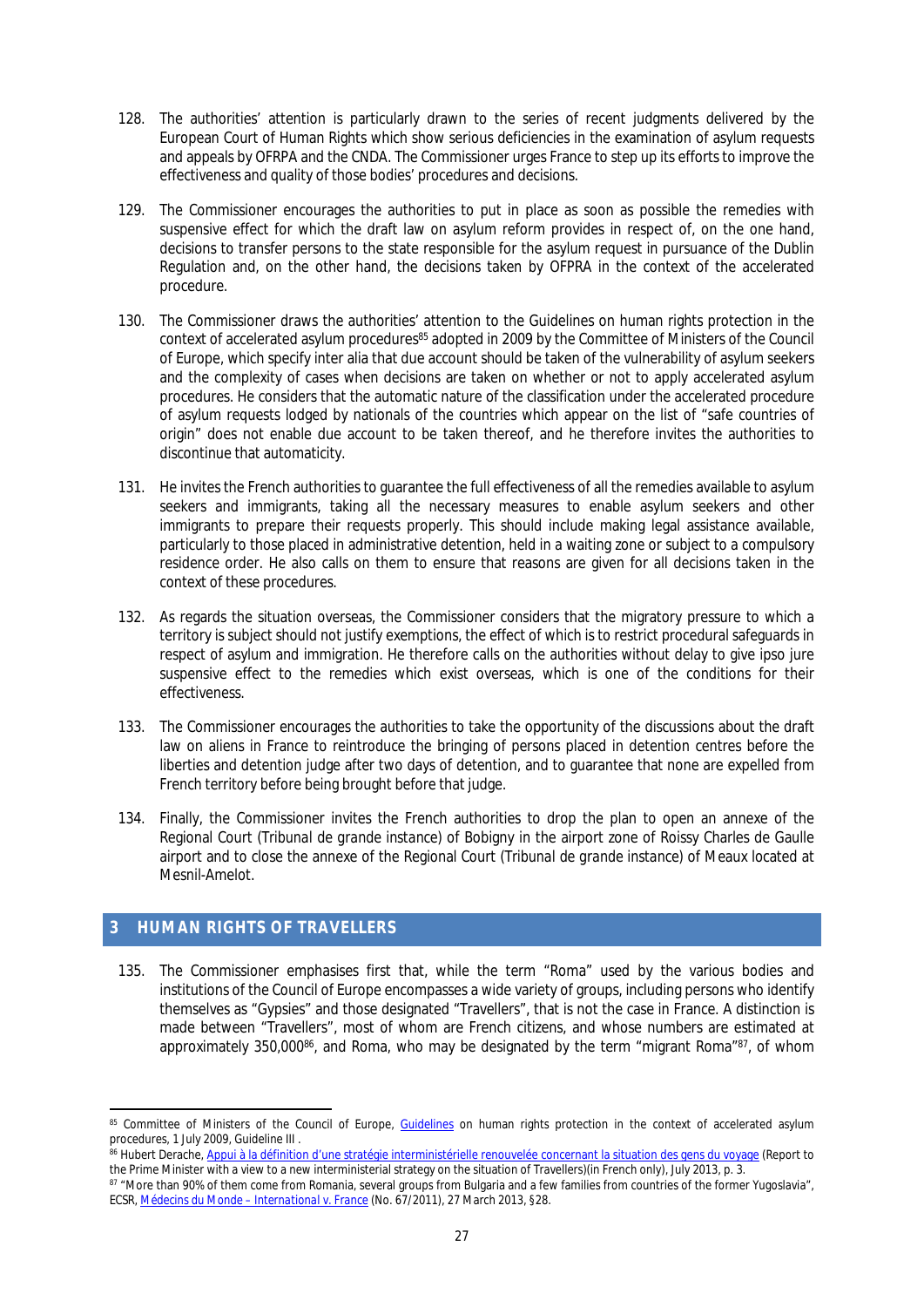between 15,000 and 20,000 are thought to live in France, and who hold the nationality of other European states<sup>88</sup>.

136. Travellers form several groups, also sometimes classed as "Gypsy groups" or "Travellers", who are distinguished according to origin ("Gitans", "Manouches", "Yéniches", "Sinti", etc) or occupation (fairground workers, etc), but who share a traditional culture and way of life initially<sup>89</sup> based on travelling. The Commissioner notes that a corollary of this way of life, which is distinct from that of the majority of the French population and which leads that majority to regard Travellers as a separate group within society<sup>90</sup>, is that Travellers are subject to exceptional legal rules.

### <span id="page-27-0"></span>3.1 ANTI-GYPSYISM AND HOSTILITY

- 137. As the Committee of Ministers of the Council of Europe acknowledged in [Recommendation](https://wcd.coe.int/ViewDoc.jsp?id=1253509&Site=CM&BackColorInternet=C3C3C3&BackColorIntranet=EDB021&BackColorLogged=F5D383)  [CM/Rec\(2008\)5](https://wcd.coe.int/ViewDoc.jsp?id=1253509&Site=CM&BackColorInternet=C3C3C3&BackColorIntranet=EDB021&BackColorLogged=F5D383) on policies for Roma and/or Travellers in Europe, Travellers have for centuries faced widespread and permanent rejection and marginalisation in all spheres of their lives<sup>91</sup>. The result of this discrimination has been the social marginalisation of Travellers and, for many of them, poverty and uncertainty. In addition to anti-racism standards, which apply inter alia to Travellers, the Council of Europe has produced specific standards so that its member states adopt consistent strategies and action plans with a view to the implementation of their own policies to combat the discrimination suffered by Travellers<sup>92</sup>.
- 138. The Commissioner is concerned to note that, notwithstanding these standards and successive recommendations by his predecessors, by ECRI – particularly its General Policy Recommendations (hereafter "GPRs") Nos. [3](http://www.coe.int/t/dghl/monitoring/ecri/activities/GPR/EN/Recommendation_N3/Recommendation_3_en.asp) and [13](http://www.coe.int/t/dghl/monitoring/ecri/activities/GPR/EN/Recommendation_N13/default_en.asp) on combating racism and intolerance against migrant Roma and Travellers – and by numerous national and international bodies, a strong feeling of anti-Gypsyism exists in France<sup>93</sup>.
- 139. In the course of his visit, several Travellers' organisations even told the Commissioner that they felt growing hostility from their fellow citizens, expressed through violent hate speech and hate acts. The Commissioner considers this development to be all the more disturbing for the fact that this behaviour is sometimes that of political leaders, particularly at local level. The Commissioner points out that the effects of political hate speech on public opinion and on a country's social cohesion are particularly damaging. In order to put an end to intolerance and to acts of a hateful and discriminatory nature, he considers it vital for political leaders not only to firmly condemn such acts and language, but also to refrain from using rhetoric which stigmatises Travellers, as this triggers more intolerance and leads to more widespread racism in society<sup>94</sup>.

#### <span id="page-27-1"></span>3.2 IMPEDIMENTS TO THE ENJOYMENT OF FREEDOM OF MOVEMENT

140. The Commissioner considers that the impediments encountered by Travellers in the exercise of their freedom of movement and other civil and political rights are mainly linked to the application of the exceptional legal arrangements introduced by the law of 3 January 1969. In pursuance of that law, persons aged over 16 and of no fixed abode needed to hold a travel permit, either the *carnet de circulation*, if they had no regular income, or the *livret de circulation*, if they were engaged in paid work.

<sup>88</sup> *Cf.* CNCDH, [Opinion](Ohttp://www.cncdh.fr/sites/default/files/12.03.22_avis_gens_du_voyage_et_roms_migrants.pdf) (in French only) on respect for the rights of "Travellers" and migrant Roma, 2012.

<sup>89 60,000</sup> to 70,000 of them travel permanently, while the others are either "semi-sedentary" and travel for only three to four months of the year, or "sedentary" and travel little or not at all; ibid.

<sup>90</sup> See CNCDH, [la lutte contre le racisme, l'antisémitisme et la xénophobie, année 2013](http://www.ladocumentationfrancaise.fr/rapports-publics/144000199-la-lutte-contre-le-racisme-l-antisemitisme-et-la-xenophobie-annee-2013) (The fight against racism, antisemitism and xenophobia, 2013)(in French only), p. 32.

<sup>91</sup> See in particular the [Council of Europe factsheets on Roma history.](http://romafacts.uni-graz.at/index.php/history/general-introduction/general-introduction)

 $92$  As the Council of Europe does not make a distinction between Roma and Travellers, those standards also concern Roma. They are accessible from a [special page](http://www.coe.int/en/web/portal/roma-related-texts) of the Council of Europe website.

<sup>93</sup> According to ECRI's General Policy Recommendation No. [13](http://www.coe.int/t/dghl/monitoring/ecri/activities/GPR/EN/Recommendation_N13/default_en.asp), "anti-Gypsyism is a specific form of racism, an ideology founded on racial superiority, a form of dehumanisation and institutional racism nurtured by historical discrimination, which is expressed, among others, by violence, hate speech, exploitation, stigmatisation and the most blatant kind of discrimination".

<sup>&</sup>lt;sup>94</sup> Also see the first chapter of this report.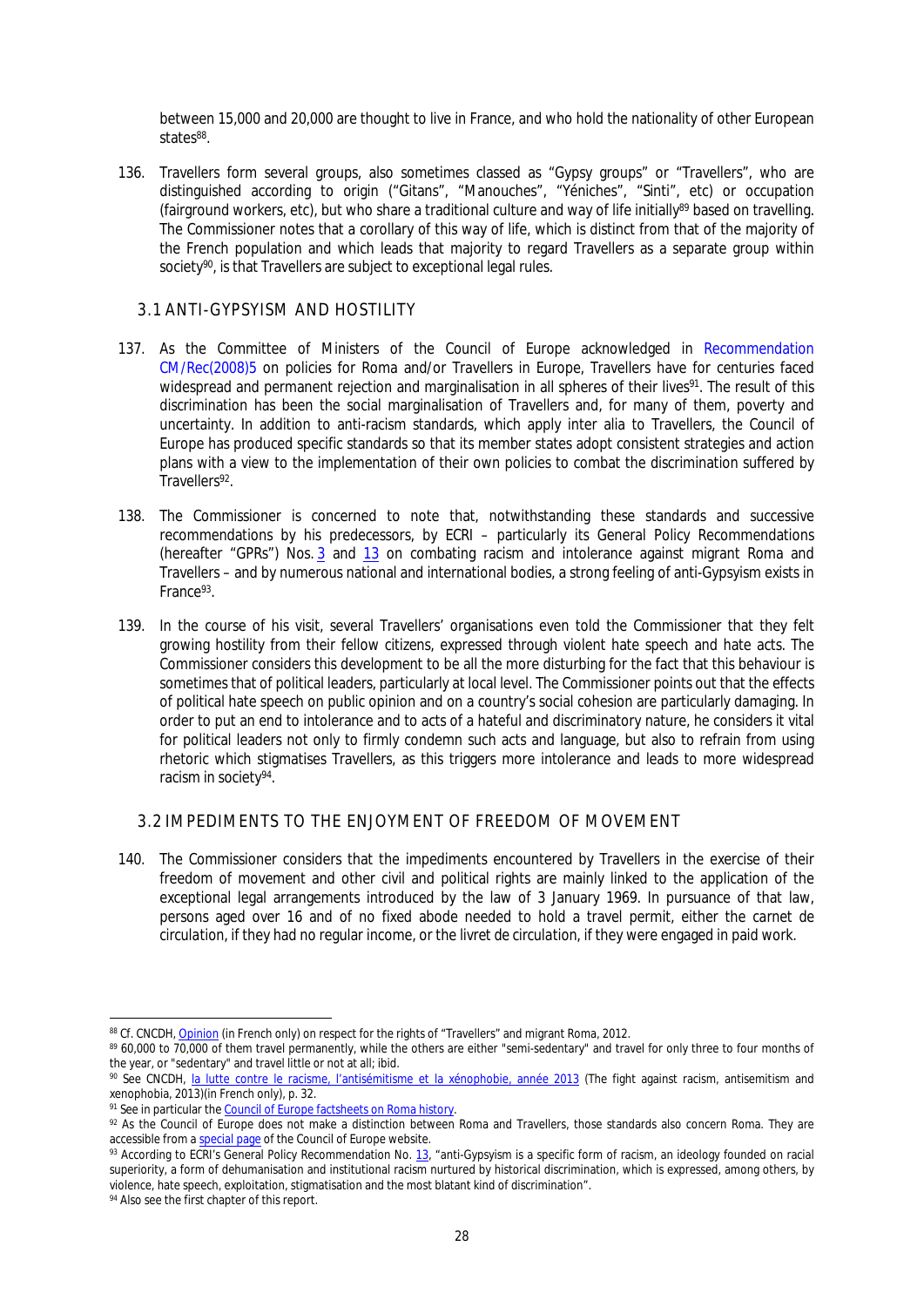- 141. The Commissioner notes that these arrangements have been deemed to be discriminatory and disproportionate by numerous bodies, both national<sup>95</sup> and international<sup>96</sup>. On 6 May 2014, the UN Human Rights Committee published its "views" in a case against France, expressing the position that Travellers' obligation to have their *carnet de circulation* stamped at frequent intervals and the provision for criminal penalties for failure to comply with that obligation violated their right to free movement on the territory of the state<sup>97</sup>. The arrangements introduced by the 1969 law were partially invalidated by a decision of 5 October 2012<sup>98</sup> in which the Constitutional Council (*Conseil constitutionnel*) said that the obligation to have the *carnet de circulation* stamped every three months by an administrative authority was a disproportionate infringement of the exercise of the freedom to come and go. On the other hand, the Constitutional Council maintained the *livret de circulation* obligation, which it deemed to be less of a constraint, since it required a single annual stamp.
- 142. The Commissioner considers that the obligation to hold a *livret de circulation* needing to be stamped annually, with failure to obtain a stamp being punishable by a fine of  $\epsilon$ 1,500, remains discriminatory, since it applies only to Travellers who may not travel holding only their identity card, unlike all other French citizens. More generally, he deplores the maintenance in the French legal system of the exceptional arrangements introduced by the 1969 law, which excludes some citizens from ordinary legislation and the principle of equality.

## <span id="page-28-0"></span>3.3 IMPEDIMENTS TO THE EXERCISE OF POLITICAL RIGHTS

- 143. The 1969 law also requires Travellers to be administratively attached to a municipality. While Travellers may choose the municipality to which they wish to be administratively attached, that attachment has to be for a minimum period of two years, and it is granted by prefects' offices only after a reasoned opinion has been given by the mayor, who is also consulted in the event of an application for a change of municipality of attachment.
- 144. The Commissioner considers that this requirement for attachment to a municipality, the consultation of the mayor and the statutory restriction of the number of attachments to 3% of the population of the municipality undeniably give Travellers the feeling that they are under constant supervision. They also restrict those persons' freedom of movement and to choose their residence, which is a fundamental freedom enshrined, inter alia, in Article 2 of Protocol No. 4 to the European Convention on Human Rights.
- 145. The Commissioner notes that in practice, the administrative attachment requirement also affects the exercise by Travellers of their political rights, including the right to vote and to stand for election. The 1969 law provided for Travellers to have to wait for three years for inclusion on the electoral rolls in their municipality of attachment. While that provision, also widely condemned<sup>99</sup>, was invalidated by the Constitutional Council on 5 October 2012 on the grounds that it unjustifiably restricted the exercise of political rights, the Commissioner considers that the maintenance of the aforementioned 3% limit remains a serious impediment to the exercise of political rights by persons who wish to be attached to, vote or stand as candidates in municipalities which have exceeded this quota, as they are thereby denied attachment.
- 146. In this context, the Commissioner recalls that, in 2009, in the case of the *[European Roma Rights Centre](http://www.coe.int/t/dghl/monitoring/socialcharter/complaints/CC51Merits_en.pdf)  [\(ERRC\) v. France](http://www.coe.int/t/dghl/monitoring/socialcharter/complaints/CC51Merits_en.pdf)*, the European Committee of Social Rights took the view that limiting the number of persons with the right to vote to 3% has the effect of excluding some potential voters, and that setting this limit at such a low level "leads to discriminatory treatment with regards to Travellers' access to their right to vote and, thus, is a possible cause of marginalisation and social exclusion"<sup>100</sup>.

<sup>95</sup>Particularly by the [HALDE](http://www.fnasat.asso.fr/polejuridique/docs/halde/DelibHALDE_20071217_2007-372.pdf) in 2007 (in French only) and by the CNCDH in [2008](http://www.cncdh.fr/sites/default/files/08.02.07_etude_sur_la_situation_des_roms_et_des_gens_du_voyage_en_france.pdf) and [2012](http://www.cncdh.fr/sites/default/files/12.03.22_avis_gens_du_voyage_et_roms_migrants.pdf) (in French only).

<sup>&</sup>lt;sup>96</sup> Particularly by the Commissioner for Human Rights in [2006](https://wcd.coe.int/ViewDoc.jsp?Ref=CommDH(2006)2&Language=lanEnglish&Ver=final&Site=CommDH&BackColorInternet=FEC65B&BackColorIntranet=FEC65B&BackColorLogged=FFC6799) and [2008](https://wcd.coe.int/ViewDoc.jsp?Ref=CommDH(2008)34&Language=lanEnglish&Ver=original&Site=CommDH&BackColorInternet=FEC65B&BackColorIntranet=FEC65B&BackColorLogged=FFC679), and by the [CERD](http://www2.ohchr.org/english/bodies/cerd/docs/co/CERD-C-FRA-CO-17_19.doc) and [ECRI](http://www.coe.int/t/dghl/monitoring/ecri/Country-by-country/France/FRA-CbC-IV-2010-016-FRE.pdf) in 2010.

<sup>97</sup> *Claude Ory v. France*, Communication No. [1960/2010](http://www.fnasat.asso.fr/dossiers%20docs/condamnation%20ONU/Docs/ComOnu_20140506_CCPR.pdf) (in French only).

<sup>98</sup> *Conseil constitutionnel* (Constitutional Council), Decision No. [2012-279 QPC](http://www.conseil-constitutionnel.fr/conseil-constitutionnel/english/priority-preliminary-rulings-on-the-issue-of-constitutionality/decisions-of-the-constitutional-council-qpc/2012/decision-no-2012-279-qpc-of-5-october-2012.115932.html) of 5 October 2012.

<sup>&</sup>lt;sup>99</sup> In particular by the CNCDH in [2008](http://www.cncdh.fr/sites/default/files/08.02.07_etude_sur_la_situation_des_roms_et_des_gens_du_voyage_en_france.pdf) and [2012](http://www.cncdh.fr/sites/default/files/12.03.22_avis_gens_du_voyage_et_roms_migrants.pdf) (in French only), by the Commissioner for Human Rights in [2006](https://wcd.coe.int/ViewDoc.jsp?Ref=CommDH(2006)2&Language=lanEnglish&Ver=final&Site=CommDH&BackColorInternet=FEC65B&BackColorIntranet=FEC65B&BackColorLogged=FFC679) and [2008,](https://wcd.coe.int/ViewDoc.jsp?Ref=CommDH(2008)34&Language=lanEnglish&Ver=original&Site=CommDH&BackColorInternet=FEC65B&BackColorIntranet=FEC65B&BackColorLogged=FFC679) by the [CERD](http://www2.ohchr.org/english/bodies/cerd/docs/co/CERD-C-FRA-CO-17_19.doc) and by [ECRI](http://www.coe.int/t/dghl/monitoring/ecri/Country-by-country/France/FRA-CbC-IV-2010-016-FRE.pdf) in 2010, and in a decision delivered on 24 January 2012 by the European Committee of Social Rights on a complaint by the European Roma and Traveller's Forum against France (No. [64/2011\)](http://www.coe.int/t/dghl/monitoring/socialcharter/complaints/CC64Merits_en.pdf).

<sup>&</sup>lt;sup>100</sup> §104 of the decision. Consequently, the Committee concluded, inter alia, that this situation constituted a violation of Article E (nondiscrimination) taken in conjunction with Article 30 of the Charter. The same finding had been made in 2012 by the ECSR in its decision on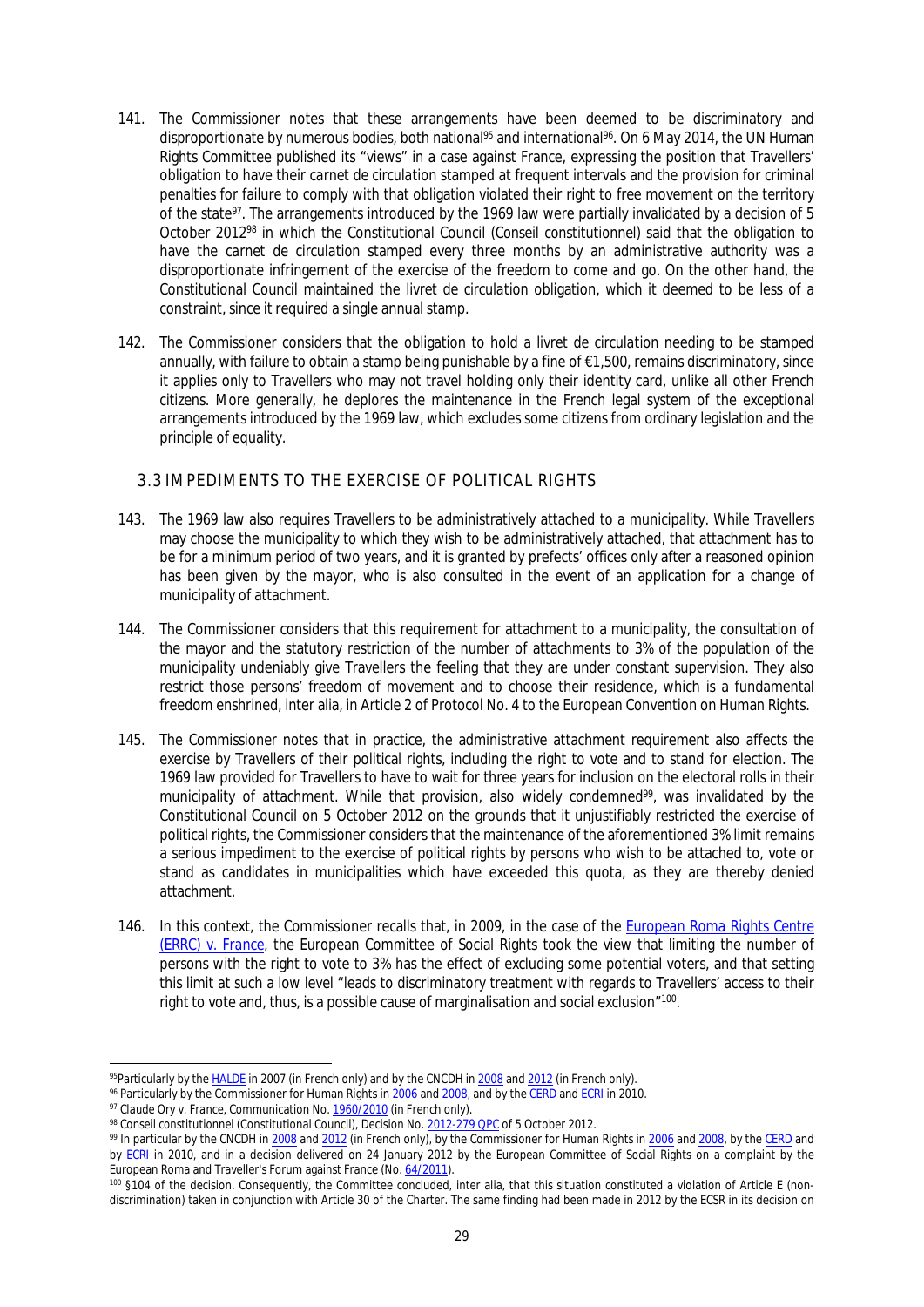147. The flagrant inequalities to which these exceptional legal arrangements give rise were, in fact, slightly attenuated by the aforementioned decision of the Constitutional Council. The Commissioner notes that the successive reports of Senator Hérisson<sup>101</sup> and Prefect Derache<sup>102</sup> have led the French government to reform Travellers' status in order to bring it closer to ordinary law. He was informed that a law proposal tabled by an MP, Dominique Raimbourg, with a view to the repeal of the law of 3 January 1969 had been tabled in the National Assembly in 2013<sup>103</sup>. However, the Commissioner regrets that neither that law proposal nor any other text pursuing the same aim had been adopted at the time of his visit. Consequently, this regime of inequality persists, and his predecessor's appeal to the French authorities in 2008 to put an end to this discriminatory treatment, by drafting a strategy and policies against discrimination as recommended by the Council of Europe<sup>104</sup>, is still valid.

#### <span id="page-29-0"></span>3.4 ACCESS TO PARKING SITES AND HOUSING

- 148. For Travellers who have retained a non-sedentary or semi-sedentary lifestyle and who live for all or part of the year in mobile accommodation, the issue of parking sites and adequate housing is crucial. Their representatives told the Commissioner during his visit that they encountered major difficulties in parking their caravans.
- 149. The law of 5 July 2000 on the reception and accommodation of Travellers, known as the "loi Besson", did in fact oblige municipalities with a population of over 5,000 to equip themselves with a site, possessing sanitary facilities and access to water and electricity. However, the Commissioner notes that this law has not been fully implemented. He concedes that an improvement may be noted, insofar as almost 60% of the municipalities with a population of over 5,000 do now have a site, whereas only 42% of them were so equipped at the time of the Commissioner's previous visit to France, in 2008<sup>105</sup>. He nevertheless considers that the situation continues to be cause for concern.
- 150. The Commissioner points out that these deficiencies were the subject of several decisions by the European Committee of Social Rights (ECSR) adopted in 2007<sup>106</sup>, 2009<sup>107</sup> and 2012<sup>108</sup>, in which the Committee found several violations of the European Social Charter by France, inter alia because of the persisting lack of access to adequate housing for Travellers. The ECSR notably took the view that inadequate application of the legislation on sites for Travellers constituted a violation of the right to affordable housing and was discriminatory.
- 151. Furthermore, as emphasised by the CNCDH in an [opinion](http://www.cncdh.fr/sites/default/files/12.03.22_avis_gens_du_voyage_et_roms_migrants.pdf) of 2012, the issue of the exercise by Travellers of their right to park their caravans temporarily is not confined to the creation of an adequate number of sites. Travellers' organisations told the Commissioner that great geographical disparities persisted. They noted that the number of what are termed "large-scale transit areas" where large groups can stay remains very much inadequate, giving rise to tensions every year, especially at the time of religious gatherings. The application at reception sites of internal regulations restricting freedom of admission and departure or giving site managers policing powers was also condemned by Travellers' associations. Similarly, those associations deplored the high level of some of the rates charged for staying at sites, which was said to deprive some families of access to those sites, and the charging of an electricity tariff higher than that charged to other individuals.

the *European Roma and Travellers Forum v. France* complaint. Cf. ECSR, *European Roma and Travellers Forum v. France* (No. [64/2011\)](http://www.coe.int/t/dghl/monitoring/socialcharter/complaints/CC64Merits_en.pdf), 24 January 2012 (§§71-77 of the decision).

<sup>101</sup> Pierre Hérisson, [Gens du voyage : pour un statut proche du droit commun](http://www.depechestsiganes.fr/wp-content/uploads/2011/07/Rapport-H%C3%A9risson-Juillet-2011light.pdf) (Travellers: for a status close to the ordinary law)(in French only), report to the Prime Minister, July 2011.

<sup>102</sup> Hubert Derache, [Appui à la définition d'une stratégie interministérielle renouvelée concernant la situation des gens du voyage](http://www.ladocumentationfrancaise.fr/rapports-publics/134000433/index.shtml) (Report to the Prime Minister with a view to a new interministerial strategy on the situation of Travellers)(in French only), July 2013.

<sup>103</sup> [Draft law](http://www.assemblee-nationale.fr/14/propositions/pion1610.asp) on the status, reception and housing of Travellers, No. 1610 (in French only), tabled on 5 December 2013.

<sup>104</sup> Recommendation [CM/Rec\(2008\)5](https://wcd.coe.int/ViewDoc.jsp?Ref=CM/Rec%282008%295&Language=lanEnglish&Site=CommDH&BackColorInternet=FEC65B&BackColorIntranet=FEC65B&BackColorLogged=FFC679) of the Committee of Ministers of the Council of Europe to member states on policies for Roma and/or Travellers in Europe, 20 February 2008.

<sup>105</sup> According to figures provided by the *Association nationale des Gens du voyage catholiques* ([http://www.angvc.fr\)](http://www.angvc.fr/) (in French only).

<sup>106</sup> ECSR, *International Movement ATD Fourth World v. France* (No. [33/2006](http://www.coe.int/t/dghl/monitoring/socialcharter/Complaints/CC33Merits_en.pdf)), 5 December 2007; *European Federation of National Organisations working with the Homeless (FEANTSA) v. France* (No. [39/2006](http://www.coe.int/t/dghl/monitoring/socialcharter/Complaints/CC39Merits_en.pdf)), 5 December 2007.

<sup>107</sup> ECSR, *European Roma Rights Centre (ERRC) v. France* (No. [51/2008](http://www.coe.int/t/dghl/monitoring/socialcharter/complaints/CC51Merits_en.pdf)), 19 October 2009.

<sup>108</sup> ECSR, *European Roma and Travellers Forum v. France* (No. [64/2011\)](http://www.coe.int/t/dghl/monitoring/socialcharter/complaints/CC64Merits_en.pdf), 24 January 2012.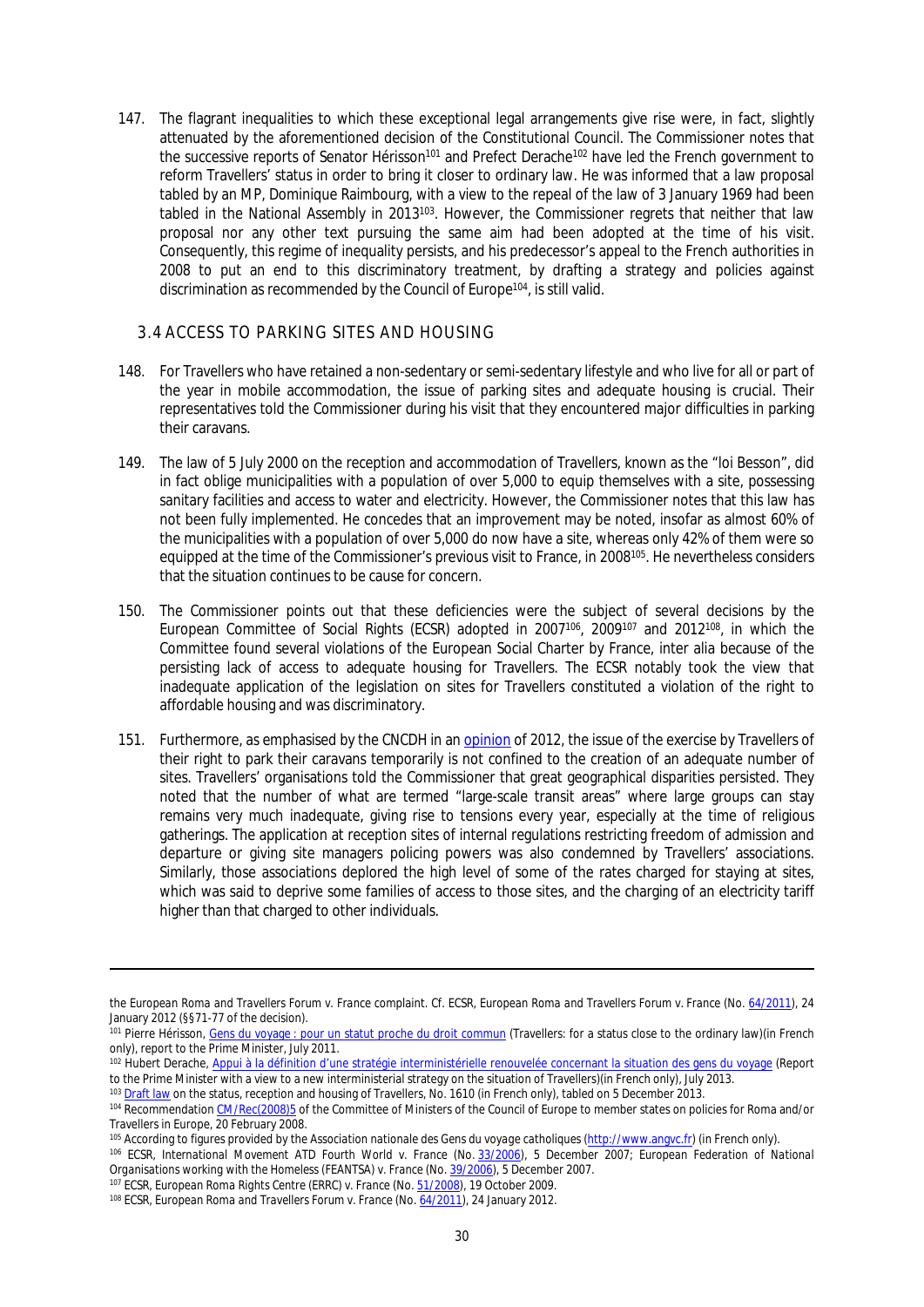- 152. The Commissioner is particularly concerned at the existence of impediments connected with the legal status of caravans, in addition to the practical difficulties. Indeed, while caravans are recognised as homes and therefore enjoy protection under the right to private and family life, they do not, in the eyes of French law, constitute housing. The Commissioner notes that this has the effect of depriving Travellers of the enjoyment of social benefits based on housing.
- 153. The Commissioner also notes that semi-sedentary Travellers and those in the process of becoming sedentary also encounter major difficulties. Indeed, most sites are unsuitable to receive families which have several caravans and wish to stay for a long period. This often results in those families parking on land which they themselves own, where they usually come up against the rules of local land-use plans which, in many cases, prohibit the setting up of mobile accommodation. Access to water and electricity is thus jeopardised, and those families are exposed to the risk of eviction from their own land.
- 154. These major issues were considered by the European Court of Human Rights in its judgment of 17 October 2013 in the case of *[Winterstein and Others v. France](http://hudoc.echr.coe.int/sites/fra/pages/search.aspx?i=001-127539)*, which concerned an administrative decision to evict 25 applicants belonging to the Traveller community and the members of their families who had for many years – in some cases since their birth – been living on land in the municipality of Herblay, in the Val d'Oise Department. The Court expressed the view that "the vulnerable position of Gypsies and Travellers as a minority means that some special consideration should be given to their needs and their different lifestyle both in the relevant regulatory planning framework and in reaching decisions in particular cases". It considered that the eviction decision, which did not take due account of the long duration of the settlement, the municipality's tolerance, the risk of loss of housing and the vulnerability of Travellers, constituted a disproportionate interference in the right of respect for private and family life and was a violation of Article 8 ECHR<sup>109</sup> .
- 155. The Commissioner notes, in this context, that an interministerial circular of 26 August 2012 intended to anticipate and support evictions from land unlawfully occupied<sup>110</sup> provided for, prior to eviction, the making of a "study of the situation of each of the families or unaccompanied persons" present. He nevertheless draws the authorities' attention to the need to apply with the greatest rigour the criteria set down by the Strasbourg Court in its *Winterstein* judgment, and to do so at an early stage, when the decision is taken on whether or not to evict people from land.

## <span id="page-30-0"></span>3.5 ACCESS TO EDUCATION

- 156. [Recommendation \(2009\)4](https://wcd.coe.int/ViewDoc.jsp?Ref=CM/Rec(2009)4&Language=lanEnglish&Ver=original&Site=COE&BackColorInternet=DBDCF2&BackColorIntranet=FDC864&BackColorLogged=FDC864) of the Committee of Ministers to member states on the education of Roma and Travellers in Europe invites member states to elaborate, disseminate and implement education policies focusing on ensuring non-discriminatory access to quality education for Roma and Traveller children. However, the Commissioner notes that the schooling of Traveller children in France is still to an extent hindered by the problems of caravan parking, frequent moves and the remoteness of reception sites from schools. Furthermore, certain municipalities continue to reject applications for enrolment in primary schools on the grounds of the temporary and unlawful nature of families' parking place in the municipality, their allegedly unlawful camping on land owned by them or a lack of school places. The Commissioner considers such practices unacceptable, since they impede the child's right, irrespective of his or her legal status, to education, a right which is enshrined in Article 28 of the UN Convention on the Rights of the Child, by which France is bound.
- 157. The Commissioner nevertheless notes that an improvement seems to have occurred subsequent to the adoption in 2009 of a [decision](http://www.halde.fr/IMG/alexandrie/4643.PDF) (*délibération*) of the High Authority against Discrimination and for Equality (HALDE) on refusals to enrol Traveller children<sup>111</sup>. The fundamental nature of the right to education was pointed out in that decision, which recommended that the ministers concerned issue orders for the district's prefect, local education authority and national education inspector to intervene in the event of any enrolment refusal, so that the children are placed in schools. Furthermore, the Commissioner was informed that three circulars on the education of Travellers published by the minister responsible for educational attainment in September 2012 contain reminders of municipalities' obligation to provide

<sup>109</sup> Execution of this judgment by France is still subject to supervision by the Committee of Ministers of the Council of Europe.

<sup>110</sup> Interministerial [circular](http://circulaire.legifrance.gouv.fr/pdf/2012/08/cir_35737.pdf) NORINTK1233053C (in French only) of 26 August 2012 on the anticipation and support of evictions from unlawful camps. On the subject of this circular and its implementation, see, below, the section on the human rights of migrant Roma. 111 HALDE, Decision (*Délibération*) No. [2009-232](http://www.halde.fr/IMG/alexandrie/4643.PDF) (in French only) of 8 June 2009.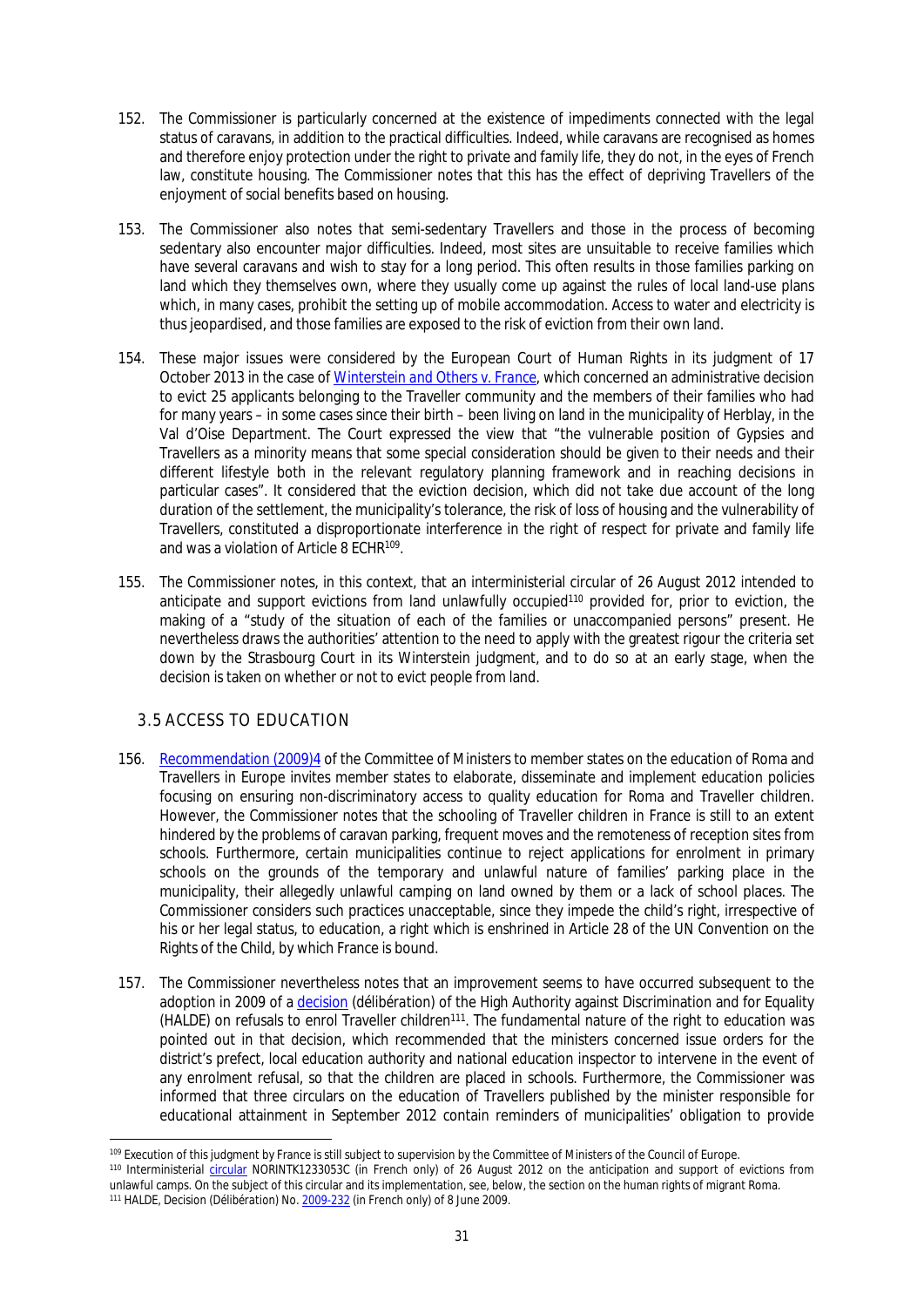schooling for children and provide for specific officials to be appointed within local education authorities and departmental authorities to report cases of non-enrolment and refusals to enrol.

158. The Commissioner notes that schooling remains a complex matter for families who are not sedentary or are semi-sedentary, either by choice or as a result of the inadequate numbers of places at sites. Some alternatives to conventional schooling do exist, such as dual enrolment from primary school onwards both at school and with the national distance-learning centre, the "mobile schools" which travel to the places where itinerant families live, at the initiative of the national education service or of associations, or the field schools belonging to the national education service and located at or near to reception sites. However, all of these alternatives are as yet insufficiently developed.

#### <span id="page-31-0"></span>CONCLUSIONS AND RECOMMENDATIONS

- 159. The Commissioner encourages the authorities to continue to fight resolutely, including via the Internet, against hate speech and hate acts directed at Travellers, and to punish such language and acts. He also invites elected representatives and political leaders, particularly at local level, not to make use of hate speech stigmatising Travellers, and to condemn with the utmost firmness any language of that kind.
- 160. Such efforts should be part of a strategy to eradicate anti-Gypsyism which includes the raising of awareness amongst the population as a whole, in order to combat stereotypes and prejudices against Travellers. To this end, the teaching of the history of Travellers and Roma in Europe is strongly recommended. The Commissioner invites the French government to promote the [Council of Europe](http://romafacts.uni-graz.at/index.php/history/general-introduction/general-introduction)  [factsheets on Roma history](http://romafacts.uni-graz.at/index.php/history/general-introduction/general-introduction), and to use and disseminate them as widely as possible, particularly in schools.
- 161. The Commissioner calls on the authorities to revoke all the measures which constitute exceptions to ordinary law whereby a regime exists which discriminates against Travellers, in order to enable them to fully enjoy their freedom of movement and their political rights.
- 162. The Commissioner calls on the authorities to act fully in accordance with the decisions of the European Committee of Social Rights relating to Travellers, ensuring, if necessary by obliging them to do so, that all municipalities effectively comply with their obligations in terms of the making available of reception sites, albeit without excluding all possibilities of parking on private land. He also invites the authorities to ensure that large-scale transit sites exist in sufficient numbers throughout French territory.
- 163. The Commissioner invites the authorities to take measures to guarantee that Travellers are never evicted from sites occupied by them without account first having been taken of the vulnerability of the sites' occupants, particularly the children attending schools. Such operations should also be preceded by a rigorous examination of the Travellers' specific lifestyle, of the duration of the occupation and of the risk of loss of housing, in accordance with the criteria set down by the European Court of Human Rights.
- 164. The Commissioner considers it necessary to facilitate the temporary or permanent settlement of the Travellers who so wish on sites owned by them. He calls on the authorities to grant the status of housing to mobile accommodation, and to extend the benefit of the law on the enforceable right to housing to those Travellers who wish to become sedentary. In this context, the authorities are invited to allow them to benefit from the development of their family-owned land, and to clarify the conditions for settling and for parking caravans on private land.
- 165. Lastly, in order to facilitate the effective access of Traveller children to education, the Commissioner invites the French authorities to act against enrolment refusals and to develop the existing alternatives to conventional schooling for non-sedentary or semi-sedentary families, and also to employ school mediators or assistants<sup>112</sup>.
- 166. In this context, the Commissioner draws attention to Recommendation [CM/Rec\(2012\)9](https://wcd.coe.int/ViewDoc.jsp?Ref=CM/Rec(2012)9&Language=lanEnglish&Ver=original&Site=CM&BackColorInternet=DBDCF2&BackColorIntranet=FDC864&BackColorLogged=FDC864) of the Committee of Ministers of the Council of Europe to member states on mediation as an effective tool for promoting respect for human rights and the social inclusion of Roma. He notes that the work of mediators between Traveller communities and public institutions presents many advantages and makes it possible to improve

<sup>112</sup> See Recommendation [CM/Rec\(2009\)4](https://wcd.coe.int/ViewDoc.jsp?Ref=CM/Rec(2009)4&Language=lanEnglish&Ver=original&Site=CM&BackColorInternet=C3C3C3&BackColorIntranet=EDB021&BackColorLogged=F5D383) of the Committee of Ministers of the Council of Europe on the education of Roma and Travellers in Europe, 17 June 2009.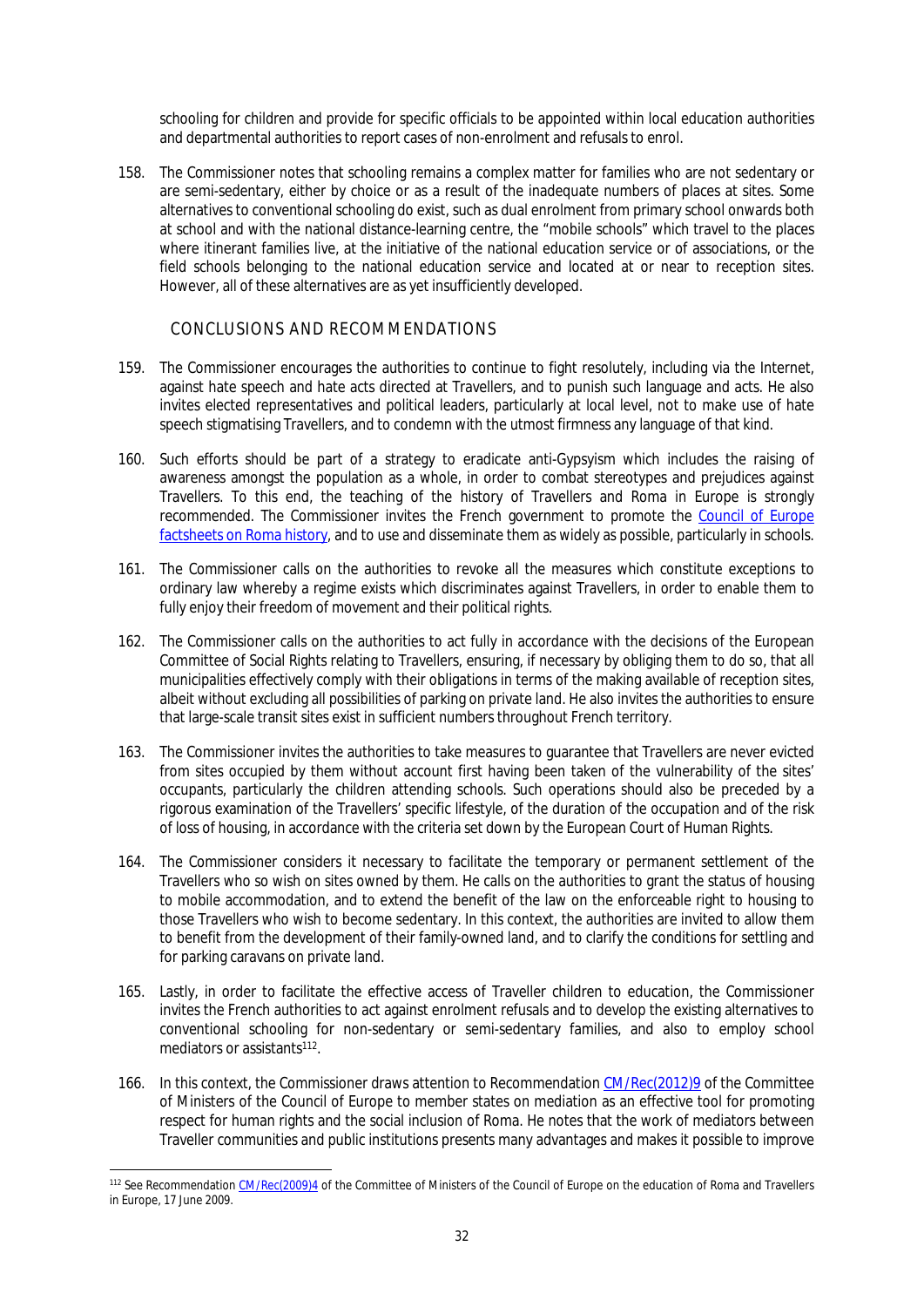school attendance and access to quality education. The Commissioner therefore encourages the local authorities to promote the work of mediators and to strengthen their capacity to draft and implement effective policies with a view to Travellers' full integration and effective enjoyment of all their rights and freedoms.

## <span id="page-32-0"></span>**4 HUMAN RIGHTS OF MIGRANT ROMA**

- 167. Estimates of the numbers of migrant Roma present in France range according to their source, but all lie between 15,000 and 20,000<sup>113</sup>. When he met the Commissioner in Marseille, the Bouches du Rhône Department's Prefect for Equal Opportunities, Marie Lajus, noted the existence within her department of a population of approximately 1,700 Roma (1,300 of them in Marseille), a number which has been fairly stable for the past three years. Other people to whom the Commissioner spoke noted the relative stability of the Roma population in France, whose numbers had not changed much since the first arrivals in the early 2000s. The Commissioner also noted that the concepts of "massive influxes" and "suction effects" found in the media and political discourse were not accurate in practice and bore no relationship to the actual number of migrant Roma, who represented only around 0.03% of the population<sup>114</sup>.
- 168. Most of the migrant Roma living in France emigrated from Romania, Bulgaria and, to a lesser extent, certain states of the Western Balkans in order to get away from living conditions made difficult by discrimination and the economic situation<sup>115</sup>. The Commissioner notes that their situation is, however, scarcely better in France, where most of them live in great legal, economic and social uncertainty. They are also subjected to growing hostility from the majority population. Nevertheless, the Commissioner was informed, both in Marseille by Prefect Lajus and in Paris by the Interministerial Delegate for Accommodation and Access to Housing, Alain Régnier, that there are a good number of examples of Roma who are fully integrated in France, but are hardly ever spotlighted by politicians or the media.
- 169. The summer of 2012, in particular, was marked by a number of forced evictions, some of them violent, by law enforcement agencies from land occupied by migrant Roma. Among the numerous difficulties faced by migrant Roma, the hostility to which they are subjected, the problems connected with their right to remain and with expulsions from France, and the impediments to their access to housing, health, education and employment will be dealt with in this section.

## <span id="page-32-1"></span>4.1 ANTI-GYPSYISM AND HOSTILITY

- 170. The Roma share with Travellers the sad privilege of very frequently falling victim to a particular form of racism, namely anti-Gypsyism, so most of the findings reported and conclusions drawn about this phenomenon in the chapter of this report devoted to Travellers also apply to migrant Roma.
- 171. The Commissioner notes with concern that this deep-seated hostility to Roma has pervaded society and persists in France. He has also noted a more widespread use of discriminatory or hateful language against Roma. He considers this phenomenon to be not unrelated to statements by political leaders stigmatising migrant Roma. The various elections which have taken place over the past two years gave rise to numerous written and oral associations of Roma with crime and insecurity. Several persons to whom the Commissioner spoke also said that anti-Gypsyism and hostility to migrant Roma occurred in a broader context in which the poor and vulnerable are treated as criminals, as reflected in municipal orders prohibiting begging, as in Marseille, and prohibiting tents, as in Nice.
- 172. As he has already had occasion to say, the Commissioner considers that anti-Roma language, particularly during election campaigns, should always be strongly condemned by the country's political leaders and severely punished by the courts. He also takes the view that political parties should adopt self-regulation measures in order to exclude any language of this kind<sup>116</sup>.

<sup>113</sup> Cf. CNCDH, [Opinion](Ohttp://www.cncdh.fr/sites/default/files/12.03.22_avis_gens_du_voyage_et_roms_migrants.pdf) (in French only) on respect for the rights of "Travellers" and migrant Roma, 2012.

<sup>114</sup> According to INSEE, the population of France at 1 January 2014 was 66 million.

<sup>115</sup> See the study published in 2010 by the Commissioner and the OSCE High Commissioner for National Minorities entitled Recent [Migration of Roma in Europe](https://wcd.coe.int/com.instranet.InstraServlet?command=com.instranet.CmdBlobGet&InstranetImage=1672771&SecMode=1&DocId=1639906&Usage=2) and PACE [Recommendation 2003 \(2012\)](http://assembly.coe.int/ASP/XRef/X2H-DW-XSL.asp?fileid=18957&lang=EN) on Roma migrants in Europe.

<sup>116</sup> See chapter 1 of this report.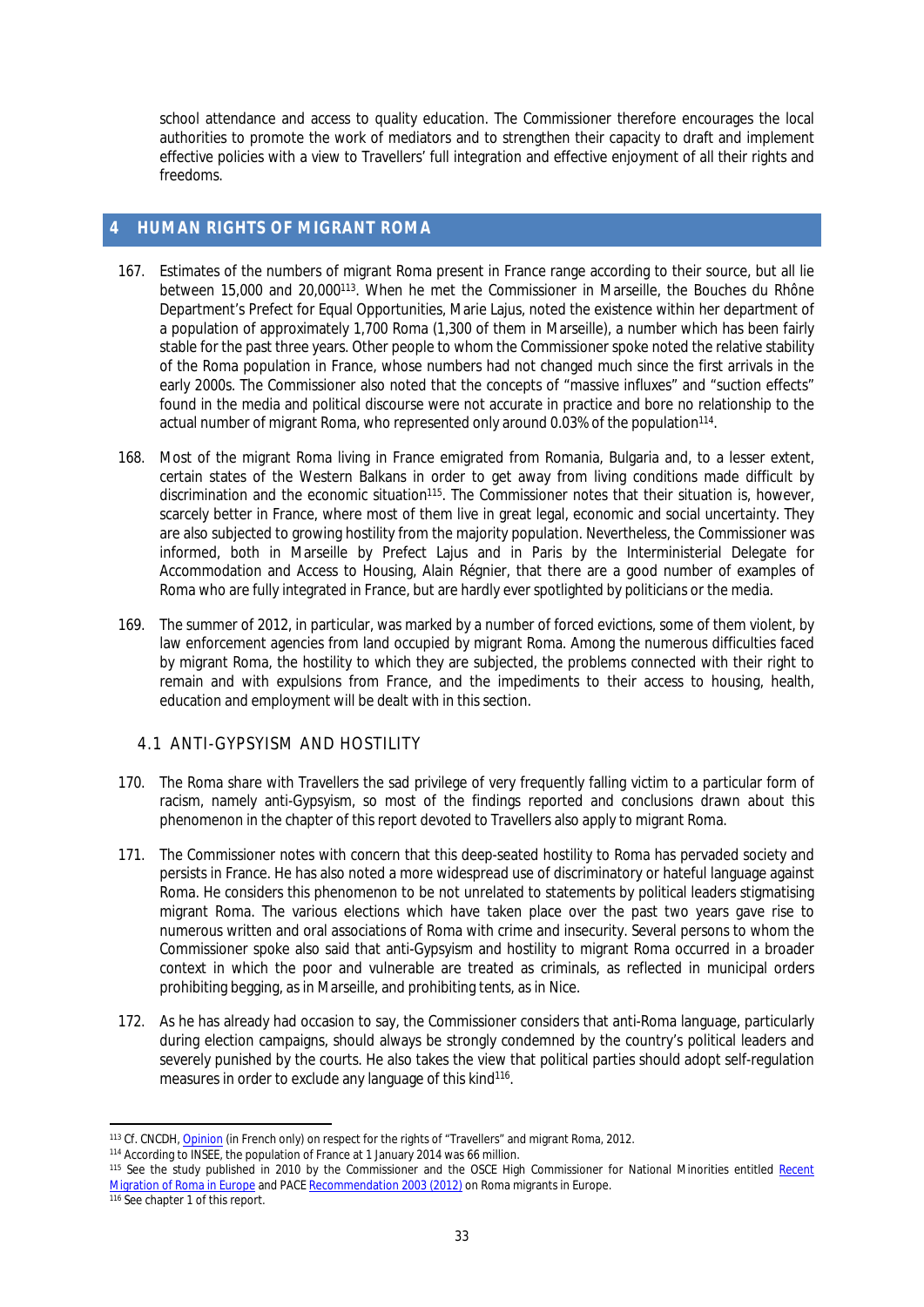- 173. The Commissioner notes that the media have a particular responsibility in this field which needs to be closely examined by the authorities and by journalists' organisations<sup>117</sup>. The frequent use made of "invasion" terminology, for instance, is not without effect on the way in which the public may perceive the situation. Similarly, the tendency to take an ethnically-based approach to news, noted by both the Commissioner and a number of the persons to whom he spoke, is likely to lead to the continuing identification of Roma with crime. He points out that this may have far-reaching consequences and fuel violent movements against Roma.
- 174. In addition to these numerous instances of language use, violent attacks have taken place, such as the lynching at Pierrefitte-sur-Seine in June 2014 of a young Roma who was found unconscious and seriously injured. The Commissioner notes that most such cases do result in prosecution, but it is important that the authorities should not relax their efforts to combat all forms of anti-Gypsyism, strengthening their punitive and preventive policies and placing the emphasis on educational measures and public awarenessraising.
- 175. The Commissioner is also concerned about several cases of police violence reported to him during his visit. In Marseille, several of the persons to whom he spoke referred to the "chasing" by the police of migrant Roma, who were pursued from one site to another, and then from one pavement to another, over a period of several days in the summer of 2014. In that same city, Amnesty International also referred in 2014<sup>118</sup> to intimidation, incessant identity checks, destruction of property and, finally, the violent expulsion by the police, in November 2011, of a dozen families in the Arenc district. Other similar episodes have been recorded, especially in the Paris region, as in Massy in March 2010 and Saint-Denis in August 2011<sup>119</sup>.
- 176. The Commissioner is also concerned about the passivity which law enforcement agencies seem to have shown in a number of cases. NGOs drew his attention to an incident which had occurred in the Les Créneaux district of Marseille, where around 40 residents attacked some Roma in September 2012, without the police intervening to prevent the Roma families from being driven away.
- 177. The Commissioner considers that such conduct, whether it be violence committed by law enforcement agencies or violence made possible by their passivity, is unacceptable. It gives rise to, or fails to prevent, violations of the human rights of migrant Roma, and at the same time undermines the trust which every component part of the population should be able to have in law enforcement agencies in a state governed by the rule of law. It also gives rise to a feeling of impunity amongst those who attack migrant Roma.
- 178. The Commissioner nevertheless notes with satisfaction that investigations were opened into several of these incidents. He also notes that the *Commission nationale de déontologie de la sécurité* (National commission on ethics in the security sector) and the Rights Defender, who took over from it, have had several such cases of police violence referred to them, and that the Rights Defender has noted "that evictions frequently lead to the destruction of the occupants' property, particularly their administrative documents, something that is in contravention of the law". This finding led him to recommend "that the necessary measures be taken to make provision for property still in place to be returned to the evicted person, and for that which cannot be transported to be stored at an appropriate place, in compliance with the arrangements for which the rules provide in such circumstances"<sup>120</sup>.

## <span id="page-33-0"></span>4.2 RESIDENCE AND DEPORTATION OF MIGRANT ROMA

179. Romanian and Bulgarian Roma have, since 1 January 2007, been citizens of the European Union and, as such, are supposed to enjoy freedom of movement and to be able to remain in France without a visa for three months, provided that they constitute neither a threat to public order nor an unreasonable burden

<sup>117</sup> See the Commissioner's issue discussion paper, [Ethical journalism and human rights,](https://wcd.coe.int/ViewDoc.jsp?id=1863637) 8 November 2011.

<sup>118</sup> Amnesty International, [Nous réclamons justice,](http://www.amnesty.org/fr/library/asset/EUR01/007/2014/fr/753a582d-ec5e-4572-8cd2-aef1e2db3a54/eur010072014fr.pdf) "We want justice: Europe must do more to protect the Roma from racist violence" (in French only), April 2014.

<sup>119</sup> See, in particular, CNDH Romeurope, "Harcèlement et stigmatisation : politiques et paroles publiques aggravant la précarité des habitants des bidonvilles" (Harassment and stigmatisation: public policies and discourse aggravating the uncertainties for shanty town dwellers), [report for 2012/2013](http://romeurope.org/IMG/pdf/rapport_2012_2013_cndh_romeurope.pdf) (in French only).

<sup>&</sup>lt;sup>120</sup> Cf. Rights Defender, [Review](http://www.defenseurdesdroits.fr/sites/default/files/upload/rapport-roms-2013-06-25.pdf) of the application of the interministerial circular NORINTK1233053C of 26 August 2012 on the anticipation and support of evictions from unlawful camps (in French only), June 2013.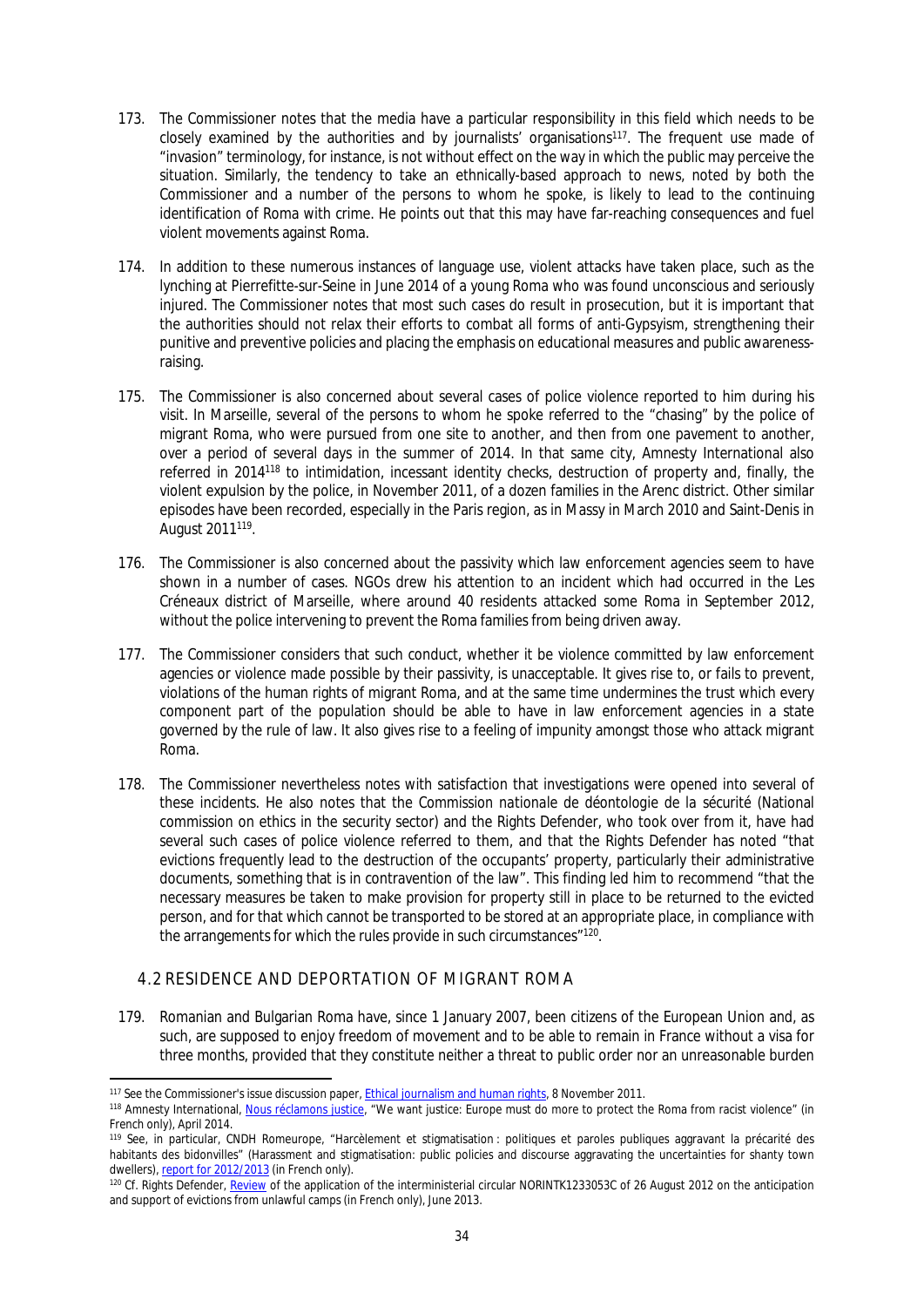on the social welfare system. NGOs, such as *La Cimade* and the *Romeurope Collective*, consider that this freedom of movement is being infringed by *préfectures*, which often adopt an extensive interpretation of the concept of a threat to public order, or act on the basis of the poverty of those Roma whom they intend to expel from France, even when the persons concerned have not requested any welfare assistance.

- 180. The Commissioner notes that the events of the summer of 2010 highlighted the large number of human rights protection challenges in this sphere. In July 2010, President Sarkozy announced a new policy of evictions from Roma camps and the deportation of their occupants. That policy was put into practice through numerous evictions of migrant Roma from their homes, followed by collective deportations which took place during the summer of 2010.
- 181. The Commissioner points out that these measures gave rise to the lodging with the European Committee of Social Rights of a collective complaint against France<sup>121</sup>. In that case, the Committee took the view that "these evictions took place against a background of ethnic discrimination, involving the stigmatisation of Roma, and of duress" (§47). It concluded that the conditions in which the evictions from Roma camps had taken place in the summer of 2010 had been incompatible with human dignity and had constituted a violation of Article E (non-discrimination) taken in conjunction with Article 31§2 (right to housing) of the European Social Charter. The Committee also concluded that the collective expulsions of migrant Roma to Romania and Bulgaria carried out by France during the summer of 2010 had constituted a violation of Article E taken in conjunction with Article 19§8 (right of migrant workers and their families to protection and assistance).
- 182. France has removed all specific references to Roma from its texts relating to evictions from illegally occupied land and to expulsions. The Code on the admission and residence of aliens and the right of asylum (*Code de l'entrée et du séjour des étrangers et du droit d'asile*) was also amended in June 2011 in order to introduce criteria for the individual evaluation of situations relating to expulsion: length of stay in France, age, state of health, family and economic situation, social and cultural integration in France and strength of links with the country of origin.
- 183. It nevertheless emerges from the information received by the Commissioner during his visit that these criteria are not always applied and that several evictions have given rise to collective orders to leave French territory. The human rights organisations indicated that the orders (OQTF) notified in such circumstances were frequently annulled when challenged in administrative courts. However, those who were the subjects of such decisions did not always have the knowledge, resources or adequate assistance to challenge them.
- 184. The Commissioner notes the difficulty of staying in France for more than three months for the most disadvantaged EU citizens, such as Roma, who cannot easily meet the employment and resource requirements and cannot benefit from other possible ways of regularising their stay which are accessible to nationals of non-member states. Indeed, the Council of State (*Conseil d'État*), in a judgment of 22 June 2012, stated that EU nationals may not avail themselves of the provisions of ordinary law in the Code on the admission and residence of foreigners and the right of asylum, in particular those relating to residence for reasons connected with their private and family life<sup>122</sup>. As a result, according to information received by the Commissioner during his visit, few residence permits are issued to them.
- 185. As regards nationals of states which are not members of the EU, the removal of the visa requirement for short stays by nationals of Western Balkan states has made it easier for them to gain admission to the Schengen area. However, for them too, it is difficult to remain on French territory for more than three months, especially as most of the Western Balkan states are considered by the OFPRA to be "safe countries of origin", as a result of which their nationals have access only to the "fast-track" asylum procedure. Consequently, only a small proportion – approximately 5% – of those who make an asylum application in France are granted refugee status or subsidiary protection<sup>123</sup>.

<sup>121</sup> ECSR, *Centre on Housing Rights and Evictions (COHRE) v. France* (No. [63/2010](http://www.coe.int/t/dghl/monitoring/socialcharter/Complaints/CC63Merits_en.pdf)), 9 November 2011.

<sup>122</sup> *Conseil d'État*, [Valentin A](http://www.legifrance.gouv.fr/affichJuriAdmin.do?oldAction=rechJuriAdmin&idTexte=CETATEXT000026052828&fastReqId=508309533&fastPos=1) (in French only), 22 June 2012, No. 347545.

<sup>123</sup> The *Conseil d'État* decided to remove Kosovo from the list of safe countries of origin in a [decision](http://www.conseil-etat.fr/Decisions-Avis-Publications/Decisions/Selection-des-decisions-faisant-l-objet-d-une-communication-particuliere/CE-10-octobre-2014-Association-ELENA-et-autres-Association-FORUM-REFUGIES-COSI) (in French only) of 10 October 2014. The rate at which the various kinds of international protection were granted to nationals of the countries of the Western Balkans by 15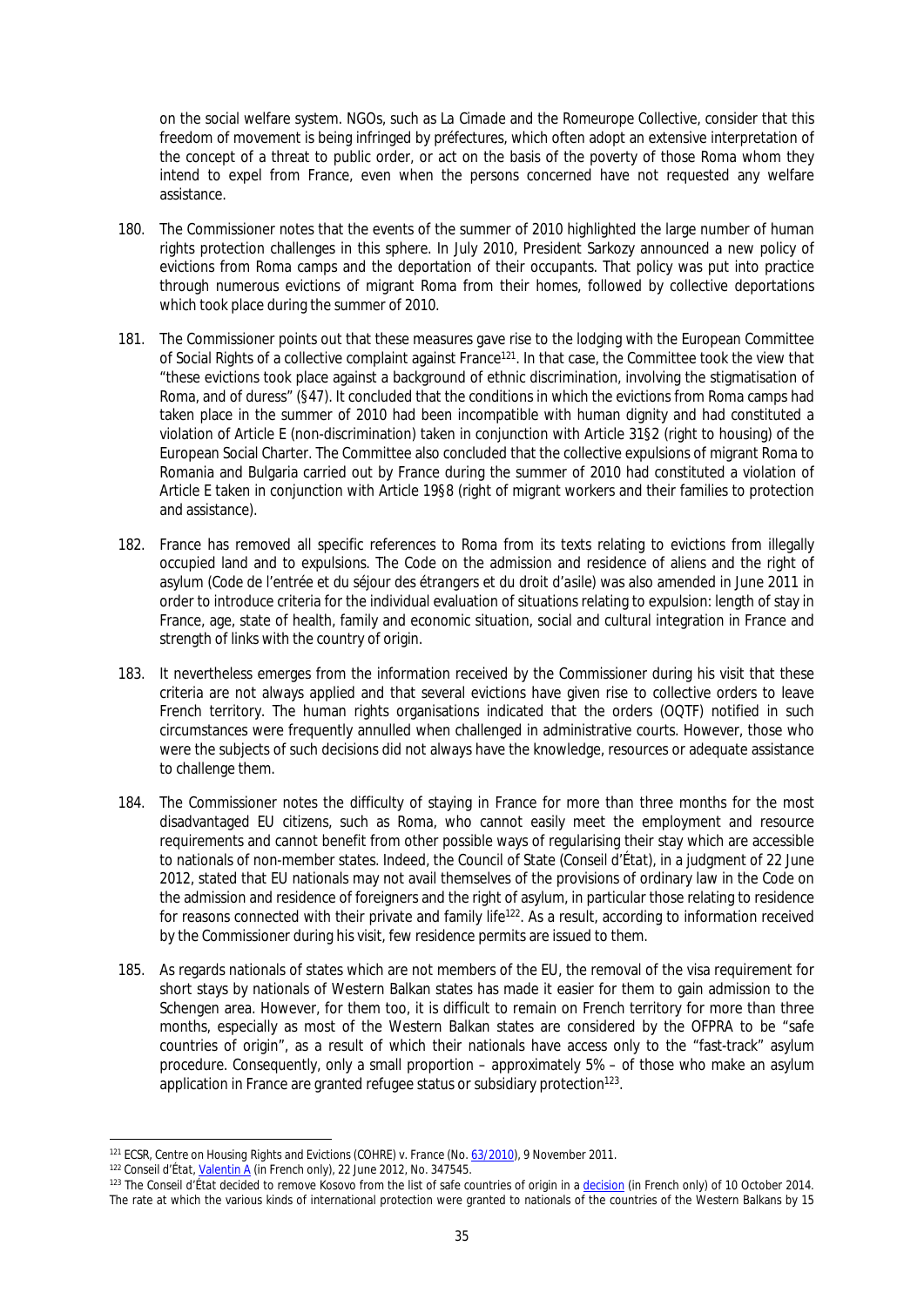- 186. The Commissioner notes that the number of migrant Roma expelled from French territory each year is difficult to establish accurately, because the official data show only the nationality of the persons expelled, and not their stated or assumed membership of a Roma group. *La Cimade*, an association which defends the rights of migrants and asylum seekers, nevertheless told the Commissioner that it estimated that 12,000 Romanian and Bulgarian Roma had been expelled from France in 2012.
- 187. The Commissioner notes that the policy of assistance for voluntary repatriation introduced in 2007 has shown its limitations. According to the associations active at administrative detention centres and facilities, 60% of the assistance for repatriation provided in 2012 went to Romanians and Bulgarians, a high proportion of whom declared themselves to be Roma<sup>124</sup>. What is more, their repatriation was allegedly often strongly encouraged by the authorities in the context of intimidating, or even improper, police operations. More generally, the large proportion of EU nationals amongst the persons expelled from French territory suggests that these repatriations might have been carried out in order to meet quantified targets.
- 188. The Commissioner notes that quantified targets officially disappeared in May 2012 and that the amount of the assistance given for repatriation has been drastically reduced. The figures for 2013 also show progress, albeit more in terms of the arrangements than the number of expulsions. It does seem that the number of persons removed through the assisted repatriation system was 58% lower than in 2012, and that the number of Romanian nationals amongst those persons fell by 84%. However, the total number of European nationals removed from French territory in 2013 – under any of the arrangements – remains high, at 10,800 persons. The Commissioner considers that this high number indicates that it should not be concluded that the rate of expulsion of migrant Roma has significantly slowed<sup>125</sup>, but that they have been forcibly removed in increasing numbers.

## <span id="page-35-0"></span>4.3 ACCESS TO ADEQUATE HOUSING

- <span id="page-35-1"></span>189. At the time of his visit in 2008, the Commissioner's predecessor had noted that most of the Roma populations in France were living in squalid shanty towns, often without access to water and electricity, and where the conditions of hygiene were appalling. Sadly, this remains very much still the case in 2014, as the Commissioner witnessed when he visited a site in the 15<sup>th</sup> district of Marseille where around 20 Roma families live. According to the associations with which the Commissioner met, the majority of the 17,500 people living in France's almost 500 shanty towns recorded in autumn 2014 by the Interministerial Delegate for Accommodation and Access to Housing (DIHAL) are migrant Roma.
- 190. The Commissioner is concerned to note that these living conditions, particularly the lack of access to electricity which leads families to use candles as light sources and wood or portable gas systems for heating, expose shanty town dwellers to significant risks of fire and gas poisoning. He was told that, in the year 2013 alone, 22 fires had been recorded in shanty towns and that, in February 2014, an eight-year-old Bulgarian girl had died in a fire which had swept through part of a shanty town in Bobigny where 200 people lived. In Marseille, the Commissioner noted that the very restricted access to water and absence of refuse collection by the municipality forced the residents of the site which he visited to live in conditions extremely dangerous for their health.
- 191. The risk of eviction from these usually unlawful camps is added to the material difficulties and keeps their residents living in fear. In principle, such evictions take place following a court decision delivered at the request of the landowner, mayor or prefect. In exceptional cases, however, eviction may be carried out without a court decision, during the first 48 hours of illegal occupation, in the event that a person's home is violated or in an emergency if necessitated by the infringement of order, salubrity, tranquillity and public safety found to have occurred or which may be expected to occur. In that latter case, the mayor

European countries during the period 2008-2013 fluctuated between just above 0% and 30%; see EASO, Asylum applicants from the [Western Balkans](http://easo.europa.eu/wp-content/uploads/WB-report-final-version.pdf), 2013, p. 31, figure 19.

<sup>124</sup> ASSFAM, *Forum Réfugiés*, *France Terre d'Asile*, *La Cimade*, *Ordre de Malte*, "Centres et locaux de rétention administrative" (Administrative detention centres and facilities), [report for 2012](http://cimade-production.s3.amazonaws.com/publications/documents/83/original/Rapport_Retention_2012_bdef.pdf?1386155347) (in French only), October 2013.

<sup>125</sup> ASSFAM, *Forum Réfugiés*, *France Terre d'Asile*, *La Cimade*, *Ordre de Malte*, "Centres et locaux de rétention administrative", [report for](http://www.lacimade.org/publications/95)  [2013](http://www.lacimade.org/publications/95) (in French only), October 2014.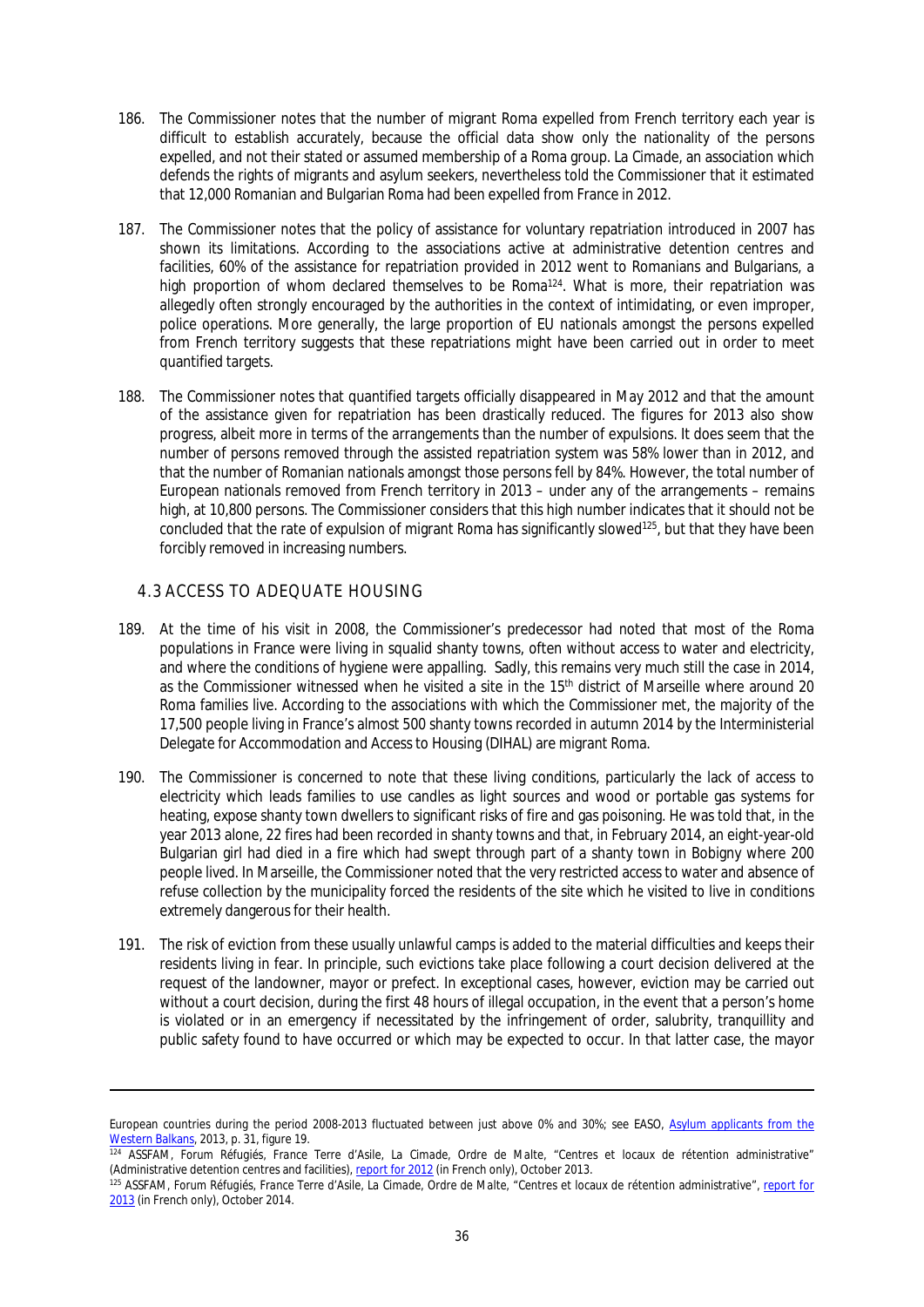may issue a "dangerous situation decree" (*arrêté de péril*) and use the assistance of law enforcement agencies to carry out an eviction.

- 192. Several persons to whom the Commissioner spoke drew his attention to the frequency with which such decrees (*arrêtés de péril*) are issued, decrees on the basis of which approximately 20% of evictions in the Île-de-France Region take place, and to the practices of certain municipalities said to allow the health situation to deteriorate deliberately, notably by refusing to have household refuse collected and to connect sites to water and electricity supplies, in order to create the requisite conditions for the issuing of such a decree. The Commissioner considers such practices to be likely to endanger the occupants, and therefore to be irresponsible and intolerable.
- 193. The Commissioner points out that, since 2008, the European Committee of Social Rights has delivered a number of decisions against France in which it found several violations of the European Social Charter relating to the social rights of Roma<sup>126</sup>. In those decisions, the Committee concluded inter alia that France had violated the right to adequate housing enshrined in Article 31 of the European Social Charter on account of poor housing conditions, the unsatisfactory application of the legislation on the prevention of evictions, the inadequacy of measures to reduce the number of homeless persons and, in general, the discrimination suffered by Roma where housing is concerned.
- 194. The Commissioner notes that, following the decision by the European Committee of Social Rights that the evictions of shanty towns where migrant Roma live were carried out in a climate of ethnic discrimination and duress inconsistent with the requirements of the European Social Charter<sup>127</sup>, an interministerial circular had been issued on 26 August 2012 with a view to anticipation and support of eviction operations<sup>128</sup>. That circular did not exclude emergency evictions of irregular camps, particularly as decided by the courts or for health reasons. However, it introduced a three-stage procedure: i) improvement of living conditions in irregular settlements, which may take the form of the organisation of refuse collection, connection to water and electricity supplies and the provision of sanitary facilities; ii) preparation of evictions through a "study of the situation of each of the families or unaccompanied persons"; iii) accommodation and integration once the eviction has been carried out.
- 195. According to the information supplied by the Interministerial Delegation for Accommodation and Access to Housing, the sum of €4 million was spent in each of the years 2013 and 2014 on the implementation of this circular, entailing studies of overall and individual situations, as well as on support measures and urban and social projects<sup>129</sup>.
- 196. It nevertheless emerges from the discussions which the Commissioner had during his visit that these positive measures seem to be inadequately implemented. The Rights Defender, for instance, noted that the application of the aforementioned circular remains "rare, disparate and generally superficial [and] resembles a population census more than genuine and long-term social work with a view to integration" <sup>130</sup>. The same finding is made by many civil society organisations, including the *Ligue des droits de l'homme* and the European Roma Rights Centre (ERRC), which, in a report of January 2014, noted almost 165 evictions affecting 19,380 persons in 2013<sup>131</sup>. The Commissioner is also concerned to note that the number of persons evicted in 2013 is higher than the number of persons living on irregular sites<sup>132</sup>, meaning that some of those persons had been evicted more than once in the course of a single year.

<sup>126</sup> ECSR, *International Movement ATD Fourth World v. France* (No. [33/2006](http://www.coe.int/t/dghl/monitoring/socialcharter/Complaints/CC33Merits_en.pdf)), 5 December 2007; *European Federation of National Organisations working with the Homeless (FEANTSA) v. France* (No. [39/2006](http://www.coe.int/t/dghl/monitoring/socialcharter/Complaints/CC39Merits_en.pdf)), 5 December 2007; *European Roma Rights Centre (ERRC) v. France* (No. [51/2008](http://www.coe.int/t/dghl/monitoring/socialcharter/complaints/CC51Merits_en.pdf)), 19 October 2009; *Centre on Housing Rights and Evictions (COHRE) v. France* (No. [63/2010](http://www.coe.int/t/dghl/monitoring/socialcharter/Complaints/CC63Merits_en.pdf)), 28 June 2011; *European Roma and Travellers v. France* (No. [64/2011\)](http://www.coe.int/t/dghl/monitoring/socialcharter/complaints/CC64Merits_en.pdf), 24 January 2012.

<sup>&</sup>lt;sup>127</sup> ECSR, *Centre on Housing Rights and Evictions (COHRE) v. France* (No. [63/2010](http://www.coe.int/t/dghl/monitoring/socialcharter/Complaints/CC63Merits_en.pdf)), 28 June 2011.

<sup>&</sup>lt;sup>128</sup> Interministerial [circular](http://circulaire.legifrance.gouv.fr/pdf/2012/08/cir_35737.pdf) NORINTK1233053C (in French only) of 26 August 2012 on the anticipation and support of evictions from unlawful camps.

<sup>&</sup>lt;sup>129</sup> According to DIHAL's figures for 2013, 394 persons obtained housing, 682 persons obtained accommodation, 908 children obtained school places, 303 persons obtained or held a job during the year and 511 persons benefited from support with a view to employment.

<sup>130</sup> Rights Defender, [Review](http://www.defenseurdesdroits.fr/sites/default/files/upload/rapport-roms-2013-06-25.pdf) of the application of the interministerial circular NORINTK1233053C of 26 August 2012 on the anticipation and support of evictions from unlawful camps (in French only), June 2013.

<sup>131</sup> *Ligue des droits de l'homme*, ERRC, [Recensement](http://www.ldh-france.org/IMG/pdf/evacuations_forcees_2013.pdf) des évacuations forcées de lieux de vie occupés par des Roms étrangers en France (Année 2013) (Report on evictions of foreign Roma in France for the year 2013) (in French only), January 2014. An update published on 7 April 2014 states that there were 27 evictions affecting over 3,000 persons in the first quarter of 2014 alone.

<sup>132</sup> Estimated at 17,500 by the Interministerial Delegate for Accommodation and Access to Housing. Cf. above, § [189.](#page-35-1)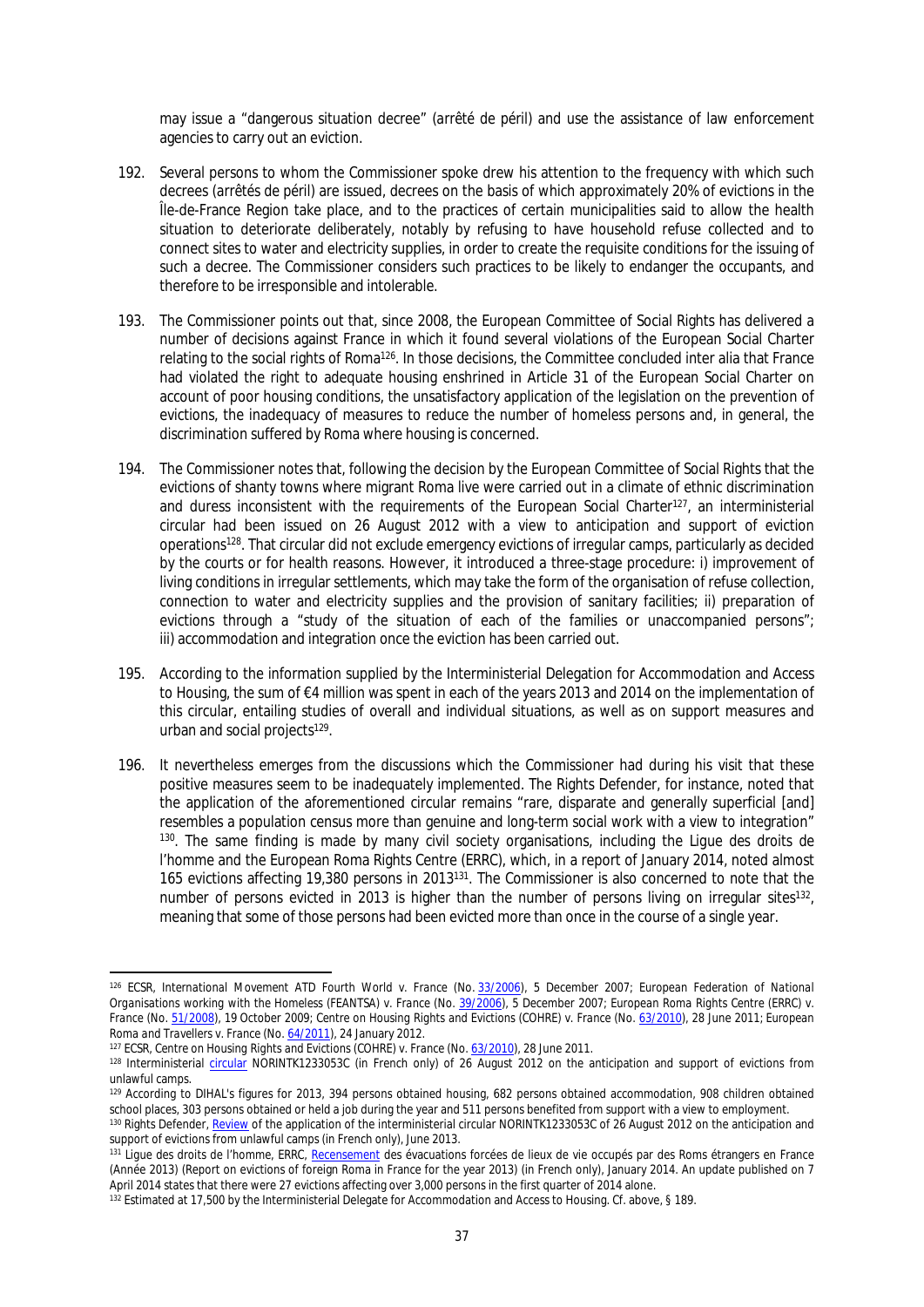- 197. The NGOs which the Commissioner met emphasised the need first and foremost to make sites safe, especially in terms of sanitary facilities, so as to ensure the dignity of the persons who live there before work could start on social integration. They take the view that the frequency of evictions reduces a shanty town's average lifespan to 3 months in the Île-de-France Region, which is insufficient time for any health and social support work to be put in place. Hence their regret that numerous evictions take place without the necessary time and resources having been given to the first two stages for which the circular provides, consequently jeopardising the success of the third stage.
- 198. The Commissioner notes that the wish to put an end to shanty towns is common to all parties, but that the provision of long-term rehousing alternatives requires both political will, particularly at local level, and time. He notes that this time often seems to be lacking, particularly as a result of the pressure brought to bear by landowners on the representatives of the state who are responsible for implementing the 2012 circular.
- 199. Those to whom the Commissioner spoke also reported difficulties associated with the conditions in which the situation study to which the 2012 circular refers is carried out. The quality of this study is said to vary, sometimes considerably, depending on the place where it is carried out and the party responsible for it. When the Commissioner visited Marseille, NGOs told him that they were satisfied with the quality of the dialogue with central government departments on these matters. However, they also drew his attention to their unease about being involved in the conduct of this study, insofar as this places them in a situation where they have to divide the persons under study into those who can be rehoused and those who cannot. That situation, which the associations deeply regret, stems from the fact that, in most cases, the central government departments are unable to offer housing solutions or accommodation places in sufficient numbers. The Commissioner applauds the quality of the dialogue which takes place and the cooperation between civil society stakeholders and central government departments in the Bouches-du-Rhône Department, as well as the achievements to which these have given rise<sup>133</sup>. He nevertheless understands the unease to which the associations referred and considers that the central government departments should do everything they can to dissipate it by offering rehousing solutions in sufficient numbers and quality whenever an eviction is planned.

## <span id="page-37-0"></span>4.4 ACCESS TO HEALTH CARE, EDUCATION AND EMPLOYMENT

- 200. France has ratified the European Social Charter, which secures for migrant Roma, as for all persons living in France, the right to protection of health, the right to social and medical assistance and the right of children and young persons to access to education. In pursuance of that same Charter, France is required to take measures to ensure effective access to employment. These commitments notwithstanding, migrant Roma experience significant difficulties in terms of access to health care, education and employment as a result of their legal status and the living conditions which they have to face in shanty towns.
- 201. The Commissioner notes that migrant Roma may benefit from state medical assistance (*Aide médicale de l'État, AME*) which offers health cover to persons in an irregular situation who do not benefit from any social protection and have been living in France on an uninterrupted basis for more than three months. However, the associations which work with migrant Roma note that their access to health care is limited and note some health problems with significant public health implications: frequent pregnancies and pregnancies at an early age with little medical care; little medical care for children; low levels of vaccination; high prevalence of chronic infectious diseases and pathologies linked to unsafe living conditions, such as lead poisoning<sup>134</sup>. The Commissioner considers that these are highly alarming health indicators.
- 202. The Commissioner points out that, in 2012, the European Committee of Social Rights, in its decision in the case of *[Médecins du Monde – International v. France](http://www.coe.int/t/dghl/monitoring/socialcharter/complaints/CC67Merits_en.pdf)*, found that France had violated the right of migrant Roma to health protection. The Committee also found that France had violated the Charter by failing to

<sup>133</sup> In Marseille and the Bouches-du-Rhône Department, according to information received from the prefect's office by the Commissioner during his visit, 90 families had benefited from social support arrangements since 2012, and the numbers of persons evicted had fallen from approximately 3,000 in 2012 to a few dozen in 2014.

<sup>134</sup> See, inter alia, *Médecins du monde*, *Observatoire de l'accès aux droits et de l'accès aux soins de la mission France*, [report](http://www.medecinsdumonde.org/content/download/16557/192165/file/RAPPORT+de+l%27observatoire+France+2014.pdf) for 2013 on access to rights and to care (in French only).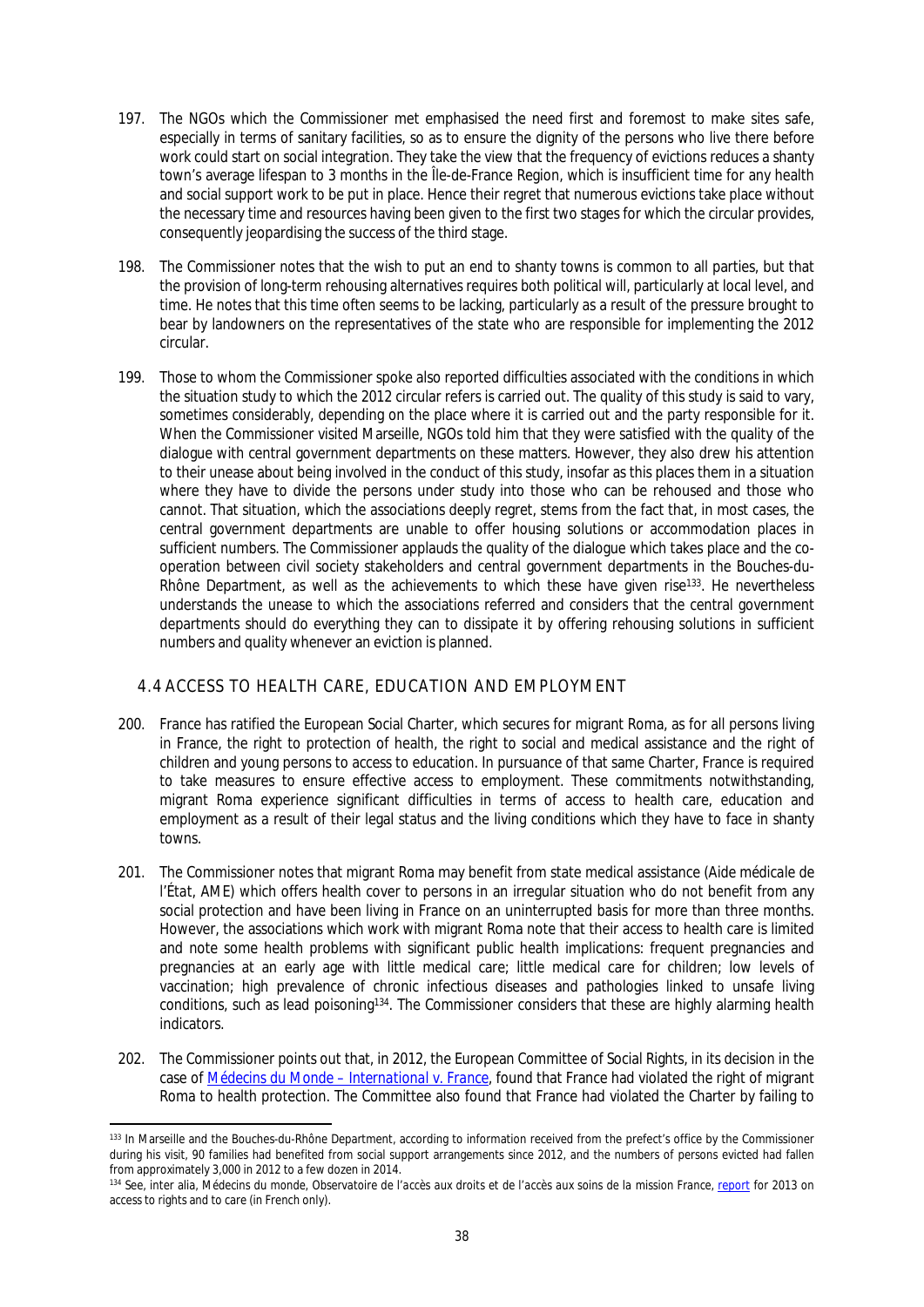provide information and awareness-raising for migrant Roma and a lack of health care and screening, as well as a lack of action to prevent diseases and accidents within this social group. In the light of what he saw for himself on the ground and the information conveyed to him by the various persons to whom he spoke, the Commissioner can only concur with the analysis made by the European Committee of Social Rights in the aforementioned decision. He is concerned about the persistence of these difficulties of access to health care, which constitute both an infringement of the human rights of those persons subject to them and a danger to those persons.

- 203. Where access to education is concerned, since schooling is compulsory for all children between the ages of six and 16, Roma children are supposed to have access to schools. In practice, however, living conditions in shanty towns make schooling difficult: Roma families are sometimes deterred from sending their children to school by their poor conditions of hygiene, their remoteness from schools and the prices charged for school meals. NGOs also report that certain town halls refuse to enrol Roma children.
- 204. During his visit to Marseille, the Commissioner noted that none of the 30 or so children who had been living on the site which he visited in the 15th district for over a year and half were attending school, despite the wish for them to do so expressed by their parents. This was, apparently because of a lack of places in the nearby schools.
- 205. The Commissioner points out that, in 2012, in the aforementioned case of *[Médecins du Monde](http://www.coe.int/t/dghl/monitoring/socialcharter/complaints/CC67Merits_en.pdf)  [International v. France](http://www.coe.int/t/dghl/monitoring/socialcharter/complaints/CC67Merits_en.pdf)*, the European Committee of Social Rights considered that France was not taking special measures, as it should be doing, for the benefit of the members of a vulnerable group to ensure equal access to education for Roma children of Romanian and Bulgarian origin. It considered that the French education system was not sufficiently accessible to those children, and it concluded that there had been a violation of Articles 17§2 and E of the European Social Charter.
- 206. Where access to employment is concerned, the Commissioner notes that access to the labour market is a crucial factor in integrating everyone, and migrants in particular, into society. Until 1 January 2014, Romanian and Bulgarian nationals living in France were subject to transitional measures in respect of paid work, which used to complicate recruitment formalities and restrict recruitment opportunities to a limited number of jobs, initially set at 150, but subsequently increased to 292 in August 2012. The ending of these measures enables them henceforth to work under same conditions as other EU citizens.
- 207. However, access for migrant Roma who are nationals of states which are not members of the EU remains highly complex, conditional on their obtaining a valid residence permit accompanied by a work permit, which are issued only on presentation of a job offer. What is more, the Commissioner is concerned about some practices reported to him during his visit which raise additional impediments to access to the labour market, such as unjustified refusals by job centres to enrol some persons, or the undue requirement as a condition for enrolment of a command of the French language. These difficulties usually confine migrant Roma to jobs within the informal economy.
- 208. In this context, the Commissioner points out that, in 2012, in the aforementioned case of *Médecins du Monde – International v. France*, the European Committee of Social Rights also found a violation by France of Article E in conjunction with Article 30 of the Charter, which requires France, inter alia, to "take measures […] to promote the effective access of persons who live or risk living in a situation of social exclusion or poverty, as well as their families, to, in particular, employment, housing, training, [...]".

## <span id="page-38-0"></span>CONCLUSIONS AND RECOMMENDATIONS

209. The Commissioner encourages the authorities to continue their efforts to combat hate acts and hate speech against Roma<sup>135</sup>. He invites political leaders and elected representatives to refrain from using anti-Roma rhetoric and to condemn all such language. He also calls on journalists and the media to systematically promote [ethical journalism](https://wcd.coe.int/ViewDoc.jsp?id=1863637) and the raising of awareness amongst all journalists in the sphere of human rights and anti-discrimination. He urges the media not to encourage the identification of Roma with crime or insecurity and to avoid taking any ethnically-based approach in news reports. The

<sup>&</sup>lt;sup>135</sup> Also see the conclusions and recommendations of chapter 1.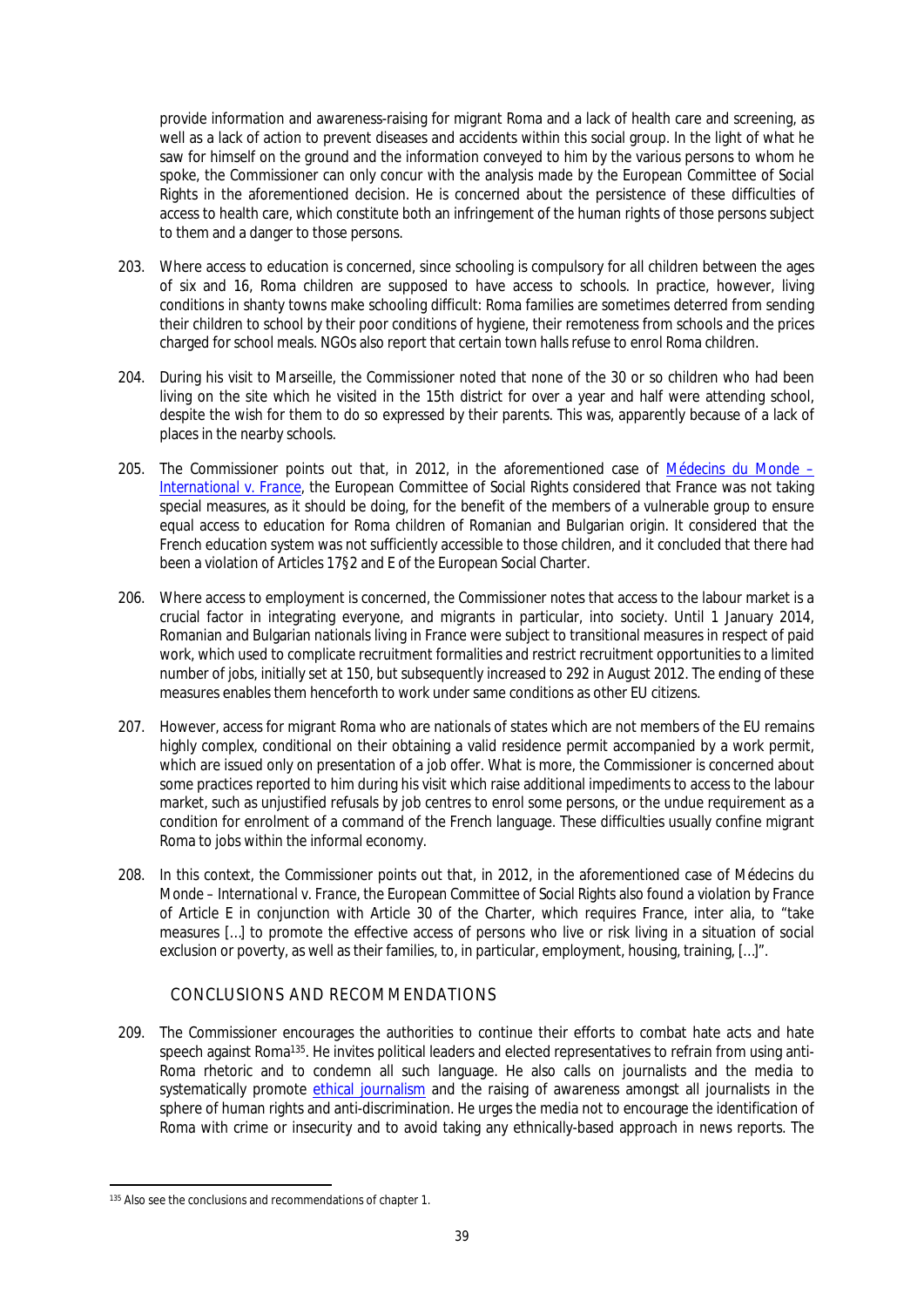Commissioner also encourages the authorities and media to highlight the large number of examples of Roma integration in France which exist, but which are almost always ignored in public debate.

- 210. The Commissioner invites the authorities to take particular care to combat violence committed or allowed by law enforcement agencies. He points out that the recruitment of police officers from minority groups would also help to reduce the risk of racist violence and would help to achieve a better reflection of the diversity of society within the police force. He also invites them to systematically provide members of law enforcement agencies with in-service training in human rights<sup>136</sup>.
- 211. The Commissioner urges the authorities to bring to an end without delay to evictions from illegally occupied land which are not accompanied by long-term rehousing solutions for all occupants of such sites. He in fact considers such evictions to be not only damaging, because they interrupt Roma children's schooling, jeopardise medical care and undermine the continuation of employment, but also ineffective, since they are not accompanied by an integration and social protection project. He encourages the authorities to make those sites which so require safe, particularly in terms of sanitary facilities, so as to ensure the dignity of the persons who live there, not with a view to making these situations endure, but in order to allow time for a study of each individual situation and a search for appropriate and lasting alternative solutions.
- 212. The Commissioner encourages the authorities to make particular efforts to ensure access to health care for all migrant Roma, notably ensuring that they are guaranteed effective access to state medical assistance.
- 213. The authorities are also invited, in accordance with their obligations under the European Social Charter, to take special measures to ensure equal access to education for Roma children.
- 214. The Commissioner calls on the authorities to remove undue impediments to enrolment at job centres and to fulfil their obligations under the European Social Charter by taking measures to promote effective access to employment, housing and training for persons who are, or might well find themselves and their families in a situation of social exclusion or poverty.
- 215. The Commissioner points to Recommendation [CM/Rec\(2012\)9](https://wcd.coe.int/ViewDoc.jsp?Ref=CM/Rec(2012)9&Language=lanEnglish&Ver=original&Site=CM&BackColorInternet=DBDCF2&BackColorIntranet=FDC864&BackColorLogged=FDC864) of the Committee of Ministers to member states on mediation as an effective tool for promoting respect for human rights and the social inclusion of Roma. The Commissioner therefore encourages local and regional authorities to promote the work of school mediators and assistants and to increase their capacity to draw up and implement effective policies for full integration and for the effective enjoyment by Roma of all their rights and freedoms.
- 216. Lastly, the Commissioner endorses the principles and recommendations contained in the [Declaration](https://wcd.coe.int/ViewDoc.jsp?Ref=Decl(01.02.2012)&Language=lanEnglish&Ver=original&BackColorInternet=C3C3C3&BackColorIntranet=EDB021&BackColorLogged=F5D383) of 1 February 2012 by the Committee of Ministers of the Council of Europe on the Rise of Anti-Gypsyism and Racist Violence against Roma in Europe. He wishes to emphasise that any action intended to improve the integration and situation of Roma should be accompanied by measures relating to the fight against anti-Gypsyism. This is particularly necessary in some European countries, including France, which bear a heavy historical burden of centuries of persecution and violence against Travellers and Roma.
- 217. Such measures should include research into the phenomenon of anti-Gypsyism and activities to raise awareness among the population as a whole, so as to combat stereotypes and prejudices against Roma. For this purpose, and in order to put an end to the widespread ignorance of the history of Roma populations in Europe, the teaching of that history is strongly recommended. The Commissioner invites the French government to promote the [Council of Europe factsheets on Roma history,](http://romafacts.uni-graz.at/index.php/history/general-introduction/general-introduction) and to use and disseminate them as widely as possible, particularly in schools.

#### <span id="page-39-0"></span>**5 HUMAN RIGHTS OF PERSONS WITH DISABILITIES**

218. The rights of persons with disabilities to equality and to social and political inclusion are internationally recognised, notably thanks to the European Social Charter and United Nations Convention on the Rights

<sup>136</sup> Also see ECRI's [General Policy Recommendation No. 13](http://www.coe.int/t/dghl/monitoring/ecri/activities/GPR/EN/Recommendation_N13/default_en.asp) (2011) on combating anti-Gypsyism and discrimination against Roma, particularly paragraphs 8 and 9.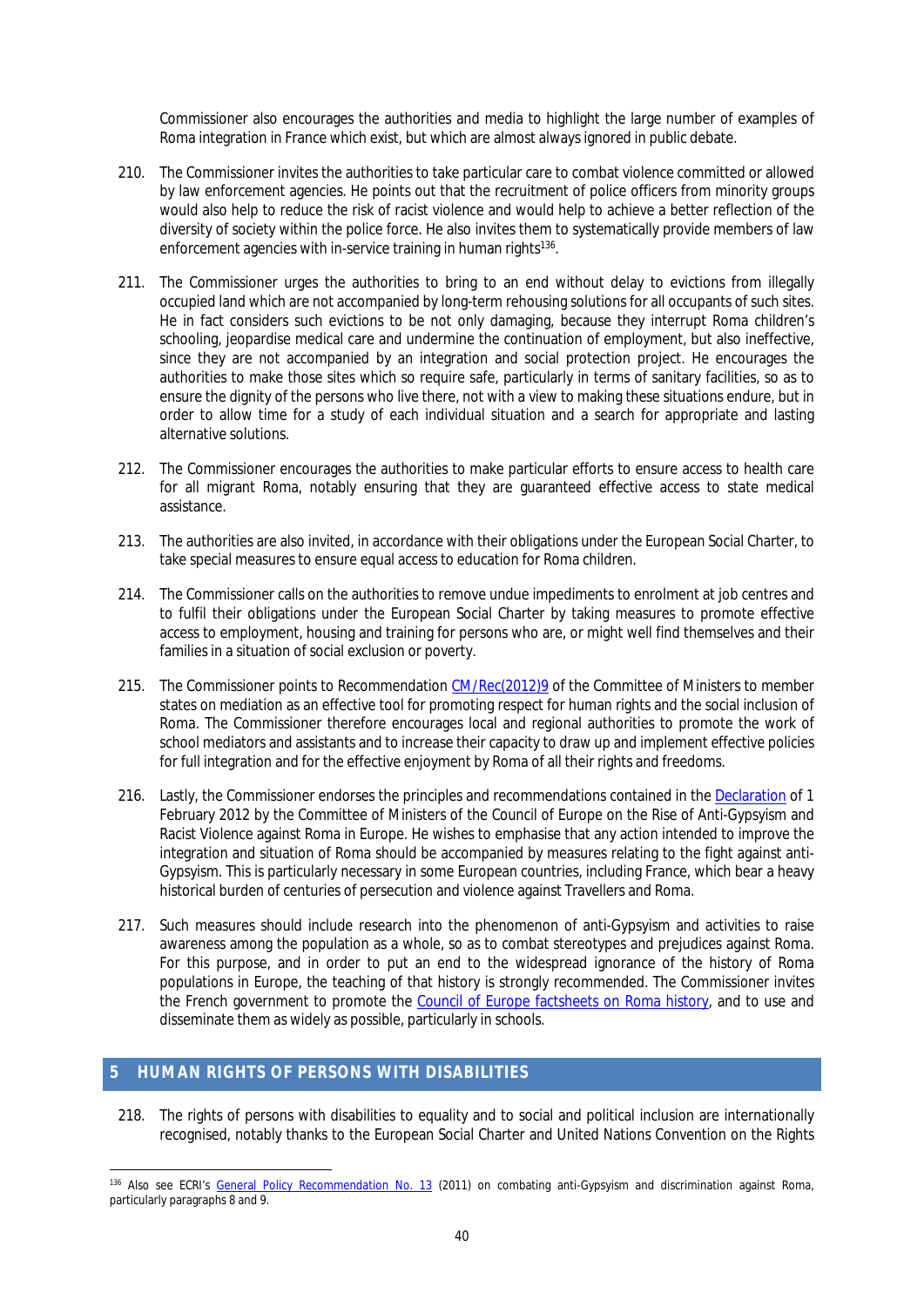of Persons with Disabilities. Before it ratified the latter and its Optional Protocol in 2010, France had adopted its disability law (the *loi handicap*, No. 2005-102) on equality of rights and opportunities, participation and citizenship for persons with disabilities, which defines disability as "any limitation of activity or restriction of participation in life in the community suffered in his or her environment by a person by reason of a substantial, long-term or definitive alteration of one or more physical, sensory, mental, cognitive and psychological functions, multiple disabilities or a debilitating health disorder".

- 219. This is a very broad definition, and the Commissioner notes that it is difficult to obtain accurate recent figures reflecting the current situation in France. According to [INSEE](http://www.insee.fr/fr/themes/document.asp?ref_id=T11F037) (the national institute for statistics and economic research), 1.8 million persons of working age were administratively recognised as having a disability in 2007. If we add those stating that they have had a health problem for at least six months and experience significant difficulties in their day-to-day activities or that they have had an occupational accident within the previous year, it is sometimes argued that the figure is 9.6 million persons, of whom 2.3 million suffer from motor deficiencies, 5.2 million from hearing deficiencies, 1.7 million from visual deficiencies and 700,000 from intellectual deficiencies<sup>137</sup>.
- 220. Whatever the exact number may be, all persons with disabilities are entitled to run their own lives and to be an integral part of the community. The Commissioner notes that public policies have changed in recent years. In fact, they are no longer based solely on institutionalisation and include medical rehabilitation and social benefits, and since 2009 they have been coordinated and evaluated by an interministerial committee on disability which reports to the Prime Minister. Civil society organisations nevertheless highlighted a number of problems concerning the slow speed of reform and the lack of resources allocated to implementing reform. There are still numerous impediments to independence and social inclusion which need to be removed.

### <span id="page-40-0"></span>5.1 THE RIGHT TO INDEPENDENT LIVING AND TO INCLUSION IN THE COMMUNITY

221. The Commissioner points out that Article 15 of the European Social Charter explicitly sets out the right of persons with disabilities to independence, social integration and participation in the life of the community. The Commissioner also points out that the right to live in the community is also a full right enshrined in the United Nations Convention on the Rights of Persons with Disabilities. Article 19 of that Convention sets as its first aim the full inclusion and participation in the community of persons with disabilities. The conditions for this are: freedom of choice, personalised assistance which supports inclusion and prevents isolation, and the availability to persons with disabilities of general community services. As the Commissioner emphasised in a [thematic document](https://wcd.coe.int/ViewDoc.jsp?Ref=CommDH/IssuePaper%282012%293&Language=lanEnglish&Ver=original&Site=COE&BackColorInternet=DBDCF2&BackColorIntranet=FDC864&BackColorLogged=FDC864) on the right of people with disabilities to live independently and be included in the community, published in 2012, compliance with these conditions varies greatly, depending on whether the persons with disabilities are living in an institution or  $not^{138}$ .

# <span id="page-40-1"></span>5.1.1 THE SITUATION OF PERSONS WITH DISABILITIES LIVING IN AN INSTITUTION

- 222. The Commissioner notes that while France certainly used to have large institutions housing many persons with disabilities, who were thus excluded from society, in recent years the country has experienced a gradual challenging of confinement and exclusion systems. Because of the large numbers of persons disabled during World War I, a law was passed on 26 April 1924 requiring firms to recruit workers who had been disabled during the war. Subsequently, further texts supplemented this law, such as the law of 2 August 1949. A major turning point came more specifically with the disability (general principles) law of 30 June 1975, which provides for persons with disabilities to have access to the institutions open to the population as a whole and, whenever possible, for them to stay in an ordinary working and living environment.
- 223. The Commissioner notes that, from that date onwards, the official priority of public policies has been the inclusion of persons with disabilities in the community, through a wide range of measures adopted in succession, relating to such matters as access to employment, participation in elections, accessibility of

<sup>137</sup> Seton, [Infographie sur le handicap en France,](http://www.seton.fr/infographie-handicap-france.html) (in French only), 2014.

<sup>&</sup>lt;sup>138</sup> Also see the Commissioner's [thematic page](http://www.coe.int/en/web/commissioner/thematic-work/persons-with-disabilities) on the human rights of persons with disabilities.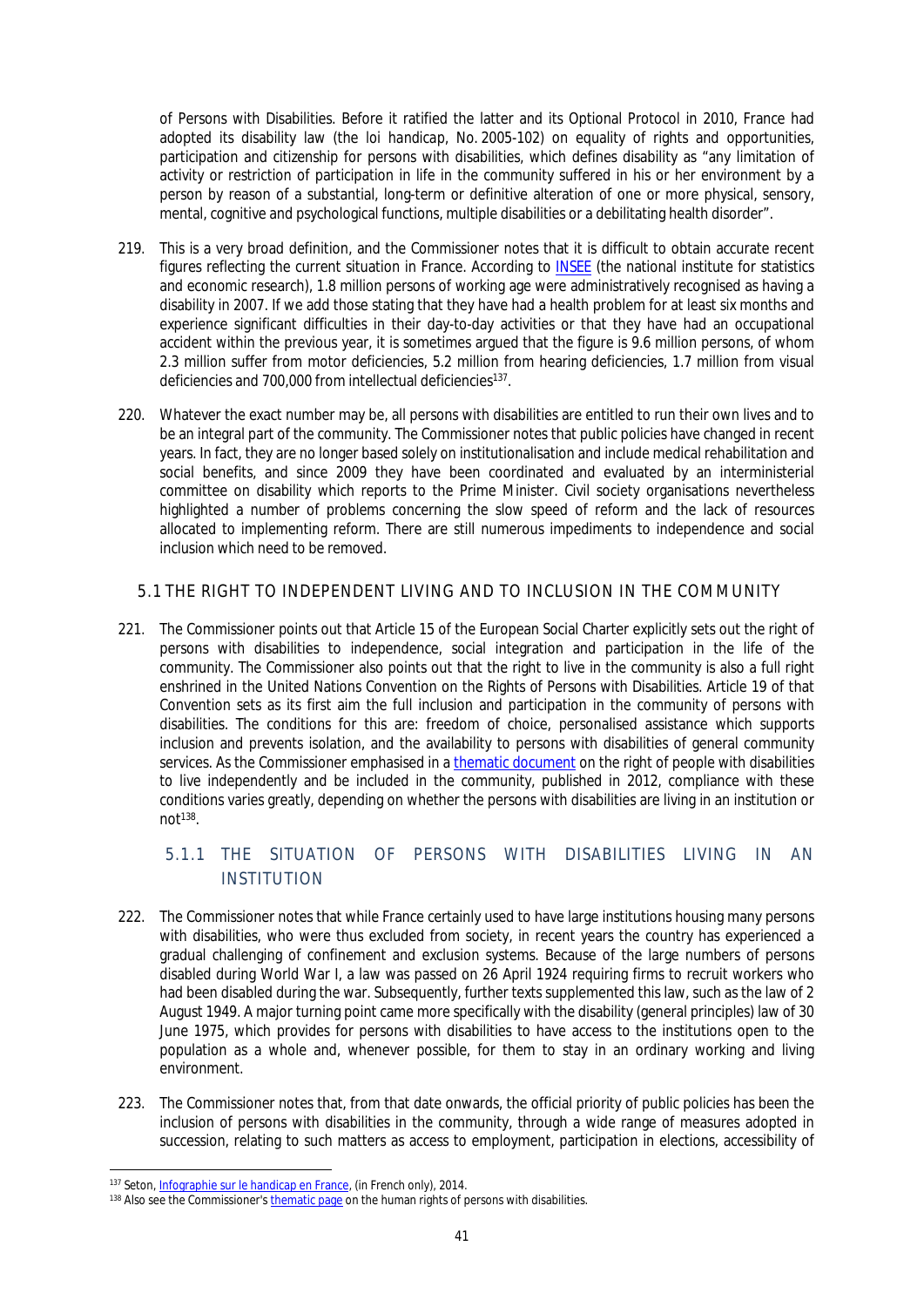public transport, housing and places of employment. The current benchmark in this respect is the 2005 law already mentioned, which reaffirms the general principles of non-discrimination and equality of rights and opportunities for persons with disabilities, and the aim of which is to ensure that every person has the opportunity to choose his or her own life project.

- 224. According to the information received by the Commissioner, it nevertheless seems that this priority given to inclusion in the community is not synonymous with deinstitutionalisation. In practice, preference often seems to be given to intermediate solutions whereby persons with disabilities are dealt with both in an institution and at home, although it remains the stated objective that they should stay in the ordinary environment as far as possible. The Commissioner notes that the 2005 law introduced a "right to compensation for the consequences of disability", which is to be implemented through an individualised response, worked out with each of the individuals concerned.
- 225. Departmental centres for persons with disabilities (*Maisons départementales des personnes handicapées, MDPH*) have been set up to prepare those individualised responses. Their task is to provide information to persons with disabilities, assess their needs and offer them solutions appropriate to their situation and life project. In practical terms, MDPH guide their users to the various medical/social establishments and services (ESMS) which receive or support persons with disabilities. The Commissioner notes that there are around 15 different types of ESMS in France, including home support services, as well as places where persons with disabilities live on a full-time, part-time or temporary basis, or which they visit. According to the national independence support fund (*Caisse nationale de solidarité pour l'autonomie*), in 2013, France had approximately 150,000 ESMS places for children with disabilities and approximately 320,000 ESMS places for adults with disabilities<sup>139</sup>.
- 226. The Commissioner considers that the setting up of the MDPH does constitute progress, for it has helped to publicise the variety of solutions on offer, including support for independent living in an ordinary environment. However, the Commissioner notes that their setting up has not made it possible to prevent a number of persons with disabilities from being left without an appropriate response to their situation, nor to bring placements in inappropriate institutions to an end.
- 227. Amongst the matters for which the NGOs criticised the functioning of MDPH were the unsuitability of the assessment tools to the needs of persons with disabilities and the significant delays which occurred in the processing of cases. These resulted in a number of both disturbing and paradoxical situations, with some people being placed in institutions when they could have benefited from staying in the ordinary environment had they received the requisite personalised support, either because no appropriate assessment of their needs had been made, or because the appropriate medical/social services were not available. The freedom of choice said to be guaranteed by Article 19 of the Convention on the Rights of Persons with Disabilities was thus very much impeded.
- 228. The Commissioner notes that the inadequacies of the system of care for persons with disabilities in France has led, in particular, to the removal of a not negligible number of persons with disabilities to Belgium<sup>140</sup>. In the spring of 2014, the press reported that several thousand French persons with disabilities had been placed in Belgian institutions, sometimes in conditions that were not decent, because of the French authorities' inability to offer them individualised and appropriate responses<sup>141</sup>.
- 229. The Commissioner points out that these removals from France raise a problem not only in terms of France's compliance with its commitments under the European Social Charter, but also, in the more practical sphere, the consequences thereof for those persons with disabilities forced to move abroad, particularly where their family and personal life is concerned. According to the information given to the

<sup>139</sup> *Caisse nationale de solidarité pour l'autonomie*, [2014 les chiffres clés de l'aide à l'autonomie](http://www.cnsa.fr/IMG/pdf/CNSA-Chiffres-cles-18-06-2014-2.pdf) (Independence support, key figures for 2014)(in French only).

<sup>140</sup> This, moreover, led the European Committee of Social Rights to say in 2014 in the case of *European Action of the Disabled (AEH) v. France* that "France subsidises travel to Belgium by children and adolescents with autism of French nationality, who are then accommodated and educated in specialised institutions functioning according to appropriate educational standards, rather than financing the implementation of these standards within specialised institutions active in French territory". ECSR, *European Action of the Disabled (AEH) v. France* (No. [81/2012\)](https://wcd.coe.int/ViewDoc.jsp?Ref=CEDS(2012)81&Language=lanEnglish&Ver=original&Site=COE&BackColorInternet=DBDCF2&BackColorIntranet=FDC864&BackColorLogged=FDC864), 5 February 2014, §§99 and 135.

<sup>&</sup>lt;sup>141</sup> Marie Piquemal, [Le scandale des handicapés français exilés en Belgique,](http://www.liberation.fr/societe/2014/04/25/le-scandale-des-handicapes-francais-exiles-en-belgique_1004251) (Scandal of the French persons with disabilities sent to Belgium)(in French only), Libération, 25 April 2014.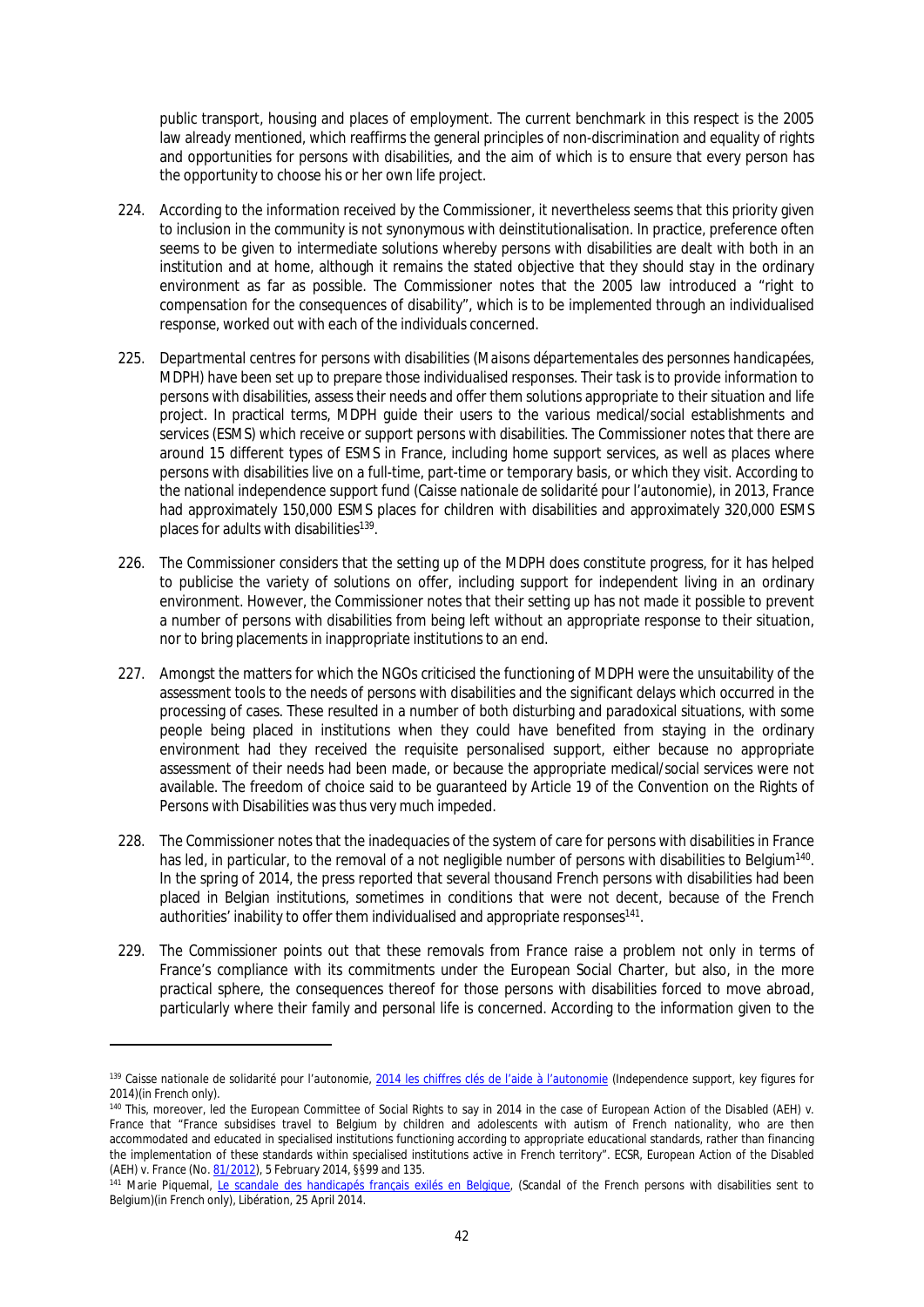Commissioner by the authorities at the time of his visit, 6,000 French persons with disabilities are living in Belgium, a figure said to be stable notwithstanding an increase of 4,000 places per year in the capacity of French establishments.

- 230. Given what is happening, the authorities told the Commissioner of their wish to collect data about the different types of disability so as to make a better assessment of needs and offer more suitable solutions. After his visit, the Commissioner was also told of the conclusion of an outline agreement between the French and Walloon authorities intended to harmonise standards in terms of quality of reception at those institutions and to enable French inspectors to visit the establishments in Wallonia.
- 231. The issue of living conditions in institutions arises, of course, not only for those persons with disabilities forced to move to Belgian institutions, but also for those living in establishments in mainland France. Several NGOs condemned the continued existence of large general facilities not really suited to caring for people with different kinds of disabilities, which still operate mainly for financial reasons.
- 232. The Commissioner also considers that psychiatric establishments present a number of difficulties. In its [report](http://www.cpt.coe.int/documents/fra/2012-13-inf-fra.pdf) on the visit made to France in 2010, during which several psychiatric establishments were visited, the European Committee for the Prevention of Torture (CPT) said that it had received very few allegations of ill-treatment and referred to appropriate living conditions. On the other hand, it pointed to the need to develop a range of therapeutic activities both varied and appropriate to patients' needs, and it expressed concern about the conditions in which seclusion and mechanical restraint were used. The Commissioner shares the CPT's concerns, which he was able to discuss with the Inspector General of Custodial Establishments (*Contrôleure générale des lieux de privation de liberté*) during his visit. He considers inter alia that the measures taken at psychiatric hospitals, especially when they entail a constraint imposed on the patient, should be chosen by care staff and guided by considerations which are exclusively therapeutic, and in no circumstances disciplinary.
- 233. Notwithstanding law No. 2011-803 of 2011, which is intended to guarantee better protection of patients' freedom, placement against a person's will remains possible in the event of a mental disorder coupled with a risk of harm and a need for treatment. The law makes it compulsory in such cases for the person concerned to be asked to give his or her opinion on the treatment programme. A court can bring a compulsory placement to an end at any time. Should this not be the case, the placement measure has to be reviewed every six months.
- 234. Although their merits and the infringement of individual freedoms which they entail have on many occasions been called into question, there are still large numbers of compulsory hospital placements, which concerned over 80,000 people in 2011. A [report](http://fra.europa.eu/sites/default/files/fra_uploads/2130-FRA-2012-involuntary-placement-treatment_EN.pdf) published by the European Union Agency for Fundamental Rights in 2012 also contained evidence that the opinion of the patients concerned by such involuntary placement and treatment was seldom obtained and insufficiently taken into account in France. The Commissioner considers that the opinion of the person whom it is intended to place in a closed facility should always be obtained, and that placement in such an institution without the consent of the person concerned must be regarded as a deprivation of liberty and be accompanied by the safeguards set out in Article 5 of the European Convention on Human Rights<sup>142</sup>.
- 235. The Commissioner believes that the specific situation of persons affected by autism disorders or pervasive developmental disorders (PDD) requires particular attention. The European Committee of Social Rights found a violation by France of Articles 15 (right of persons with disabilities to independence, social integration and participation in the life of the community), 17 (right of children and young persons to social, legal and economic protection) and E (non-discrimination) of the European Social Charter in two major cases in 2004<sup>143</sup> and 2013<sup>144</sup> which concerned children and young persons with autism. In the latter case, the Committee condemned France for not having "taken sufficient measures capable of ensuring that the work done by institutions caring for children and adolescents suffering from autism and the working methods they utilise are predominantly educational in nature" (§ 119). According to the NGOs

<sup>142</sup> See, in particular, European Court of Human Rights, *[Stanev v. Bulgaria](http://hudoc.echr.coe.int/sites/eng/pages/search.aspx?i=001-108690)*, GC, judgment of 17 January 2012. Also see the Court's factsheet on [Persons with disabilities and the European Convention on Human Rights](http://www.echr.coe.int/Documents/FS_Disabled_ENG.pdf), November 2014.

<sup>143</sup> ECSR, *Autism-Europe v. France* (No. [13/2002\)](http://www.coe.int/t/dghl/monitoring/socialcharter/Complaints/CC13Merits_en.pdf), 8 March 2004.

<sup>144</sup> ECSR, *European Action of the Disabled (AEH) v. France* (No. [81/2012](https://wcd.coe.int/ViewDoc.jsp?Ref=CEDS(2012)81&Language=lanEnglish&Ver=original&Site=COE&BackColorInternet=DBDCF2&BackColorIntranet=FDC864&BackColorLogged=FDC864)), 5 February 2014.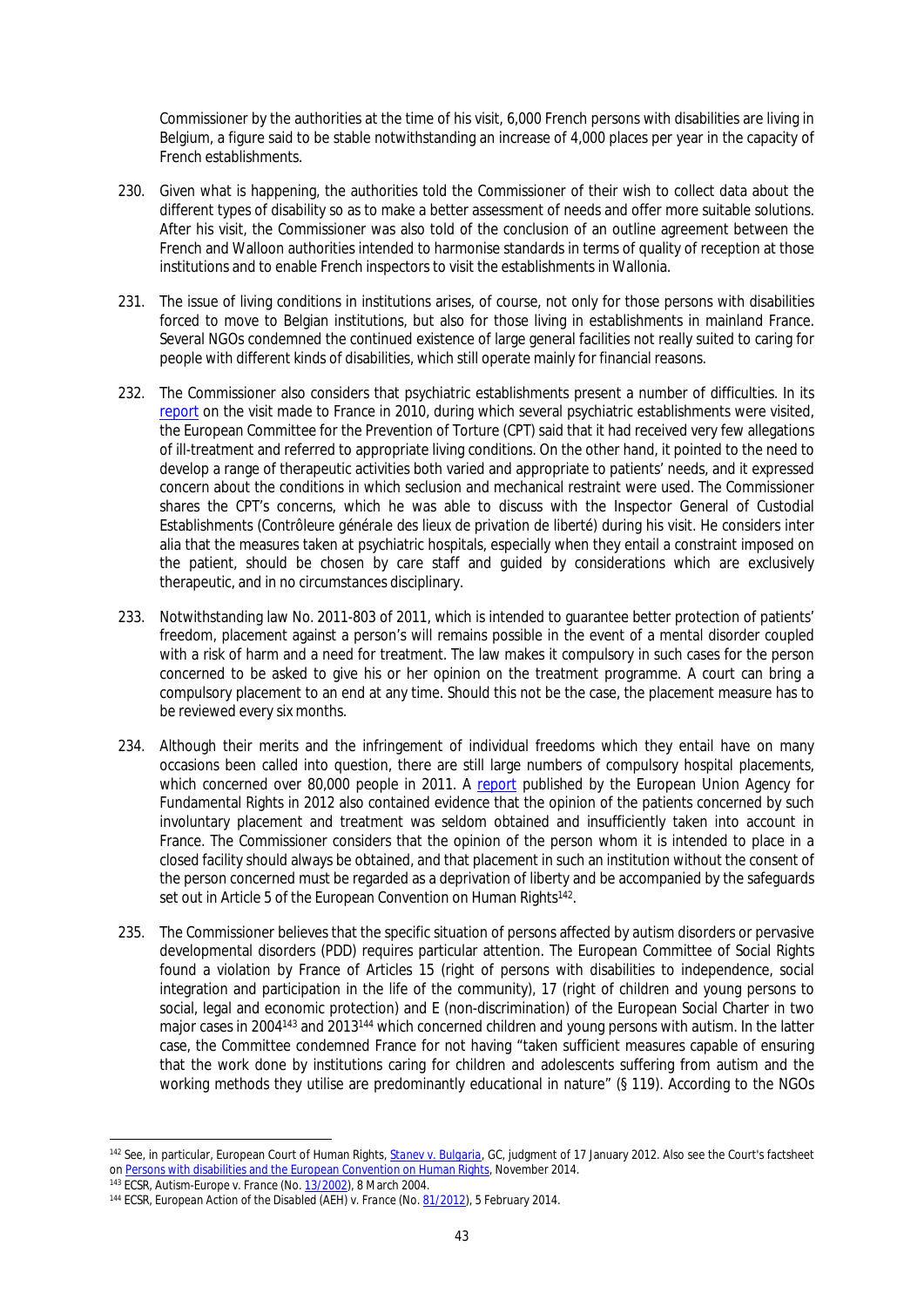with which the Commissioner had discussions, the methods of support in use in numerous establishments constitute an impediment to deinstitutionalisation and to the right to inclusion.

- 236. The Commissioner notes that, notwithstanding three "autism plans" providing for support measures and resources to implement these<sup>145</sup>, associations and national and international bodies have regularly expressed concern about the lack of appropriate support for persons with autism.
- 237. The Commissioner notes that there is a long-standing and marked opposition in France between the essentially psychoanalytic approach to autism syndromes and PDD taken by some psychiatrists and the aspirations of family associations for access to the educational, behavioural and developmental methods recommended by the national health authority (*Haute Autorité de Santé, HAS*). Several points of agreement nevertheless emerged from the conversations which the Commissioner had with not only NGOs and families' representatives but also the medical teams he met during a visit to the Necker hospital for sick children in Paris. These include the need to both develop a mixture of support allowing plenty of scope for those educational, behavioural and developmental methods, and to promote the placement of children with autism in ordinary schools.

<span id="page-43-0"></span>5.1.2 ISOLATION OF PERSONS WITH DISABILITIES WITHIN THE COMMUNITY

- 238. The United Nations Convention on the Rights of Persons with Disabilities, for its part, specifies that states parties are to take all appropriate steps to ensure that "reasonable accommodation" is provided in order to promote equality and eliminate discrimination. That "reasonable accommodation" means necessary and appropriate modification and adjustments not imposing a disproportionate or undue burden, where needed in a particular case, to ensure to persons with disabilities the enjoyment or exercise of all human rights and fundamental freedoms on the basis of equality with others.
- 239. Despite the commitments entered into by France under the European Social Charter and the United Nations Convention on the Rights of Persons with Disabilities, the Commissioner notes that many persons with disabilities remain isolated within their own social environment because of the inaccessibility of health facilities and means of transport, and the difficulty of accessing employment, which perpetuate those persons' social exclusion and marginalisation.
- 240. The Commissioner considers that France is lagging significantly behind in terms of accessibility of public places and means of transport. In order to catch up, the aforementioned law of 2005 laid down the principle of "universal accessibility", implying the removal of all the barriers which may restrict a person going about his or her day-to-day activities. In order to achieve this, that law set specific accessibility targets for the built environment, transport and highways by 2015, subject to monitoring and penalties. In pursuance of that law, new and existing publicly and privately owned establishments open to the public were all to be accessible by the year 2015 to persons with disabilities, whatever their disability might be. In addition, the authorities responsible for organising transport had to draw up a service accessibility master plan, and each municipality had to prepare a plan for making its highways accessible and adapting public areas.
- 241. In 2012, the Senate's information [report](http://www.social-sante.gouv.fr/IMG/pdf/2012_CAMPION_et_DEBRE_application_loi_fevrier_2005.pdf) on the application of the 2005 law noted that this huge undertaking had fallen well behind schedule. The Commissioner notes that the associations had, however, expressed regular criticism of the insufficient rate at which establishments open to the public were being made accessible, and had warned the public authorities. In view of those delays, and notwithstanding opposition from the associations, the National Assembly passed a law in June 2014 empowering the government to legislate by issuing orders setting new time limits of between three and nine years for making public places and transport accessible to persons with disabilities.
- 242. The Commissioner notes that an order presented to the Cabinet on 25 September 2014 introduced a "programmatic accessibility agenda" to accompany the making accessible of all establishments and facilities open to the public by 1 January 2015. While the 2015 objective officially remains unchanged, an exceptional arrangement known as "Ad'AP" enables parties not yet complying with the accessibility rules laid down by the 2005 law to undertake to make the necessary adjustments according to a precise timetable, failing which financial penalties will be applied.

<sup>145</sup> The [troisième plan autism](http://www.social-sante.gouv.fr/IMG/pdf/synthese-3planAutisme.pdf) (third autism plan)(in French only) now being implemented covers the period 2013-2017.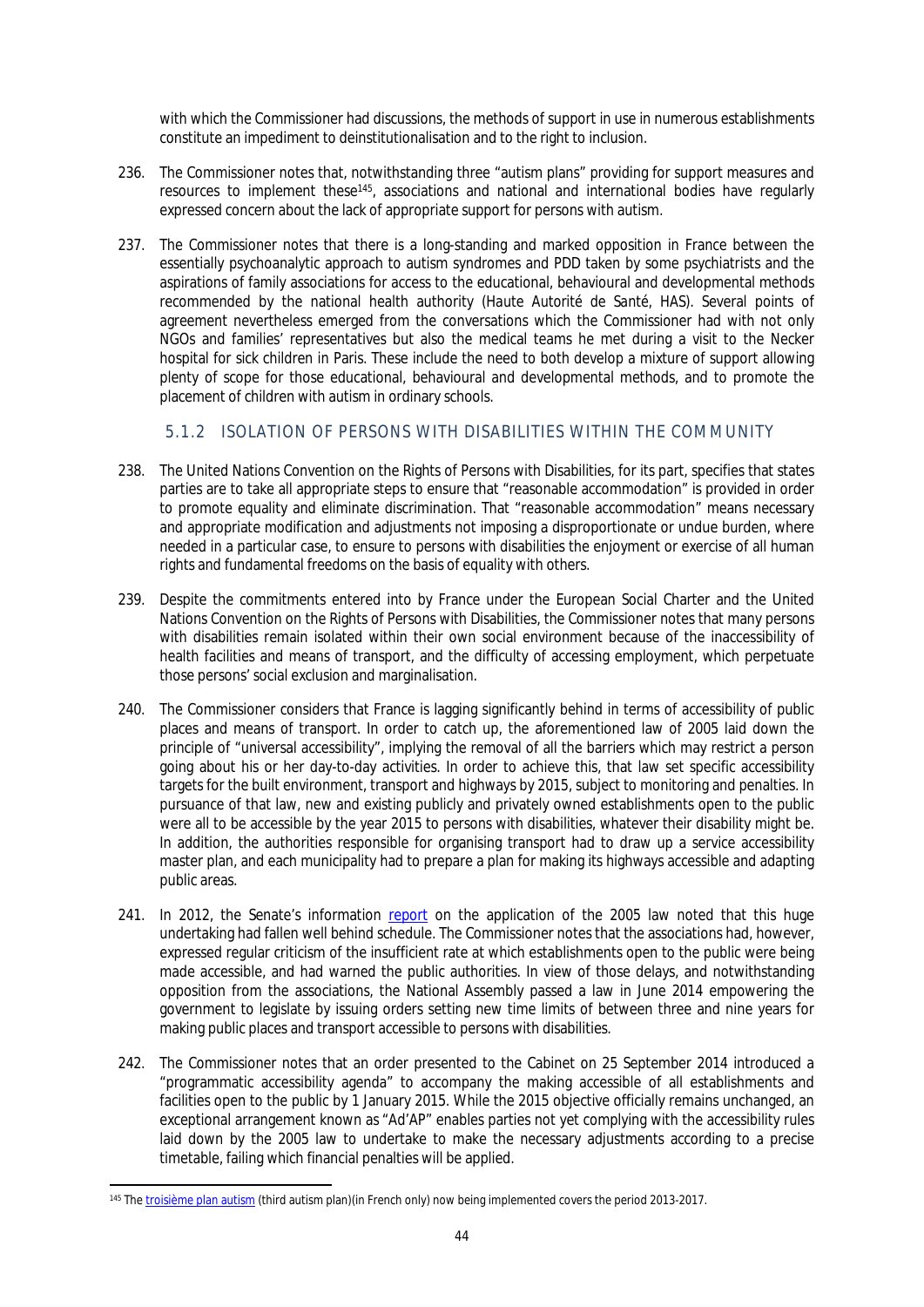- 243. The Commissioner considers that combating the social isolation of persons with disabilities also entails their access to the labour and employment market. He notes with regret that the current employment access arrangements for persons with disabilities only partly achieve their targets, for according to the [Rights Defender,](http://www.defenseurdesdroits.fr/sites/default/files/upload/fiches-thematiques/discri-handicap-sante.pdf) the unemployment rate of persons with disabilities, irrespective of their level of qualifications, remains very high at around 20%, which is twice the overall unemployment rate in France.
- 244. In pursuance of Article 15§2 of the European Social Charter and the case-law of the European Committee of Social Rights, states enjoy a degree of discretion as to the measures to take in this field. France has introduced several types of measures, including those contained in law No. 87-517, of 1987, promoting the employment of workers with disabilities, which obliges all private and public enterprises with 20 or more staff to employ persons with disabilities comprising at least 6% of their workforce. That law also provides for the payment of a levy by private enterprises which do not meet this quota. The Commissioner regrets that, according to statistics published by [AGEFIPH](http://www.agefiph.fr/Actus-Publications/Publications-et-etudes), the association responsible for managing the development fund for the occupational integration of persons with disabilities, into which those levies are paid, only 52% of enterprises have a quota of workers with disabilities equal to or higher than 6% or have signed an approved agreement relating to their employment.
- 245. Furthermore, in France there are specific employment support measures for persons with disabilities, namely assisted employment establishments and services and "adapted" enterprises, which employ 10% of the persons with disabilities who work. At the time of his visit, several of the persons to whom he spoke drew the Commissioner's attention to the remuneration conditions in force at assisted employment establishments and services, the staff of which received a remuneration of between 55 and 110% of the minimum hourly wage.
- 246. The Commissioner is concerned about these conditions and points out that, in accordance with Article 15§2 of the European Social Charter and the [case-law](http://www.coe.int/t/dghl/monitoring/socialcharter/Digest/DigestSept2008_en.pdf) of the European Committee of Social Rights, those persons who work in sheltered employment facilities and whose activity is mainly centred on production must benefit from the usual provisions of labour law, particularly in respect of the right to fair remuneration and the honouring of trade union rights. The Commissioner also notes that the European Committee of Social Rights, in its [conclusions by state for 2008 and 2013,](http://www.coe.int/t/dghl/monitoring/socialcharter/conclusions/conclusionsindex_EN.asp?) was, inter alia, not in a position to assess the conformity of French practice with Article 15§2 of the Charter because it had not received sufficient information from the government.

## <span id="page-44-0"></span>5.2 THE RIGHT TO EDUCATION AND TO INCLUSIVE SCHOOLING

- 247. The Commissioner points out that Article 15§1 of the European Social Charter, as interpreted by the European Committee of Social Rights, provides that all persons with disabilities have a right to education and training<sup>146</sup>. The right of children with disabilities to education and to inclusive schooling is also guaranteed by the United Nations Convention on the Rights of Persons with Disabilities and enshrined in the aforementioned law of 2005, which states that all children in a situation of disability should be able to benefit from schooling in the ordinary environment and to have a continuous and appropriate course of schooling. The Commissioner notes that, by virtue of the said law, schooling in the ordinary environment thus constitutes the ordinary law. According to the information which he received, it seems that this schooling may take two forms: schooling termed "individual" in mainstream classes with the support of a school life auxiliary or schooling termed "collective" in adapted classes. "Collective" schooling takes the form, in primary schools, of inclusive education classes (*classes pour l'inclusion scolaire, CLIS*) for children with disabilities, who receive adapted teaching within their CLIS and share certain activities with the other pupils. In secondary schools, children with disabilities may be placed in a local inclusive education unit (*unité localisée pour l'inclusion scolaire, ULIS*). Under the supervision of a specialist teacher, they receive an adapted education pursuing the objectives set out in their personalised school project, including periods of time spent in the school's ordinary class (*classe de référence*).
- 248. The Commissioner notes that, according to the Senate's [report](http://www.social-sante.gouv.fr/IMG/pdf/2012_CAMPION_et_DEBRE_application_loi_fevrier_2005.pdf) on the application of the 2005 law, that law has enabled the number of children with disabilities placed in mainstream schools to be increased by

<sup>146</sup> Persons with disabilities should be integrated into mainstream facilities; education and training should be made available within the framework of ordinary schemes and only where this is not possible through special facilities. Education in special schools or adapted education in mainstream schools should be of a sufficient quality. See the [fact sheet](http://www.coe.int/t/dghl/monitoring/socialcharter/Theme%20factsheets/FactsheetDisabled_en.pdf) on Article 15 of the Revised European Social Charter.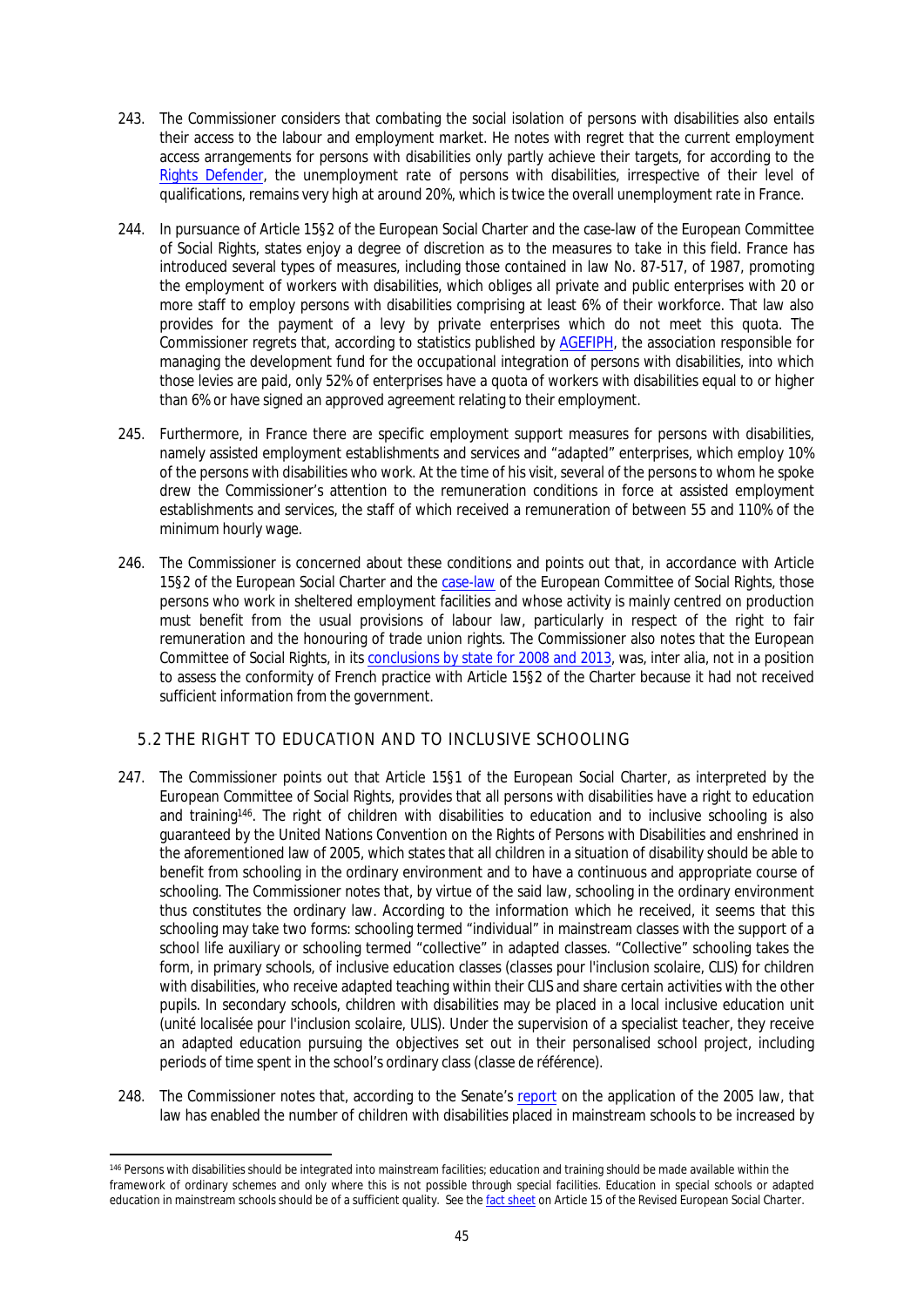one third since 2006. Figures produced by the Ministry of Education show an average increase of 11% per year in the number of pupils in a situation of disability attending mainstream schools. In 2012-2013, this figure was around 225,560: 136,421 in primary education and 89,142 in secondary. The Commissioner considers that these results, while certainly encouraging, need to be viewed with caution, for that same Senate report puts forward the figure of 20,000 children with disabilities for whom there is no schooling solution.

- 249. It emerges from the information received by the Commissioner during his visit that children with autism although their integration into mainstream schools is advocated by the authorities – are particularly concerned by non-placement in mainstream schools. What is more, the European Committee of Social Rights has received several complaints on this issue. In 2004, in the case of *[Autism-Europe v. France](http://www.coe.int/t/dghl/monitoring/socialcharter/Complaints/CC13Merits_en.pdf)*, it stated that the guarantee of the right to education of children and other persons affected by a disability constituted a precondition for the "independence, social integration and participation in the life of the community" covered by Article 15 of the European Social Charter. The Committee concluded that France had violated the Charter because "the proportion of children with autism being educated in either general or specialist schools is much lower than in the case of other children, whether or not disabled".
- 250. The Commissioner notes that, in its conclusions for [2008](http://www.coe.int/t/dghl/monitoring/socialcharter/Conclusions/State/France2008_EN.pdf) and [2012](http://www.coe.int/t/dghl/monitoring/socialcharter/Conclusions/State/France2012_EN.pdf), the European Committee of Social Rights went on to note that the situation in France continued to fail to comply with the Charter, since there was no effective guarantee to persons affected by autism of equality of access to education and vocational training. The Commissioner notes that schooling outside the mainstream environment was not acceptable either to the European Committee of Social Rights. It ruled in its 2013 decision in the case of *[European Action of the Disabled \(AEH\) v. France](https://wcd.coe.int/ViewDoc.jsp?Ref=CEDS(2012)81&Language=lanEnglish&Ver=original&Site=COE&BackColorInternet=DBDCF2&BackColorIntranet=FDC864&BackColorLogged=FDC864)* that Article 15§1 of the Charter had been violated because of the inadequate priority given to general schools for the education of children and adolescents with autism, the lack of adequate measures concerning vocational training for autistic young persons in the context of general or specialised institutions, and the fact that the work done in specialised institutions caring for children and adolescents with autism was not predominantly educational in nature.
- 251. In addition to the fact that a significant number of children still remain excluded from schooling, the quality of the schooling provided in the mainstream environment is in question. According to a [survey](http://www.defenseurdesdroits.fr/sites/default/files/upload/rapport_annuel_2013.pdf) carried out by the Rights Defender in 2013, 37% of the children with disabilities placed in schools only attend on a part-time basis, and 65% of them have no access to extracurricular activities. A lack of support and supervisory staff is reported to be the main reason for this. This is confirmed by a Senate report on the application of the 2005 law and by the 2011 [report](http://www.social-sante.gouv.fr/IMG/pdf/2011_scolarisation_des_enfants_handicapes.pdf) by Senator Paul Blanc on the schooling of children with disabilities, both of which point to the inadequate training given to teachers on disability and to the insufficient numbers of school life assistants, who had not received much training and were recruited on the basis of contracts offering insufficient job security. Those reports also highlight the interruptions which occur in schooling as a result of the difficulty of pursuing secondary education in mainstream schools and the still very limited access to higher education.
- 252. During his visit, the Commissioner discussed these difficulties with the Minister of State for Persons with Disabilities and Combating Exclusion, Ségolène Neuville, who acknowledged the significant amount of progress still to be made, especially in terms of teacher training, but also informed him of a number of measures intended to promote the schooling of childrenwith autism. Those measures included the opening of 30 education units for children with autism at the start of the 2014-2015 school year and a reform of the status of school life auxiliaries.
- 253. This reform entails a new post, that of support staff for pupils in a situation of disability (*Accompagnant des Élèves en Situation de Handicap, AESH*), which will be a specialised job carried out under an indefinite contract by either holders of a vocational qualification in personal assistance or former school life auxiliaries whose experience has been validated. According to the authorities, this new status potentially concerns approximately 28,000 people. At the start of the 2014-2015 school year, 350 new posts were created and 2,800 existing posts extended on the basis of indefinite contracts.

## <span id="page-45-0"></span>CONCLUSIONS AND RECOMMENDATIONS

254. The Commissioner applauds the efforts being made by France to modernise the national system protecting the rights of persons with disabilities, particularly those intended to make it possible for those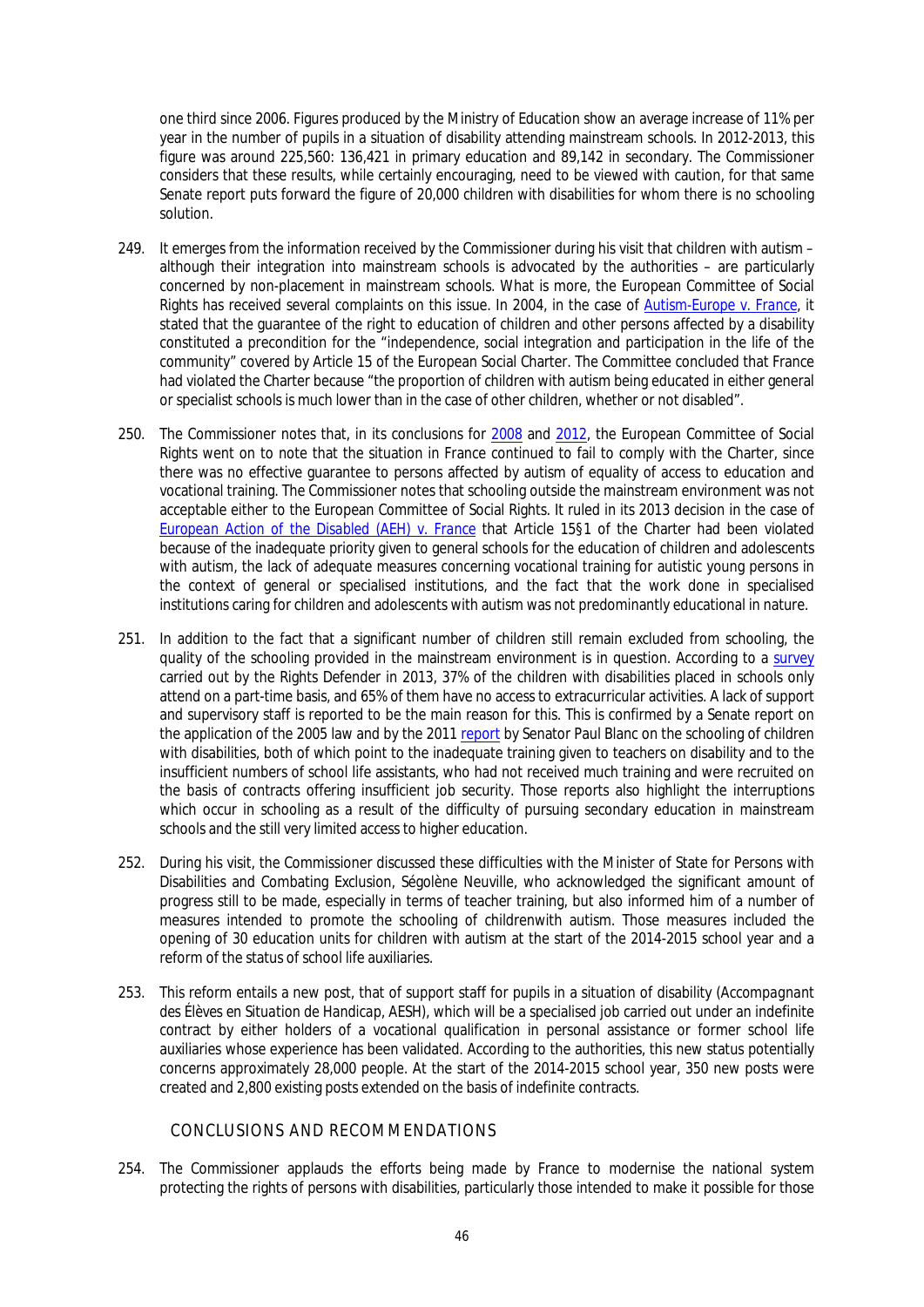persons to run their own lives and effectively participate actively in community life. He notes the progress represented by the setting up of MDPH, but remains concerned by the shortcomings reported and noted in this report, particularly those concerning the assessment of the needs of persons with disabilities and the delay in processing cases. He therefore invites the authorities to make a rigorous examination of the effectiveness of these entities and their conformity with the relevant international standards in this sphere.

- 255. The Commissioner emphasises that segregating persons with disabilities in institutions perpetuates their stigmatisation and marginalisation. France is required, by virtue of its international commitments, to take measures to ensure that persons with disabilities have effective access to a number of services, particularly the personal assistance necessary to independent living and inclusion in the community. In this respect, some useful indications were given in [Recommendation \(2006\)5](https://wcd.coe.int/ViewDoc.jsp?Ref=Rec(2006)5&Language=lanEnglish&Ver=original&Site=COE&BackColorInternet=9999CC&BackColorIntranet=FFBB55&BackColorLogged=FFAC75) of the Committee of Ministers of the Council of Europe and in the Council of Europe Action Plan to promote the rights and full participation of people with disabilities into society, 2006-2015.
- 256. The Commissioner urges the authorities to draw up, with the active participation of persons with disabilities, a comprehensive plan to replace institutions by local services. He calls on the French authorities to demonstrate their commitment to reforming the system of medical/social support for persons with disabilities by closing large general facilities and to step up their efforts to ensure that the priority given to the inclusion of persons with disabilities is translated into action through a search for individualised alternatives to placement in an institution, based on local services. To this end, the Commissioner encourages the authorities to improve the functioning of the departmental centres for persons with disabilities, enabling those persons to effectively have access to appropriate support.
- 257. The Commissioner takes note of the outline agreement concluded between France and the Walloon authorities with a view to enabling the living conditions of French persons with disabilities living in Walloon establishments to be monitored. He notes that, while such an agreement may help to improve living conditions in those establishments, this does not exempt the French authorities from meeting their obligations under the European Social Charter in terms of support for persons with disabilities.
- 258. The Commissioner emphasises the need to ensure that disability does not constitute a reason for arbitrary deprivation of liberty. He invites the authorities to take scrupulous care to effectively obtain on every occasion the opinion of those persons with disabilities who are on the verge of being placed in a closed facility, and to regard placement in such a facility without the consent of the person concerned as a deprivation of liberty, accompanied by the safeguards set out inter alia in Article 5 of the European Convention on Human Rights. He also urges the authorities to guarantee that the use of any form of constraint against persons with disabilities does not contravene the prohibition of torture and inhuman or degrading treatment.
- 259. The situation of persons affected by autism syndromes and PDD requires particular attention and sustained efforts by France. The Commissioner notes the existence of insufficient screening for autism syndromes and PDD and of a lack of appropriate support for persons with autism, the result of which is the psychiatric institutionalisation of those persons, without support. The authorities need to invest more resources in appropriate support and in providing education for children with autism in mainstream schools.
- 260. The Commissioner calls on the authorities to pay particular attention to the effective implementation of the commitments entered into on accessibility, and to tolerate no further delays in the arrangements that need to be made to combat the isolation of persons with disabilities and enable them to enjoy their right to independence and social inclusion, in accordance with the requirements of Article 9 of the United Nations Convention on the Rights of Persons with Disabilities.
- 261. The authorities are invited to step up their efforts to guarantee that persons with disabilities have access to employment in the ordinary environment. They should also put an end to the discrimination in terms of pay to which persons with disabilities employed in assisted employment establishments and services are subjected. In this context, the Commissioner invites France to take all the necessary measures to comply fully and effectively with the decisions of the European Committee of Social Rights concerning persons with disabilities, and to include in its national reports all the information needed for the examination of those reports and the drafting of the Committee's conclusions.